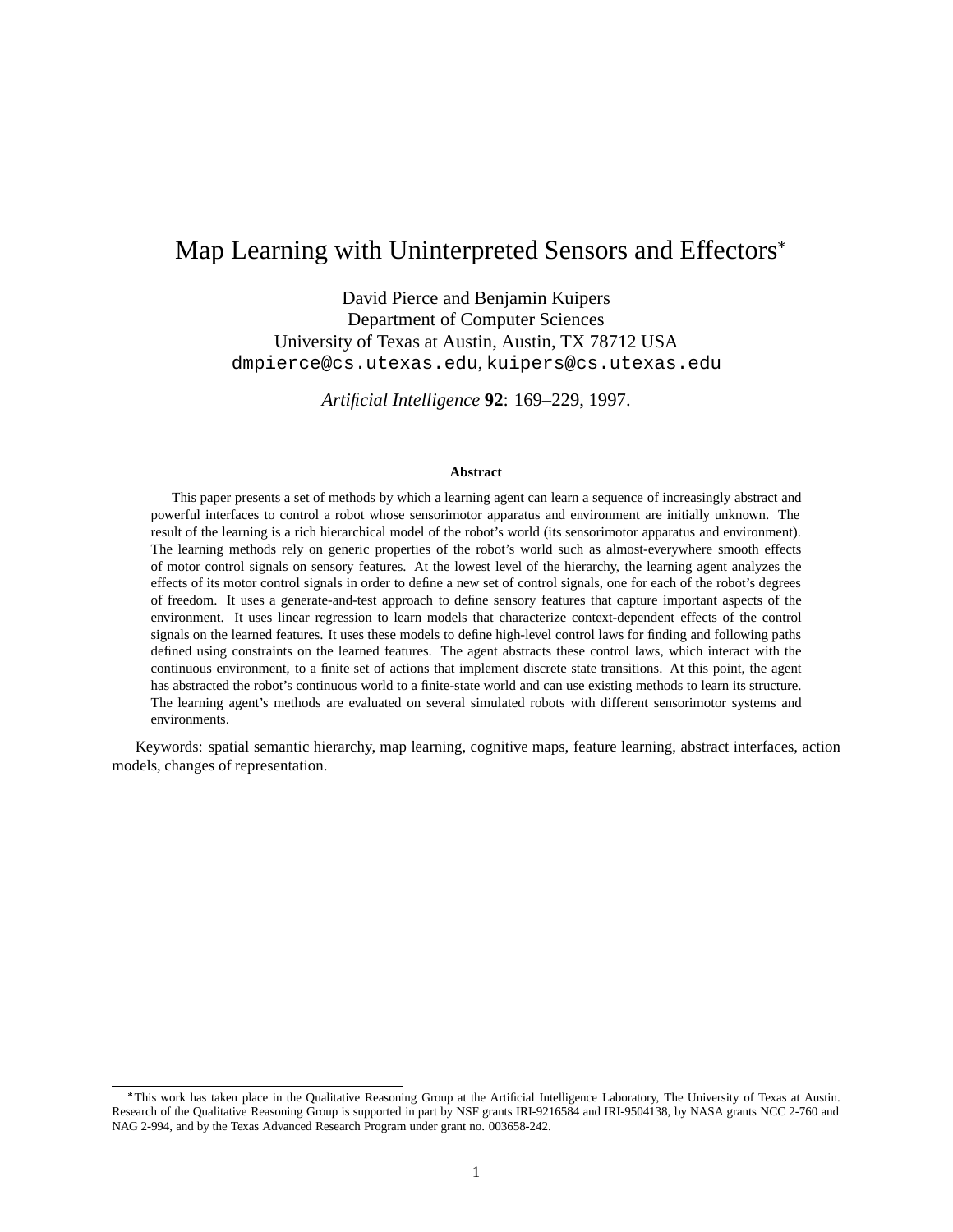

Figure 1: The learning problem addressed in this paper is illustrated by this interface between a learning agent and a teleoperated robot in an unknown environment. The learning agent's problem is to learn a model of the robot and its environment with no initial knowledge of the meanings of the sensors or the effects of the control signals (except that nothing changes when the control signals are all zero).

# **1 Introduction**

Suppose a creature emerges into an unknown environment, with no knowledge of what its sensors are sensing or what its effectors are effecting. How can such a creature learn enough about its sensors and effectors to learn about the nature of its environment? What primitive capabilities are sufficient to support such a learning process?

This problem is idealized to clarify the goals and results of our research. A real robot embodies knowledge designed and programmed in by engineers who select sensors and effectors appropriate to the environment, and implement control laws appropriate to the goals of the robot. A real biological organism embodies knowledge, acquired through evolution, that matches the sensorimotor capabilities of the organism to the demands of the environment. We idealize both of these to the problem faced by an individual learning agent with very little domain-specific knowledge, but with the ability to apply a number of sophisticated, domain-independent learning methods. In addition to its scientific value, this idealized learning agent would be of considerable practical value in allowing a newly-designed robot to learn the properties of its own sensorimotor system. We report here on one learning agent that solves a specific instance of this problem, along with several variations that begin to explore the range of possible solutions to the general problem.

Henceforth, we make a distinction between the learning agent and the robot. The robot is a machine (physical or simulated) that the learning agent must learn how to use. The robot's sensorimotor apparatus is comprised of a set of sensors and effectors. The sensorimotor apparatus is *uninterpreted*, meaning that the agent that is learning how to use the robot has no *a priori* knowledge of the meaning of the sensors, of the structure of the sensory system, or of the effects of the motor's control signals. From the learning agent's perspective, the sensorimotor apparatus is represented as a *raw sense vector* **s** and a *raw motor control vector* **u**. The former is a vector of real numbers giving the current values of all of the sensors. The latter is a vector of real numbers, called control signals, produced by the learning agent and sent to the robot's motor apparatus. The learning agent's situation is illustrated in Figure 1.

This paper solves the learning problem by presenting a set of methods that the learning agent can use to learn (1) a model of the robot's set of sensors, (2) a model of the robot's motor apparatus, and (3) a set of behaviors that allow the learning agent to abstract the robot's continuous world to a discrete world of places and paths. These methods have been demonstrated on a simulated mobile robot with a ring of distance sensors.

These learning methods comprise a body of knowledge that is given to the learning agent *a priori*. They incorporate a knowledge of basic mathematics, multivariate analysis, and control theory. The learning methods are domain independent in that they are not based on a particular set of sensors or effectors and do not make assumptions about the structure or even the dimensionality of the robot's environment.

In the rest of this paper, we describe a number of learning methods and show how they are used by a learning agent as it develops an understanding of a robot's world by defining a sequence of increasingly powerful *abstract interfaces* to the robot. The learning agent's problem and solution are given below: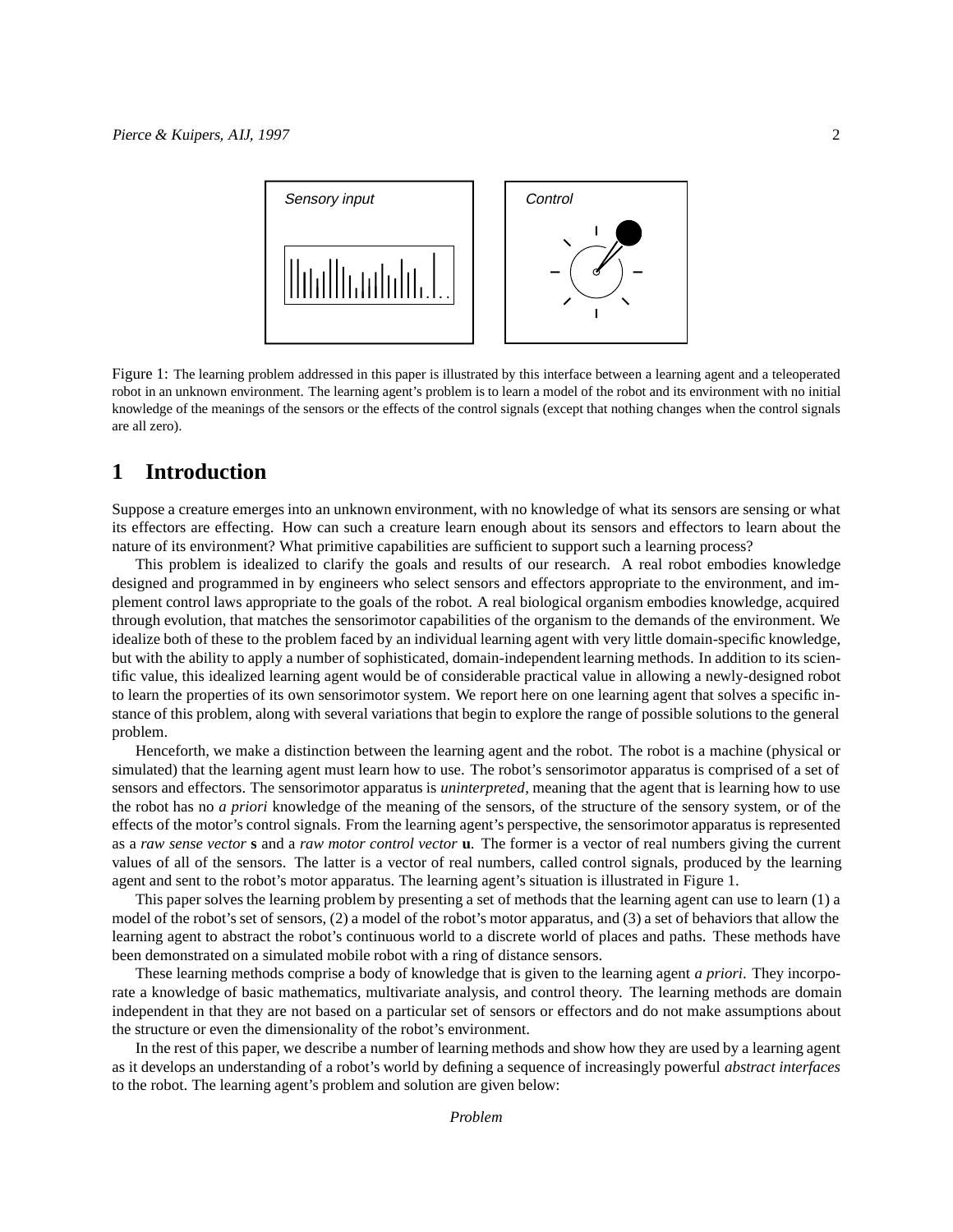**Given**: a robot with an uninterpreted, *almost-everywhere approximately linear* sensorimotor apparatus in a *continuous*, *static* environment.

**Learn**: descriptions of the structure of the robot's sensorimotor apparatus and environment and an abstract interface to the robot suitable for *prediction* and *navigation*.

#### *Solution*

**Representation**: a hierarchical model. At the bottom of the hierarchy are egocentric models of the robot's sensorimotor apparatus. At the top of the hierarchy is a discrete abstraction of the robot's environment defined by a set of discrete views and actions.

**Method**: a sequence of statistical and generate-and-test methods for learning the objects of the hierarchical model.

An *almost-everywhere approximately linear* sensorimotor apparatus satisfies the following: The derivatives with respect to time of the sensor values can be approximated by linear functions of the motor control vector. A *continuous* world (which includes both the robot and its environment) is one whose state can be represented by a vector **x** of continuous, real-valued state variables. A *discrete* world, on the other hand, is represented by a finite set of states. The primary example in this paper<sup>1</sup> is a mobile robot in a continuous world with three state variables: two for its position (e.g., longitude and latitude) and one for its orientation (i.e., the direction in which it is facing). A *static* world is one whose state does not change except as the result of a nonzero motor control vector. A static world exhibits no inertia. When the motor controls go to zero, the robot comes to an immediate stop. In a static world, there are no active agents (e.g., pedestrians) besides the robot itself.

The learning agent's goal is to understand its world, that is, to learn a model of it suitable for prediction and navigation. *Prediction* refers to the ability to predict the effects of the motor control signals. *Navigation* refers to the ability to move efficiently from one place to another. These definitions do not apply perfectly to the learning agent's world: places do not exist *a priori* — they must be discovered or invented by the learning agent itself. The raw sense vector and the raw motor control vectors are at the wrong level of abstraction for describing the global structure of a world. People do not understand their world in terms of sequences of visual images — they use abstractions from visual scenes to places and objects. In order to understand its continuous world, the learning agent must also use abstractions. Instead of trying to make predictions based on the raw sense vector, it needs to learn high-level features and behaviors. Understanding the world thus requires a hierarchy of features, behaviors, and accompanying descriptions. The hierarchy that the learning agent uses is called the *spatial semantic hierarchy* [Kuipers and Byun, 1988, Kuipers and Byun, 1991, Kuipers and Levitt, 1988, Kuipers, 1996].

## **1.1 The spatial semantic hierarchy**

The spatial semantic hierarchy (SSH) is a hierarchical structure for a substantial body of commonsense knowledge, showing how a *cognitive map* can be built on sensorimotor interaction with the world. The cognitive map is the body of knowledge an agent has about the large-scale spatial structure of its environment. ("Large-scale" here means significantly larger than the sensory horizon of the agent, meaning that the map must be constructed by integrating observations over time as the agent travels through its environment.) Since we already have an SSH-based solution for the cognitive mapping problem for a simulated robot with a ring of distance sensors, we focus on learning the sensory features and control strategies necessary to support that solution. The result we obtained was successful, but at the same time revealed some subtle but important changes required to the SSH approach to cognitive mapping.<sup>2</sup>

The spatial semantic hierarchy is comprised of five levels: sensorimotor, control, causal, topological, and metrical. At the *sensorimotor* level, the abstract interface to the robot is defined by the raw sense vector, a set of primitive actions (one for each degree of freedom of the robot, Section 3), and a set of learned features. At the *control* level, action models are learned in order to predict the context-dependent effects of motor control vectors on features. Local state variables are learned and behaviors for homing and path-following are defined (Section 5). The abstract interface

<sup>&</sup>lt;sup>1</sup>Experiments with other robots are described in connection with particular learning methods.

<sup>&</sup>lt;sup>2</sup>The most important change is the use of local state variables (Section 4).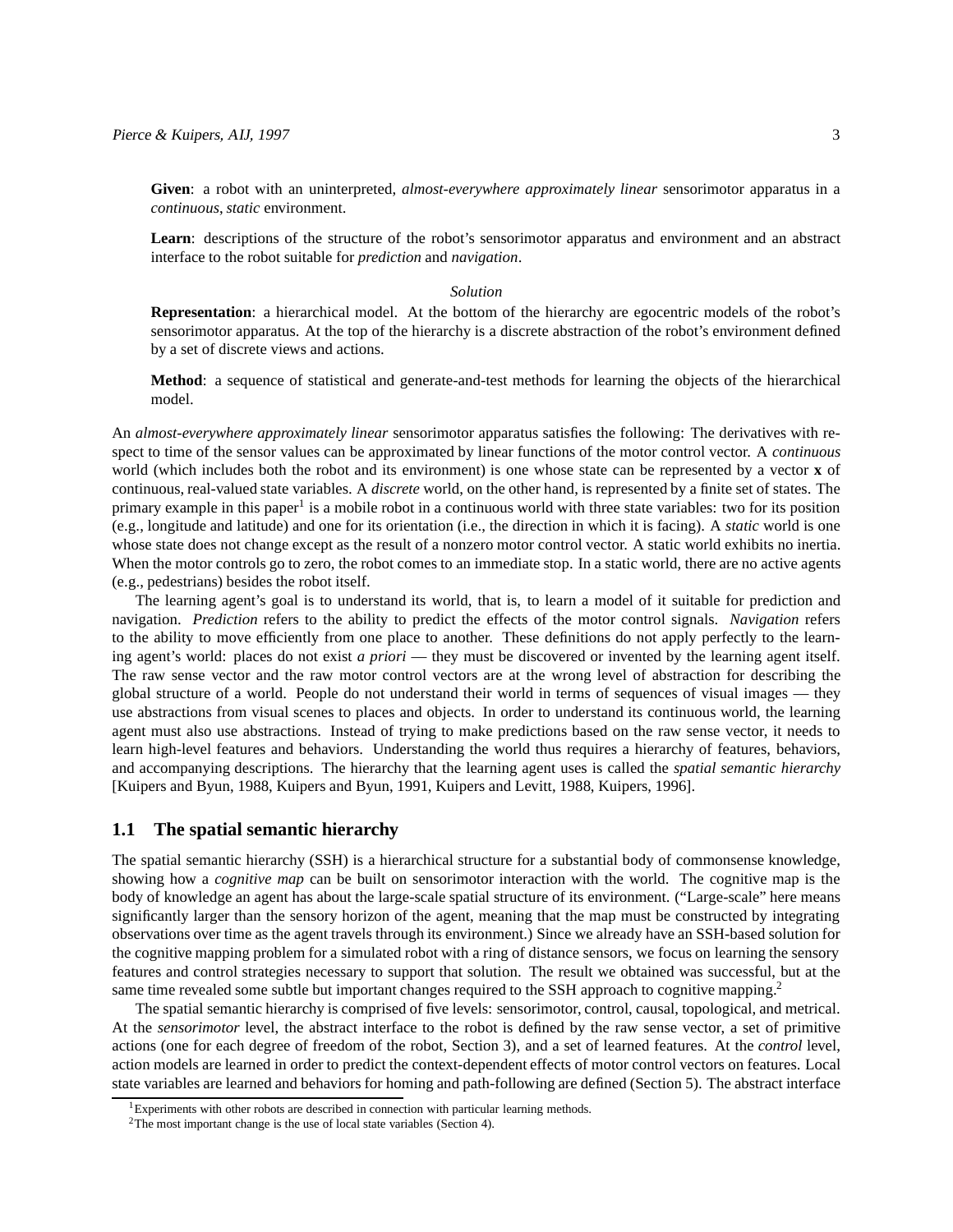to the robot is defined by the set of local state variables, homing behaviors, and path-following behaviors. At the *causal* level, sense vectors are abstracted to a finite set of *views* and behaviors are abstracted to a finite set of *actions* (Section 7). The abstract interface gives the current view and the set of currently applicable actions.

The contribution of this paper is a set of methods for learning these first three levels. This paper's work is complementary to the work done by Kuipers and Byun [Kuipers and Byun, 1988, Kuipers and Byun, 1991] in which all levels of the descriptive ontology were engineered by hand, and the focus of the learning agent was on learning the structure of the environment. The agent selected appropriate control laws from a fixed set to form the control level, which was abstracted to the topological and metrical levels. At the *topological* level, perceptual ambiguities (in which multiple states map to the same view) are resolved and a global representation of the world's structure as a finite-state graph is learned. At the *metrical* level, the topological map is supplemented with distances, directions, and other metrical information.

By showing how to learn the first three levels of the spatial semantic hierarchy, this paper lays the groundwork for building a learning agent that can learn the entire spatial semantic hierarchy using only domain-independent knowledge.

# **1.2 Overview**

Sections 2 through 7 describe a sequence of methods for learning a model of a robot's sensorimotor apparatus and a set of behaviors that allow the learning agent to abstract the robot's continuous world to a discrete world of places and paths. Figure 30 summarizes the entire set of representations, learning methods, and resulting behaviors, after they have been described in detail in the rest of the paper.

Section 2 describes a method for learning a model of the structure of the robot's sensory apparatus. Section 3 describes a method for learning a model of the structure of the robot's motor apparatus. Section 4 describes a method for learning a set of variables suitable for representing the local state of the robot. Section 5 describes a method for learning a set of robust, repeatable behaviors for navigation through the robot's state space. Section 6 describes a number of experiments (in addition to those described in the previous sections) that demonstrate the generality and some limitations of these learning methods. Finally, Section 7 shows how to define an abstract interface that abstracts from the continuous sensorimotor apparatus to a discrete sensorimotor apparatus.

These learning methods provide a particular solution to the learning problem described in Section 1. This particular solution is an instance of the more general solution outlined below:

- 1. Apply a generate-and-test algorithm to produce a set of scalar features.
- 2. Try to learn how to control the generated scalar features. Those that can be controlled are identified as *local state variables*.
- 3. Define *homing behaviors* behaviors that move a local state variable to a target value.
- 4. Define *path-following behaviors* behaviors that move the robot while keeping a local state variable at its target value.

The set of learning methods that are presented in this paper does not represent the final word on the problem of learning to use an uninterpreted sensorimotor apparatus. Instead it is one path to the goal. Clearly, there are other ways to instantiate the above sequence of steps. Future work will involve both improving the current set of methods and identifying alternate paths to the solution.

The learning methods and experimental results are interleaved throughout the paper: each section describes a learning method, the representations or objects produced by the method, the source of information used by the method, and one or more demonstrations of the method applied to a simulated robot.

## **1.3 Contributions**

The results of this research are the following: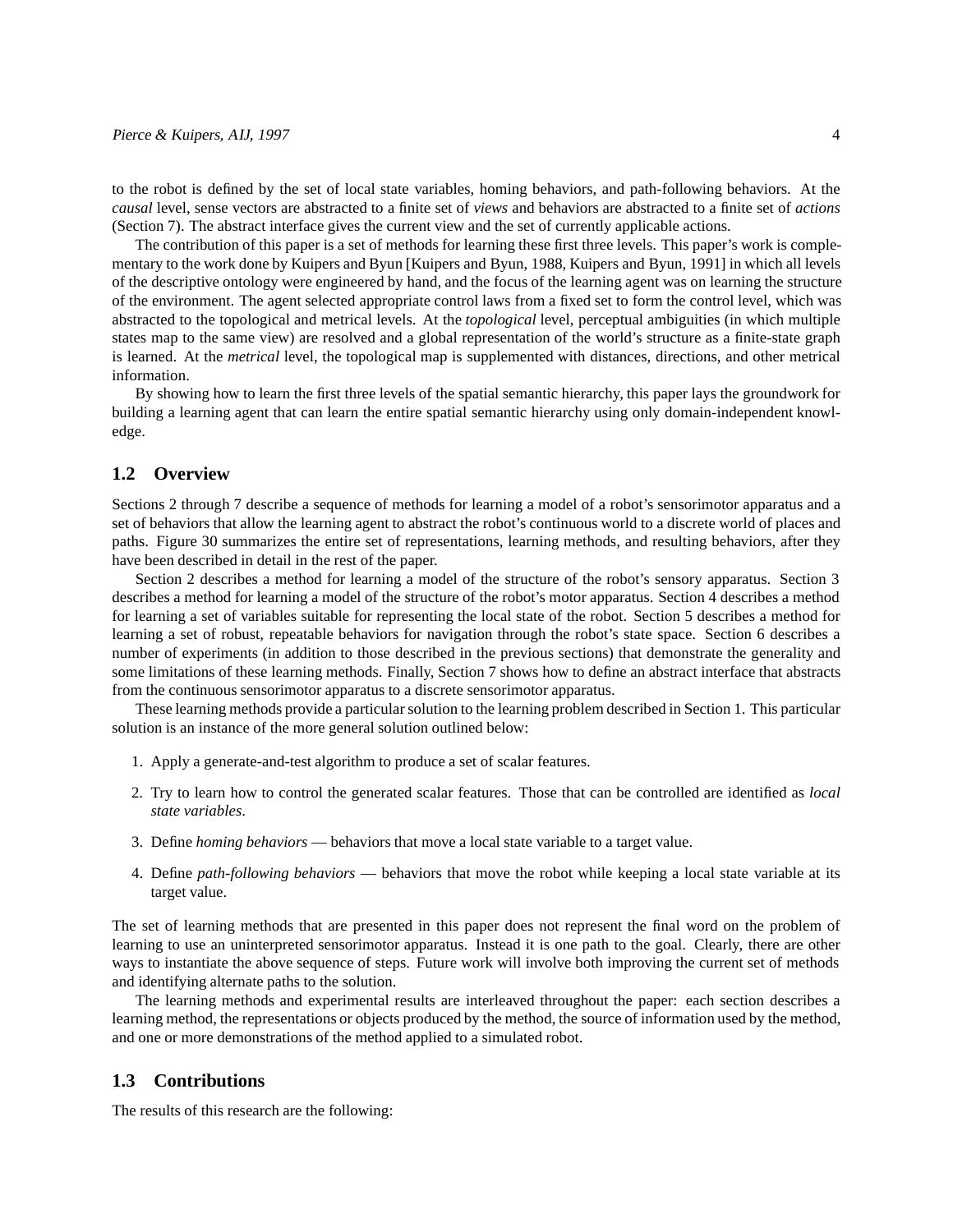- 1. the demonstration of a learning agent that can solve a nontrivial instance of the learning problem;
- 2. the identification of a plausible though not unique set of primitive capabilities that a robot must have to support such a learning agent;
- 3. the identification of a set of learning methods and intermediate representations that enable the learning agent to go from no domain-specific knowledge to useful cognitive maps of complex environments.

These learning methods are interesting in their own right. First, each one identifies a source of information available through experimentation with an uninterpreted sensorimotor apparatus and, second, each provides a method for exploiting that information to give the learning agent a new way of understanding the robot's sensory input or a new way of interacting with the robot's environment.

The result of this work is an existence proof, demonstrating one path from the beginning to the end of an idealized but important learning problem. We hope that this result can support further work to establish minimal sets of primitives, necessary conditions for success, and the limits of this heterogeneous bootstrapping method for learning.

As intended, the learned set of features and control laws are specific to the robot and the type of environment used for these experiments. The learning method itself also has some degree of dependence on the type of robot and environments used. We used three methods to move towards generality in these results. First, as we needed to add primitive inference capabilities, we required that they be independent of the choice of robot or environment, and that they be plausible to implement using low-level symbolic or neural-net mechanisms.<sup>3</sup> Second, we attempted to minimize, and then make explicit, the assumptions our inference methods make about the nature of the robot or the environment. For example, several feature generators require almost-everywhere temporal and spatial continuity of the sensory inputs. <sup>4</sup> Third, we tested the generality of several key steps in our learning method empirically by applying them to different robot sensorimotor systems and different environments. These results are shown throughout the paper. Naturally, the generality we are able to establish by these means remains limited.

In spite of the limitations of an existence proof, we believe that the approach we have demonstrated is important. First, it shows how a heterogeneous set of learning methods can be used to construct a deep hierarchy of sensory features and control laws. Only a very few previous learning methods such as AM [Lenat, 1977] (see also [Shen, 1990]) have constructed similarly deep concept hierarchies. Second, the knowledge contained in this hierarchy shows how a foundational domain of symbolic commonsense knowledge can be grounded in continuous sensorimotor interaction with a continuous world.

# **2 Learning a model of the sensory apparatus**

The learning agent's first step is to learn a model of the robot's sensory apparatus. The output of the learning method used in this step (i.e., the learned model of the sensory apparatus) is a set of groups of related sensors and a description of the physical layout of the sensors. The source of information for this step is the sequence of values produced by the robot's sensors while the agent wanders by choosing motor control vectors randomly. The rest of this section describes the learning method in detail and demonstrates the method on two very different simulated robots.

## **2.1 A simulated robot**

For concreteness, the learning methods are illustrated with a particular robot and environment. The robot's world is simulated as a rectangular room of dimensions 6 meters by 4 meters. The room has a number of walls and obstacles in it. The robot itself is modeled as a point. The robot has 29 sensors. Each sensor's value lies between 0:0 and 1:0. Collectively, these define the raw sense vector **s**, which is the input from the robot to the learning agent. The first 24 elements of the raw sense vector give the distances to the nearest objects in each of 24 directions. These

 $3$ We did not always follow this restriction in the implementation itself. For example, we use a fairly sophisticated method called principal component analysis [Krzanowski, 1988] as a feature identification method. However, principal component analysis may be implemented as a neural network [Oja, 1982].

<sup>&</sup>lt;sup>4</sup>Real sonar sensors may not satisfy this requirement due to specular reflection, a property of sonar sensors that makes them difficult to use, even in systems that are engineered by hand.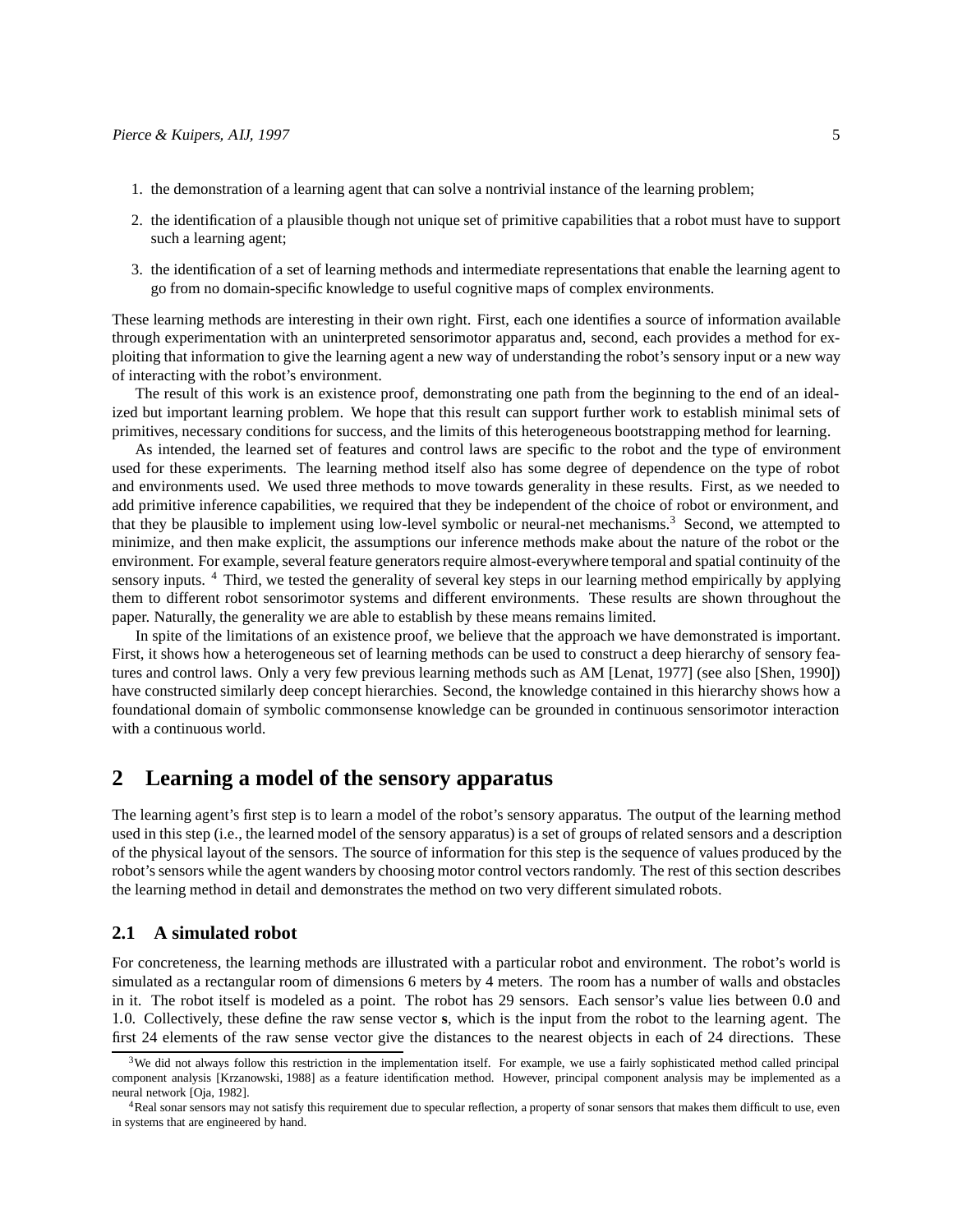have a maximum value of 1.0, which they take on when the nearest object is beyond one meter away. The sonars are numbered clockwise from the front. The 21st element is defective and always returns a value of 0.2. The 25th element is a sensor giving the battery's voltage, which decreases slowly from an initial value of 1.0. The 26th through 29th elements comprise a digital compass. The element with value 1 corresponds to the direction (E, N, W, or S) in which the robot is most nearly facing. There is no sensor noise. The robot has a "tank-style" motor apparatus. Its two motor control signals  $a_0$  and  $a_1$  tell how fast to move the right and left treads. Moving the treads together at the same speed produces pure forward or backward motion; moving them in opposition at the same speed produces pure rotation. Moving the treads at different speeds causes the robot to move in a circular arc. The learning agent does not know what any of these sensors or effectors do. The learning agent only knows that that robot's raw sense vector has 29 elements and its raw motor control vector has two elements.

## **2.2 A language of features**

The learning agent develops an understanding of the robot's sensory apparatus by learning new *features*. A *feature*, as defined in this paper, is a function over time whose current value is completely determined by the history of current and past values of the robot's raw sense vector. The type of the feature is determined by the type of that function's value (thus a vector feature is one whose value at any point in time is a vector.) The types of features used in this paper are the following: *scalar*, *vector*, *group*, *matrix*, *scalar field* (or *image*), *image element*, *focused image*, *vector field*, and *vector field element*. Scalar, vector, and matrix features are based on standard mathematical constructs. The group feature (a type of vector feature) is defined in Section 2.3. The image and image-element features are defined in Section 2.4. The focused-image feature is defined in Section 4.1.1. The vector-field and vector-field-element features are defined in Section 3.2. Examples of features are the raw sense vector (a vector feature) and the elements of the raw sense vector (scalar features). The learning agent produces new features using *feature generators*. A feature generator is a rule that creates a new feature or set of features based on already existing features.

## **2.3 Discovering related sensory subgroups**

A sensory apparatus may contain a structured array of similar sensors. Examples of such arrays are a ring of distance sensors, an array of photoreceptors in a video camera, and an array of touch sensors. The learning agent uses the *group-feature generator* to recognize such arrays of similar sensors. A *group feature* is a vector feature, x, whose elements,  $x_i$ , are all related in some way (e.g., all correspond to sensors in an array of similar sensors).

The group-feature generator is based on the following observation. Given a well engineered array of sensors (e.g., a ring of distance sensors) that measure a property that typically varies continuously with sensor position (e.g., the distance between the robot and nearby objects), the following holds: Sensors that are physically close together in the array "behave similarly." Two sensors are said to behave similarly if (1) the two sensors' values at each instant in time tend to be similar and (2) the two sensors' *frequency distributions* are similar. Given a scalar feature <sup>x</sup>, the frequency distribution (dist x) is an n-element vector that gives, for each of n subintervals in the variable's domain, the percentage of time that the variable assumes a value in that subinterval.

Corresponding to these two criteria are two distance metrics (examples of matrix features) that are used by the group-feature generator.

The first metric  $d_1$  is based on the principle that in a continuous world, adjacent sensors generally have similar values. The metric is defined, for vector feature  $x$ , as a matrix feature:

$$
d_{1,ij}(t) = \frac{1}{t+1} \sum_{\tau=0}^t |x_i(\tau) - x_j(\tau)|.
$$

Here,  $d_{1,ij}(t)$  is the distance between sensors  $x_i$  and  $x_j$  measured at time t. The variable  $\tau$  is a time index ranging from 0 to t.

The second metric  $d_2$  is based on the observation that sensors in a homogeneous array have similar frequency distributions. For example, an array of binary touch sensors can be distinguished from an array of photoreceptors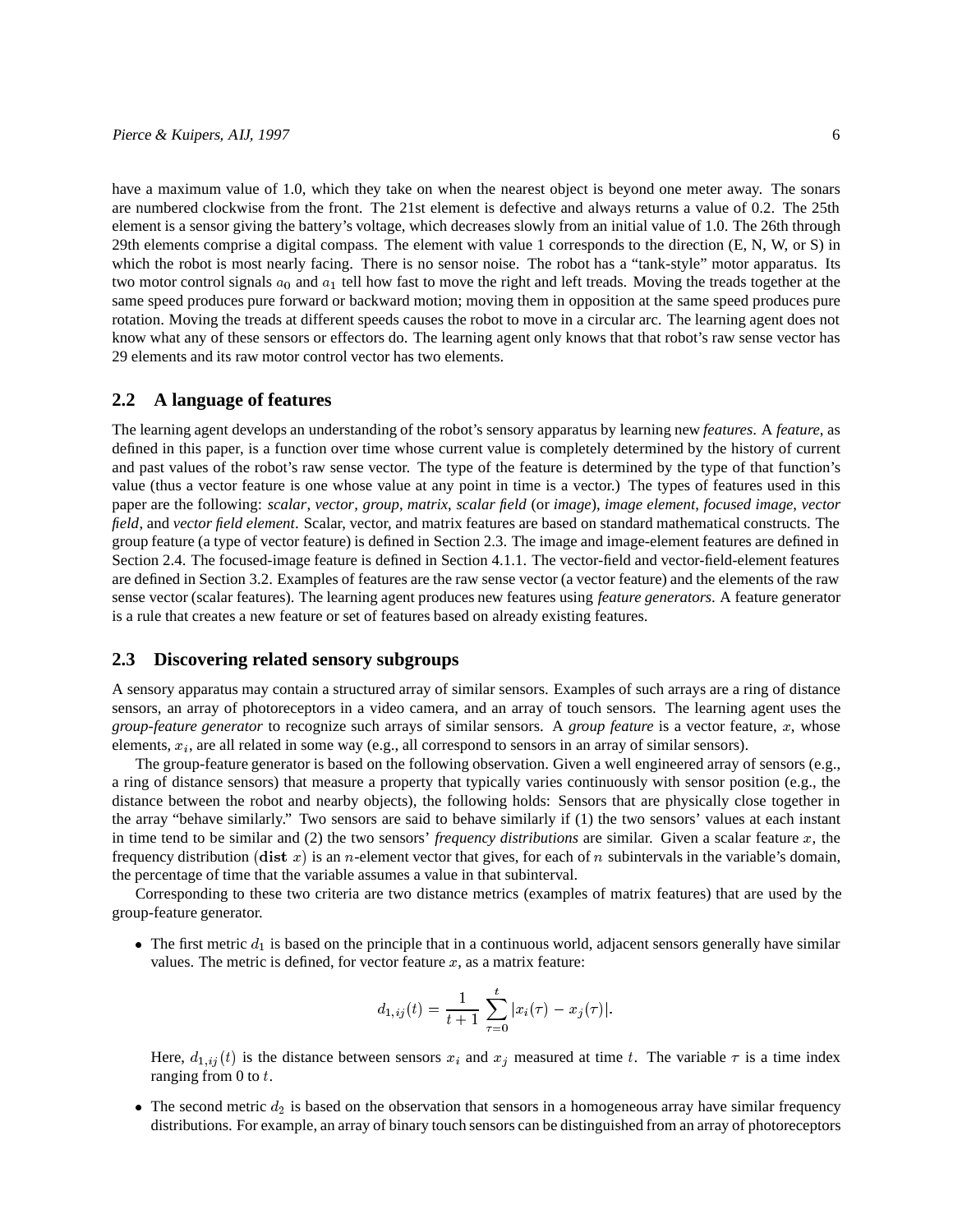by the fact that the different types of sensors have radically different frequency distributions. Binary touch sensors can assume value 0 or 1 whereas photoreceptors can assume any value from a continuous range.  $d_{2,ii}$  is proportional to the sum over the distribution intervals of absolute differences in frequency for elements  $i$  and  $j$ :

$$
d_{2,ij} = \frac{1}{2}\sum_l |(\mathbf{dist}\ x_i)_l - (\mathbf{dist}\ x_j)_l|
$$

where l ranges over the subintervals of the frequency distributions. In the implementation, the frequency distributions use 50 subintervals uniformly distributed over the range [-1, 1].

This generator computes these two distance metrics over a period of several minutes while the learning agent moves the robot using the following strategy: choose a random motor control vector; execute it for one second (10 time steps); repeat.<sup>5</sup> The values of the distance metrics,  $d_1$  and  $d_2$ , after the example robot has explored for 5 minutes (3000 observations) are given in Figure 2.



Figure 2: Two measures of dissimilarity,  $d_{1,ij}$  and  $d_{2,ij}$ , between the  $i^{th}$  and  $j^{th}$  elements of the raw sensory feature after the robot has wandered for five minutes. The coordinates are indices  $i$  and  $j$ .

The group-feature generator exploits these distance metrics in two steps: (1) formation of subgroups of sensors that are similar according to all of the distance metrics, and (2) taking the transitive closure of the similarity relation to form close groups of related sensors.

**1. Formation of subgroups of similar sensors.** The group-feature generator's first step is to use the distance metrics  $d_k$  to form subgroups of similar sensors. Elements i and j are similar, written  $i \approx j$ , if they are similar according to each distance metric  $d_k$ :

$$
i \approx j \text{ iff } \forall k : i \approx_k j.
$$

The definition of  $i \approx_k j$  requires the use of a threshold. One way to define this threshold, that has proven to be more robust than the use of a constant, is this:

$$
\epsilon_{k,i}=2\,\min_i\{d_{k,ij}\}.
$$

Each element  $i$  has its own threshold based on the minimum distance from  $i$  to any of its neighbors. Elements  $i$  and  $j$ are considered similar if and only if both  $d_{k,ij} < \epsilon_{k,i}$  and  $d_{k,ij} < \epsilon_{k,j}$ , that is if j is close to i from i's perspective and vice versa. Combining these constraints gives

$$
i \approx_k j \text{ if } d_{k,ij} < \min\{\epsilon_{k,i}, \epsilon_{k,j}\}.
$$

 $5$ Our experiments have shown that this strategy is more effective for efficiently exploring a large subset of the robot's state space than choosing motor control vectors randomly at each time step.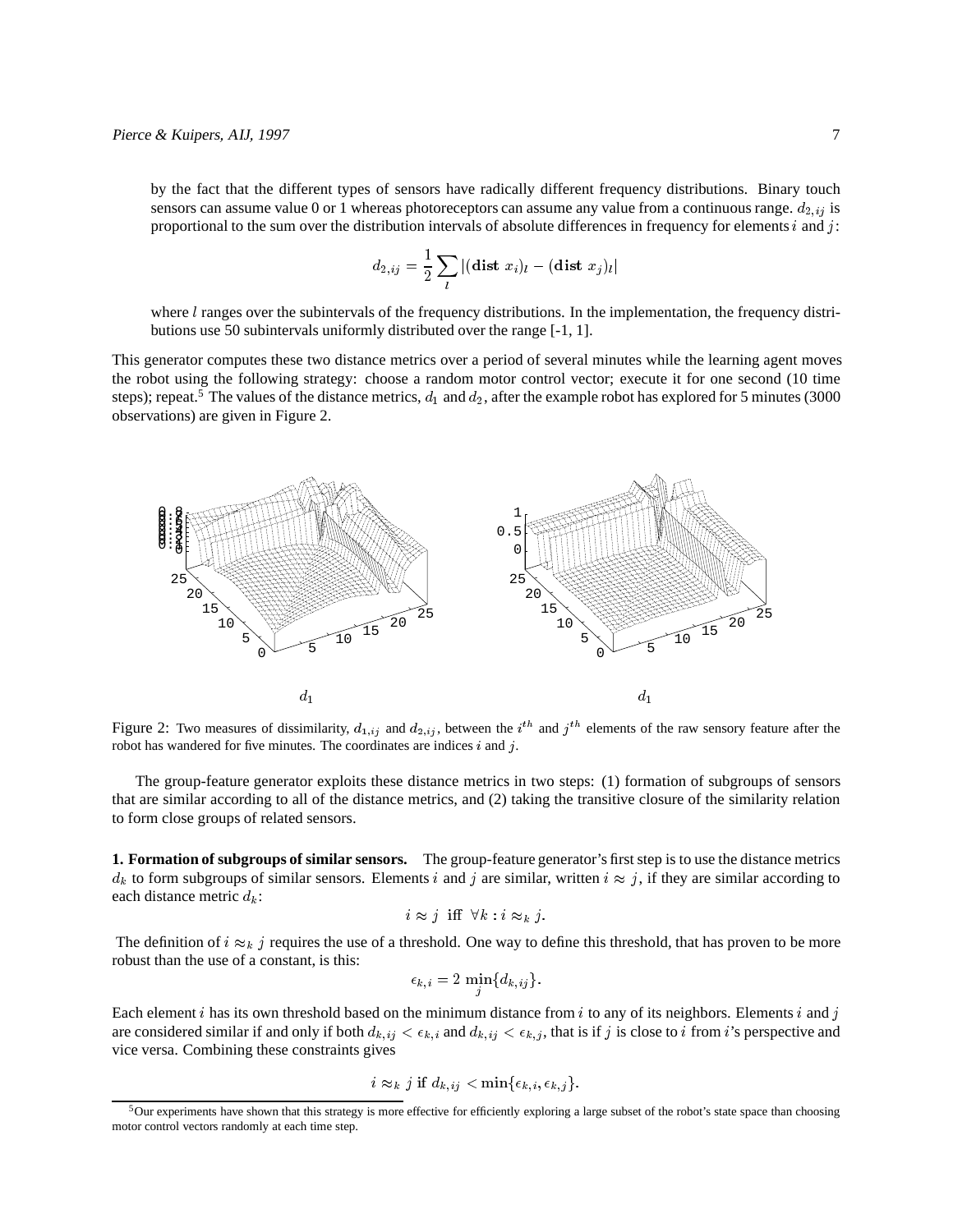**2. Formation of closed subgroups.** The group-feature generator's second step is to take the transitive closure of the similarity relation to produce the *related-to* relation  $\sim$ . Consider again the ring of distance sensors. Adjacent sensors tend to be very similar according to the distance metric, but sensors on opposite sides of the ring may be dissimilar (according to  $d_1$ ) since they detect information from distinct and uncorrelated regions of the environment. In spite of this fact, the entire array of distance sensors should be grouped together. This is accomplished by defining the *related-to* relation  $\sim$  as the transitive closure of the *similarity* relation  $\approx$ . Two elements i and j are *related* to each other, written  $i \sim j$ , if  $i \approx j$  or if there exists some other element k such that  $i \sim k$  and  $k \sim j$ :

$$
i \sim j
$$
 iff  $i \approx j \vee \exists k : (i \sim k) \wedge (k \sim j)$ .

The related-to relation  $\sim$  is clearly reflexive, symmetric, and transitive and is therefore an equivalence relation. Computing the relation  $\sim$  for i and j given the relation  $\approx$  is straightforward (e.g., [Cormen et al., 1990]). An equivalence class of the relation  $\sim$ , if not a singleton, is described as a group feature of s.

For the example robot, the raw sensory feature has 29 elements. In order, these are: 24 distance sensors (one of which is defective), a battery-voltage sensor, and a four-element digital compass. The distance metric is computed while the robot wanders randomly for 3000 steps. For each of the elements of the raw sensory feature, the set of similar elements  $\{j \mid i \approx j\}$  is computed and shown below:

(0 1 2 22 23) (0 1 2 3 23) (0 1 2 3 4) (1 2 3 4 5) (2 3 4 5 6) (3 4 5 6 7) (4 5 6 7) (5 6 7 8 9) (7 8 9 10) (7 8 9 10 11) (8 9 10 11 12) (9 10 11 12 13) (10 11 12 13 14) (11 12 13 14 15) (12 13 14 15 16) (13 14 15 16 17) (14 15 16 17 18) (15 16 17 18 19) (16 17 18 19) (17 18 19 21) (20) (19 21 22 23) (0 21 22 23) (0 1 21 22 23) (24) (25) (26) (27) (28).

Notice that the distance sensors are grouped together into groups of neighboring sensors. For example, the group (0 1 2 22 23) contains two elements on each side of element 0. The related-to relation  $\sim$  is obtained by taking the transitive closure of the similarity relation and is described by the following equivalence classes:

> (0 1 2 3 4 5 6 7 8 9 10 11 12 13 14 15 16 17 18 19 21 22 23) (20) *defective* (24) *battery voltage* (25) *east* (26) *north* (27) *west* (28) *south*

The distance sensors have all been grouped together into a group containing no other sensors.

# **2.4 A structural model of the sensory apparatus**

The grouping of the sensors into subgroups is a first step but it tells nothing about the relative positions of the sensors in the array. This is accomplished by the *image-feature generator*. The image-feature generator is a rule that takes a group feature and associates a position vector with each element of the group feature in order to produce an *image feature* (which represents the structure of the group of sensors). An image feature is a function over time, completely determined by the current and past values of the raw sense vector, whose value at any given time is an *image*. An image is an ordered list of *image elements*. An image element is a scalar with an associated position vector (a vector of n real numbers that represents a position in a continuous, n-dimensional space). An example of the use of an image feature is to represent the pattern of light intensities hitting the photoreceptors in a camera.

The task of the image-feature generator is to find an assignment of positions to elements that captures the structure of an array of sensors as reflected in the distance metric  $d_1$ . This means that the distance between the positions of any two elements in the image should be equal to the distance between those elements according to the metric  $d_1$ . Expressed mathematically, image feature  $y$  should satisfy

$$
\|(\mathbf{pos}\ y_i) - (\mathbf{pos}\ y_j)\| = d_{1,ij}
$$

where (**pos**  $y_i$ ) is the position vector associated with the *i*<sup>th</sup> element in the image and  $\|$ (**pos**  $y_i$ ) – (**pos**  $y_j$ ) $\|$  is the Euclidean distance between the positions of the  $i^{th}$  and  $j^{th}$  elements.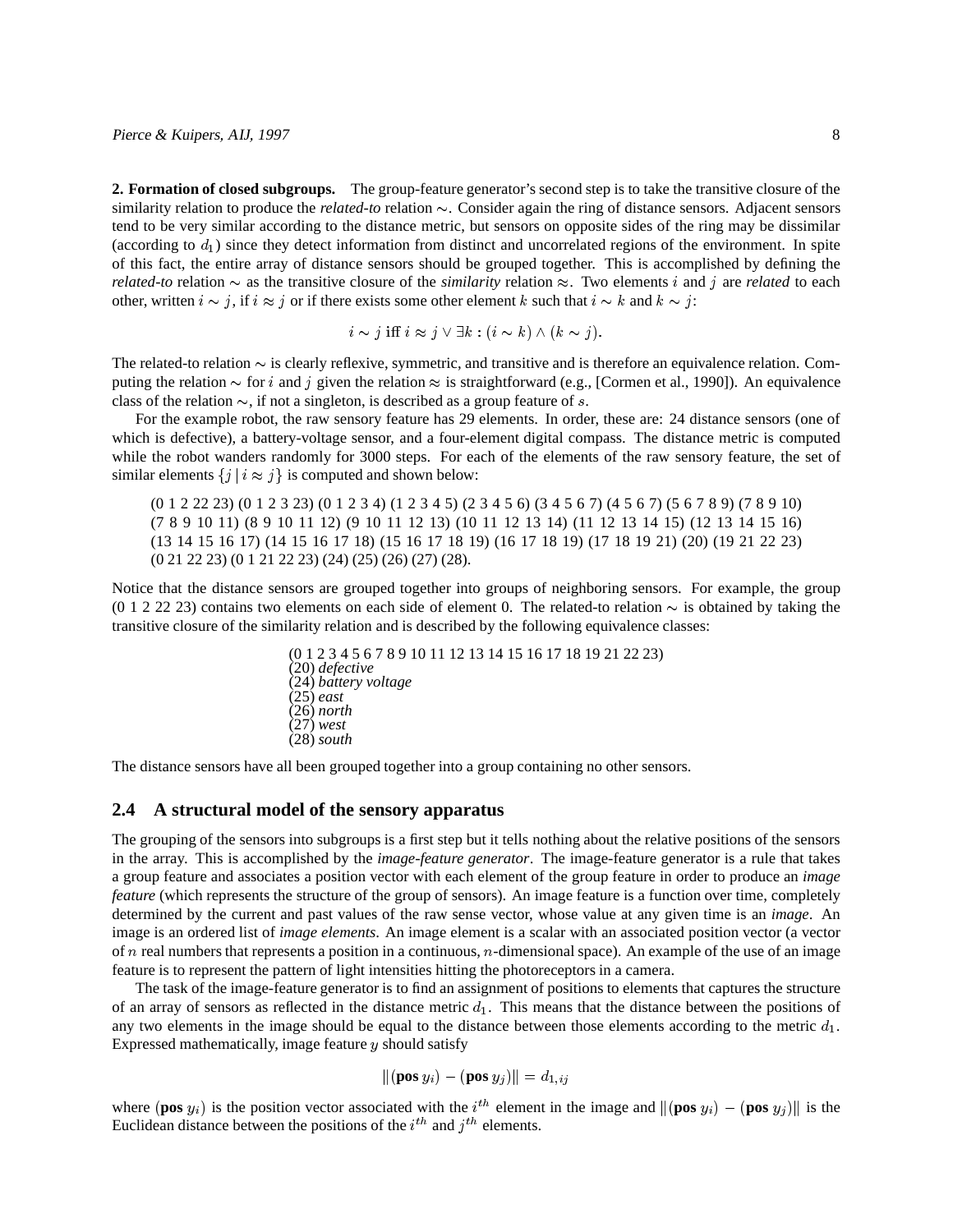#### Pierce & Kuipers, AIJ, 1997 9

Finding a set of positions satisfying the above equation is a constraint-satisfaction problem. If the group feature x has n elements, then the metric  $d_1$  provides  $n(n-1)/2$  constraints.<sup>6</sup> Specifying the positions of n points in  $n-1$ dimensions requires  $n(n-1)/2$  parameters: 0 for the first point, which is placed at the origin; 1 for the second, which is placed somewhere on the x axis; 2 for the third, which is placed somewhere on the  $x-y$  plane; etc. Thus, to satisfy the constraints, n position vectors of dimension  $n - 1$  are required. Solving for the position vectors given the distance constraints can be done using a technique called *metric scaling* [Krzanowski, 1988].<sup>7</sup>

The problem remains that n points of dimension  $n - 1$  are inconvenient to use, if not meaningless, for large n. In general, sensory arrays are 1-, 2-, or 3-dimensional objects. What is needed is a method for finding the smallest number of dimensions that are needed to satisfy the given constraints without excessive error, where the error is given by the equation

$$
E = \frac{1}{2} \sum_{ij} ( \|(\mathbf{pos}\ y_i) - (\mathbf{pos}\ y_j)\| - d_{ij})^2.
$$

Metric scaling helps by ordering the dimensions according to their contribution toward minimizing the error term.

Ignoring all but the first dimension (i.e., using only the first element of the position vectors), yields a rough description of the sensory array with large error (unless the array really is a one-dimensional object). Using all  $n - 1$ dimensions yields a description that has zero error but contains a lot of useless information. Statisticians use a graph called a "scree diagram" (Figure 3a) that shows the amount of variance in the data that is accounted for by each dimension, to subjectively choose the right number of dimensions. The image-feature generator chooses the number of dimensions to be equal to m where m maximizes the expression  $\sigma^2(m) - \sigma^2(m+1)$  where  $\sigma^2(m)$  is the variance in the data accounted for by the  $m<sup>th</sup>$  dimension. For the example,  $m = 2$ . The set of two-dimensional positions found by metric scaling for the group of distance sensors is shown in Figure 3b.



Figure 3: Learning a structural model of a ring of distance sensors. (a) The scree diagram gives the amount of variance (vertical axis) accounted for by each dimension (horizontal axis) and shows that the first two dimensions account for most of the variance. (b) Metric scaling is used to assign positions to elements of the group of distance sensors. The 22-dimensional position vectors are projected onto the first two dimensions to produce the representation shown above. (c) A relaxation algorithm is used to find a set of two-dimensional positions for the group of distance sensors that best satisfies the constraints  $\|\mathbf{p}_i - \mathbf{p}_j\| = d_{ij}$ . (The usefulness of the relaxation algorithm is more obvious in the example of the next section.) Notice the gap corresponding to the defective distance sensor. The element with index 0 corresponds to the robot's forward sensor.

The set of  $(n-1)$ -dimensional position vectors optimally describe the structure of a group, but when these positions are projected onto a subspace of lower dimensionality, the resulting description is no longer optimal. Elements that were the right distance apart in  $n - 1$  dimensions are generally too close together in the two-dimensional projection. To compensate for this, a relaxation algorithm is used to find the best set of positions in a small-dimension space to approximate the given distances in  $n-1$  dimensions. The relaxation algorithm is an iterative process. On each iteration,

<sup>&</sup>lt;sup>6</sup>The metric can be represented as a symmetric matrix with zeros on the diagonal. Such a matrix has  $n(n - 1)/2$  free parameters.

 $<sup>7</sup>$ It seems plausible that metric scaling could be implemented using a neural net analogous to that used to implement principal component</sup> analysis (Oja, 1982) since in both cases the main computation is the decomposition of an input matrix into a set of eigenvectors.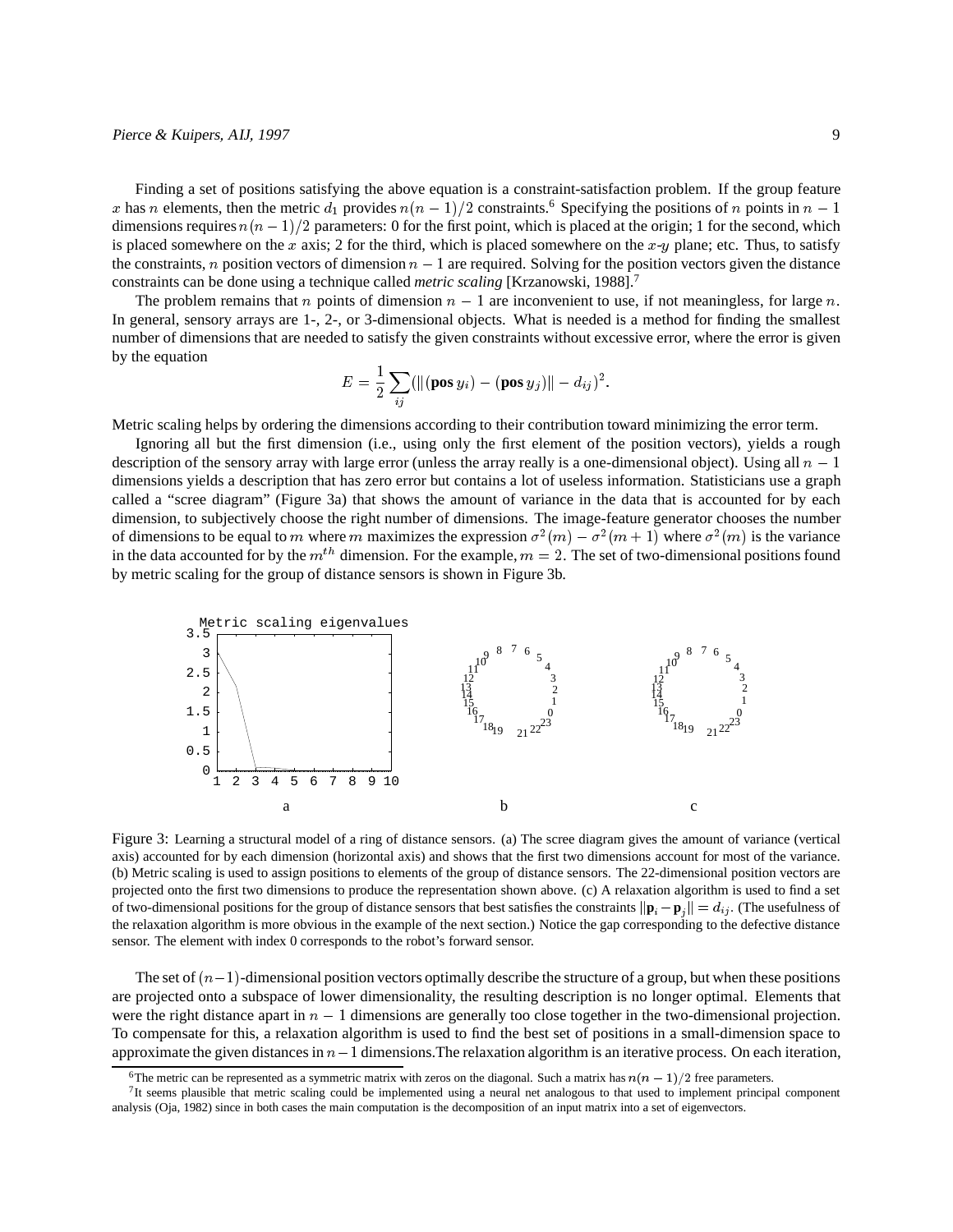in the company of the company of the company of the company of the company of the company of the company of the company of the company of the company of the company of the company of the company of the company of the compa

each position vector is adjusted slightly in a direction that reduces the value of the error term E (defined above). The process continues until the error is very small or ceases to decrease appreciably on each iteration. <sup>8</sup>

The relaxation algorithm could be used without metric scaling by simply initializing the vector of positions randomly. Metric scaling provides two benefits. It shows how many dimensions are needed for the image feature, and it provides a starting point for the relaxation algorithm, decreasing the chance that the algorithm finds a local but not global minimum of the error function. The application of the relaxation algorithm to the group of distance sensors is illustrated in Figure 3c.

To summarize, the image-feature generator takes a group feature x and produces an image feature y whose position vectors  $\mathbf{p}_i$  are found using metric scaling and a relaxation algorithm so that they approximately satisfy the constraints

$$
\|\mathbf{p}_i - \mathbf{p}_j\| = k \sum_t |x_i(t) - x_j(t)|
$$

while keeping the dimensionality of the position vectors  $\mathbf{p}_i$  small. The result of the experiment is a structural description of the robot's ring of distance sensors (Figure 3c) that is used later to analyze the robot's motor apparatus.

## **2.5 Learning a sensory model of the roving eye**

The learning methods are further demonstrated using a more fanciful robot called a "roving eye." Its primary sensory array is a retina of photoreceptors.

This robot is a simulation of a small camera mounted on the movable platform of an X-Y plotter, pointing down at a square picture 10 centimeters on a side. The camera sees one square centimeter of the picture at a time. The robot has 3 degrees of freedom (translation in two directions and rotation) and its state space is described by three state variables (two for position and one for orientation). The robot's structure is shown in Figure 4a. The actual picture



Figure 4: (a) The robot is a "roving eye" that can see a 1 centimeter wide image that is part of a picture that is 10 centimeters wide. (b) The picture used for the roving-eye experiment is a close-up view of the Oregon coast.

used is shown in Figure 4b. The sensory system is as before except that the ring of distance sensors has been replaced by a 5 by 5 retinal array looking down on a picture. The motor control vector of this robot has three elements: *rotate*, *slip* (for motion to the left or right), and *slide* (for motion forward or backward).

The results parallel those of the previous experiment. The group-feature generator identified seven equivalence classes: six singletons and one candidate for application of the image-feature generator. Metric scaling produces the scree diagram of Figure 5a indicating that the sensory array is best modeled as a two-dimensional object. Metric scaling assigns positions to each element of the group feature. Projecting these positions onto the first two dimensions

<sup>8</sup>See Pierce (1995) p. 65 for a description of the algorithm.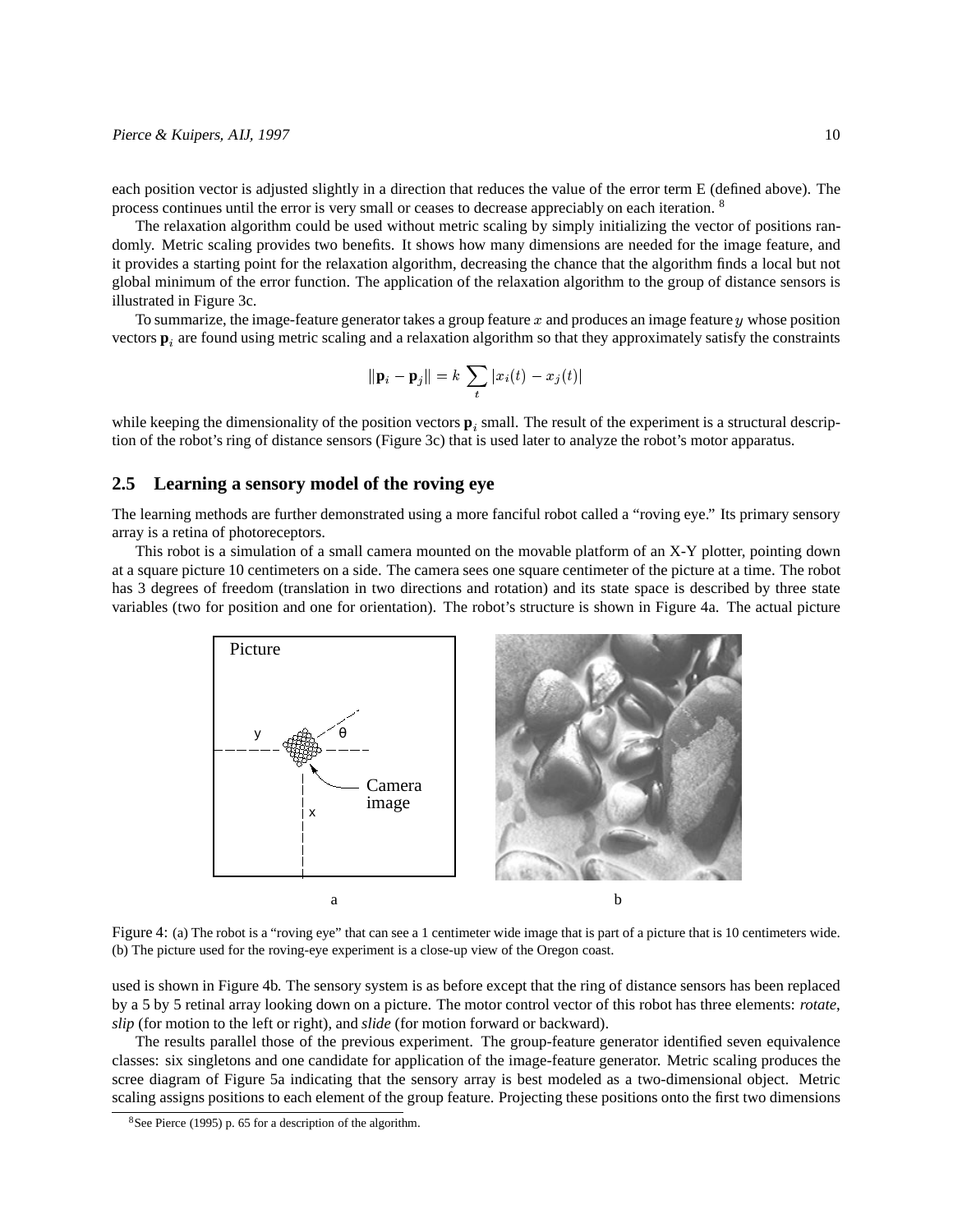

Figure 5: (a) The metric-scaling scree diagram for the group of photoreceptors indicates that the sensors are organized in a two-dimensional array. (b) The 2-D projection of the set of positions produced by metric scaling for the group of photoreceptors provides an initial approximation of the grid structure of the array of photoreceptors. (c) The final set of positions are produced using the constraint-satisfaction relaxation algorithm, with the previous set of positions as initial values.

produces the mapping shown in Figure 5b. The set of positions produced by metric scaling is improved by the relaxation algorithm so that the distances in the resulting image more closely match the distance metric  $d_1$ . The resulting set of positions is shown in Figure 5c.

# **3 Learning a model of the motor apparatus**

Using its learned model of the robot's sensory system, the learning agent's second step is to learn a model of the robot's motor apparatus. The result of the learning is a new abstract interface to the robot that identifies the types of motion that the robot's motor apparatus is capable of producing and that tells how to produce each type of motion. The source of information for this step is the sequence of values of a learned *motion feature* (a type of field feature, defined in Section 3.2) as the agent wanders by choosing motor control vectors randomly. In the simulations, if the robot is touching a wall, it is capable of turning but cannot change its position unless it is facing away from the wall.<sup>9</sup>

The image feature makes it possible to define spatial attributes of the sensory input, in terms of the locations of sensors in the image. With spatial attributes, it is possible to define spatial as well as temporal derivatives, so motion features can be defined, even without knowledge of the physical structure of the environment. The learning agent uses the new motion feature to analyze its motor apparatus using the following steps:

- 1. **Sample the space of motor control vectors.** The robot's infinite space of motor control vectors is discretized into a finite set of representative vectors,  $\{u^{i}\}.$
- 2. **Compute average motion vector fields** (*amvf*'s). The agent repeatedly executes each representative control vector many times in different locations and measures the average value of the resulting motion feature. It is this average value that characterizes the effect of that control vector.
- 3. **Apply principal component analysis (PCA).** The set of computed *amvf*'s is a representation of the effects that the motor apparatus is capable of producing. PCA is used to decompose this set into a basis set of *principal eigenvectors*, a set of representative *amvf*'s from which all *amvf*'s may be produced by linear combination.
- 4. **Identify primitive actions.** Each principal eigenvector is matched against the *amvf*'s produced by the representative control vectors to find a control vector that produces that effect or its opposite. Such a motor control vector, if it exists, is identified as a *primitive action* and can be used to produce motion for one of the robot's degrees of freedom.

 $9$ The use of a physical robot would require a provision such as an innate obstacle-avoidance behavior to prevent the robot from damaging itself.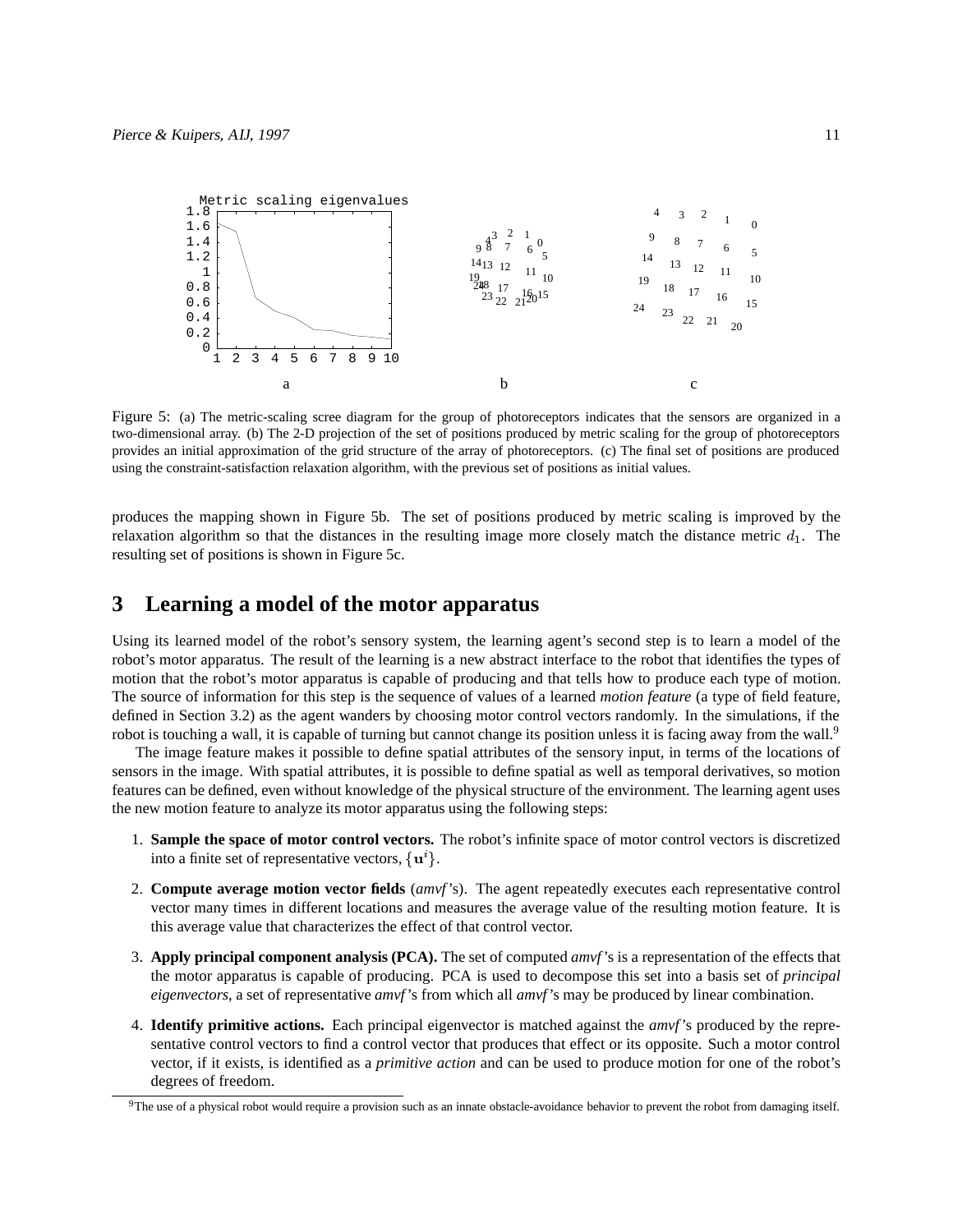5. **Define a new abstract interface.** For each degree of freedom, a new control signal is defined that allows the agent to specify the amount of motion for that degree of freedom.

The result of the learning is a new abstract interface to the robot comprised of a new set of control signals, one per degree of freedom of the robot. The new interface hides the details of the motor apparatus. For example, whether a mobile robot's motor apparatus uses tank-style treads or a synchro-drive mechanism, the learned interface presents the agent with two control signals: one for rotating and one for advancing. These learned control signals are used to further characterize the robot's motor apparatus using the *static* and *dynamic action models* (Sections 4 and 5). Steps 1 through 5 are explained in detail in the rest of this section.

### **3.1 Sample the space of motor control vectors**

The choice of the set of representative motor control vectors must satisfy two criteria: first, they must adequately cover the space of possible *motor control vectors* so that the space of possible *effects* (*amvf*'s) is adequately represented. Second, the distribution of motor control vectors must be dense enough so that, given a desired effect (e.g., an *amvf* that corresponds to one of the robot's degrees of freedom), a motor control vector that produces that effect can be found.

Since we have already made the assumption that the motor apparatus is approximately linear, it suffices to characterize the effects of a uniformly distributed set of unit motor control vectors. (A unit vector has a magnitude of 1 where its magnitude is equal to the square root of the sum of squares of its elements.) For two- and three-dimensional spaces of motor control vectors, respectively, 32 and 100 vectors have been found to be adequate. For the 2-D case, it is easy to find a set of vectors that are uniformly distributed on the unit circle. The  $i<sup>th</sup>$  of n vectors has value  $(\cos(2\pi i/n), \sin(2\pi i/n))$ . For the 3-D case, a set of vectors uniformly distributed on the unit sphere is found using the relaxation algorithm of Section 2.4. The vectors are constrained to lie on the unit sphere (i.e., to have magnitude 1), and the target distance between any pair of points is much larger than 2. The resulting configuration of vectors is analogous to a collection of electrons on a charged sphere — each vector is as far from its neighbors as possible. These vectors are used as the representative motor control vectors for sampling the continuous space of average motion vector fields. This method generalizes to any dimension.

### **3.2 Compute average motion vector fields**

A *vector field* feature is a function over time, completely determined by the current and past values of the raw sense vector, whose value at any given time is a *vector field*. A field is an ordered list of *vector field elements*. A vector field element is a vector with an associated position vector. Given image feature <sup>x</sup>, (**motion** x) denotes a vector-field feature (specifically, a *motion* vector-field feature) whose elements measure the amount of motion detected at the corresponding points in the image.

To understand what this feature is measuring, suppose that, corresponding to an object in the robot's environment, there is a property of the image feature (e.g., a local minimum or discontinuity) that changes location from one image element to another on subsequent time steps due to the motion of the robot. A vector from the position of the first image element to the position of the second represents the motion of that object and is an example of a *local motion vector*. A list of local motion vectors, one for each image element, is a *motion vector field*.

The detection of these motion vectors does not require sophisticated object recognition. It simply requires spatial and temporal information, both of which are provided by an image feature. The spatial information is provided by the positions of the elements of the image; the temporal information is provided by the derivatives of the elements' values with respect to time. A temporal sequence of images, represented as vectors of values and associated positions, can be viewed as an intensity function  $E(p, t)$  that maps image positions to values, called intensities, as a function of time. Such a function has both a spatial derivative,  $E_p$  and a temporal derivative,  $E_t$ . The spatial derivative  $E_p$ , also called the *gradient* of <sup>E</sup>, is a vector in image-position coordinates that gives the direction in which the intensity increases most rapidly.

A large gradient in an image detected by a robot's sensory array corresponds to a detectable property of the environment such as the edge of an object. If the object moves relative to a robot's sensory array (or vice versa), the edges detected in the image will move. This motion results in a change in intensity. A point in the image with a large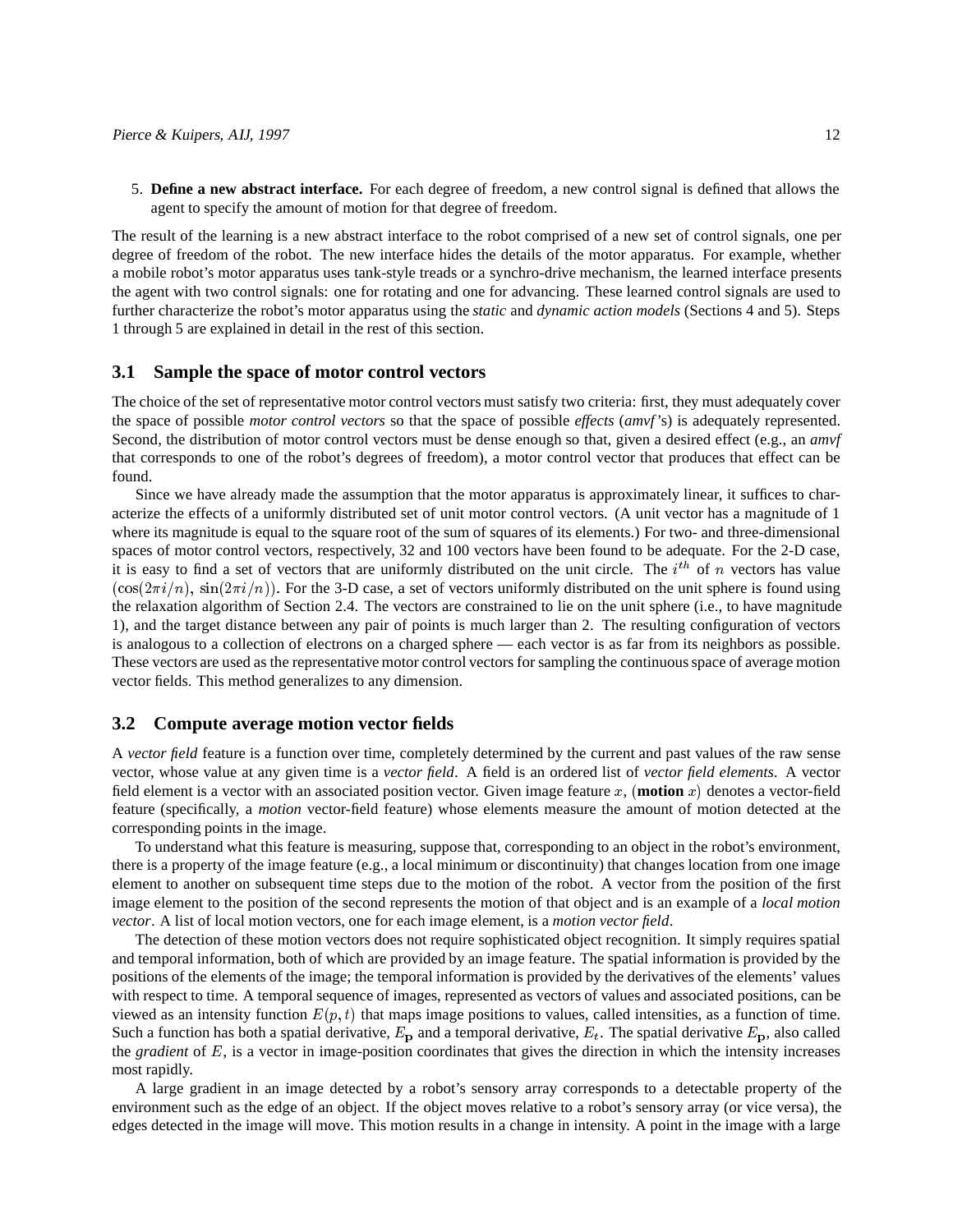gradient will, in the presence of motion, also have a large temporal derivative. This is an informal motivation for the *optical flow* constraint equation [Horn, 1986], which defines the optical flow at a point in an image to have magnitude  $-E_t/||E_p||$  and direction  $E_p$ :

$$
\mathbf{v} = -\frac{E_t}{\|E_\mathbf{p}\|} \frac{E_\mathbf{p}}{\|E_\mathbf{p}\|} = -\frac{E_t E_\mathbf{p}}{\|E_\mathbf{p}\|^2}
$$

Here,  $||E_p||$  is the magnitude of the vector  $E_p$ , equal to the square root of the sum of squares of the elements of  $E_p$ . A problem with this formulation is that if the magnitude of  $E<sub>p</sub>$  is small (or zero), then the calculation is prone to error (or is undefined). Since the goal here is to measure average motion over time and since the measurement of the optical flow is more precise at edges or, in general, when the gradient  $E_p$  is large, we have found it useful to weight the expression using the term  $||E_p||^2$  and measure the value of:

$$
\mathbf{v} = -E_t \, E_{\mathbf{p}}
$$

In most computer vision applications, images are represented as regularly spaced arrays of pixels (picture elements). With such a representation, it is straightforward to define an approximation for the spatial derivative at a point in the image. The images as defined here, however, do not have such a regular structure so we use a different approach to defining what we call the *sensory flow field*. The sensory flow measured at element <sup>i</sup> is taken to be a weighted sum of *local motion vectors*  $\mathbf{v}_{ij}$  in the direction from element i to element j where j ranges over all of the elements close to element i (as defined in Section 2.3). The weight is inversely proportional to the distance between elements i and j. The precise definition of the **motion** operator is given below, where (**pos** x) denotes the vector of positions associated with feature x, and (val x) denotes the vector of values associated with feature x.

$$
\begin{array}{rcl}\n\textbf{pos}(\textbf{motion } x) & \stackrel{\text{def}}{=} & \textbf{pos } x \\
(\textbf{val}(\textbf{motion } x))_i & \stackrel{\text{def}}{=} & \sum_{j \approx i} \mathbf{v}_{ij} / \|\mathbf{p}_{ij}\| \\
& \mathbf{p}_{ij} & = & (\textbf{pos } x_j) - (\textbf{pos } x_i) \\
& \mathbf{v}_{ij} & = & -E_{t,i} E_{\mathbf{p},ij} \\
& E_{t,i} & = & \frac{d}{dt} (\textbf{val } x)_i \\
& E_{\mathbf{p}, ij} & = & \frac{((\textbf{val } x)_j - (\textbf{val } x)_i)}{\|\mathbf{p}_{ij}\|} \frac{\mathbf{p}_{ij}}{\|\mathbf{p}_{ij}\|}\n\end{array}
$$

Here,  $\|\mathbf{p}_{i,j}\|$  is the distance in the image between the positions of elements i and j;  $E_{t,i}$  is the temporal derivative of the intensity function for element i; and  $E_{\mathbf{p},ij}$  is the component of gradient  $E_{\mathbf{p}}$  at element i in the direction toward element <sup>j</sup>.

Using the **motion** operator, the definition of the *amvf* associated with the  $i^{th}$  representative motor control vector  $\mathbf{u}^i$  is

$$
amvf_i = \mu ((\text{motion } x) \mid (= u u^i))
$$

where x is the image feature that has already been learned (Section 2.4), **u** is the motor control vector used to control the motor apparatus, and  $\mu$  is an operator that computes the average value of its argument. In this case, the average value is taken over all time steps during which  $u^i$  was taken. Examples are shown in Figure 6. These are obtained after the learning agent has wandered for 20 minutes using the exploration strategy of randomly choosing a representative motor control vector and executing it for one second (ten time steps).

# **3.3 Apply principal component analysis**

The goal of this step is to find a basis set for the space of effects of the motor apparatus, i.e., a set of representative motion vector fields from which all of the motion vector fields may be produced by linear combination. This type of decomposition may be performed using principal component analysis (PCA). (See Mardia et al. [Mardia et al., 1979]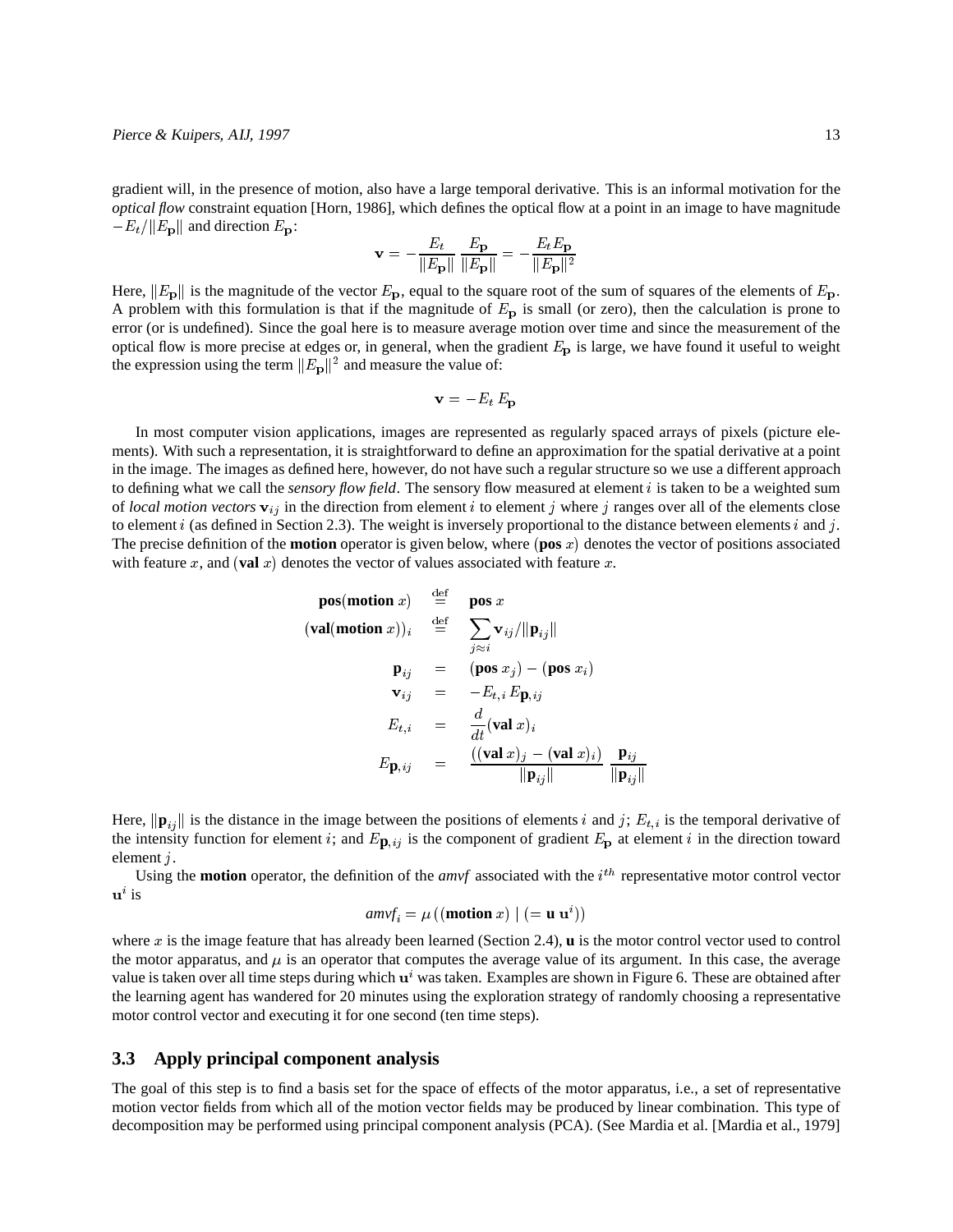

Figure 6: Examples of average motion vector fields (*amvf*'s) (represented as collections of line segments) and associated motor control vectors (shown in the lower-left corner of each picture). An *amvf* associates an average local motion vector with each position in an image (see Figure 3). Each line segment represents the position, direction, and magnitude of one of these average local motion vectors.

for an introduction. Oja [Oja, 1982] discusses how a neural network can function as a Principal Component Analyzer. Ritter et al. [Ritter et al., 1992] show that self-organizing maps [Kohonen, 1988] can be seen as a generalization of PCA.)

Principal component analysis of a set of values for a variable **y** produces a set of orthogonal unit vectors  $\{v^i\}$ , called *eigenvectors*, that may be viewed as a basis set for the variable **y**. The  $i^{th}$  principal component of **y** is the dot product of **y** and eigenvector  $\mathbf{v}^i$ . In practice, **y** may be approximated as a linear combination of the first few eigenvectors while throwing the remaining ones away.10 Principal component analysis may be performed using a technique called *singular value decomposition* [Press et al., 1988], which identifies the eigenvectors and computes the standard deviation of each principal component. The relative magnitudes of the standard deviations tell how important each eigenvector is for the purposes of approximating the sample values for **y**. The first four eigenvectors obtained in the experiment are shown in Figure 7.



Figure 7: The first four eigenvectors and the standard deviations of the associated principal components for the space of average motion vector fields. The first corresponds to a pure rotation motion and the second corresponds to a forward translation motion. In these diagrams, the top-left element is associated with the robot's front sensor. The robot's motor apparatus can produce the first two effects directly using the motor control vectors shown.

 $10$ The principal components are ordered according to their standard deviations. This means that the first eigenvector accounts for the most variance in the set of observed values for **y**, and so forth.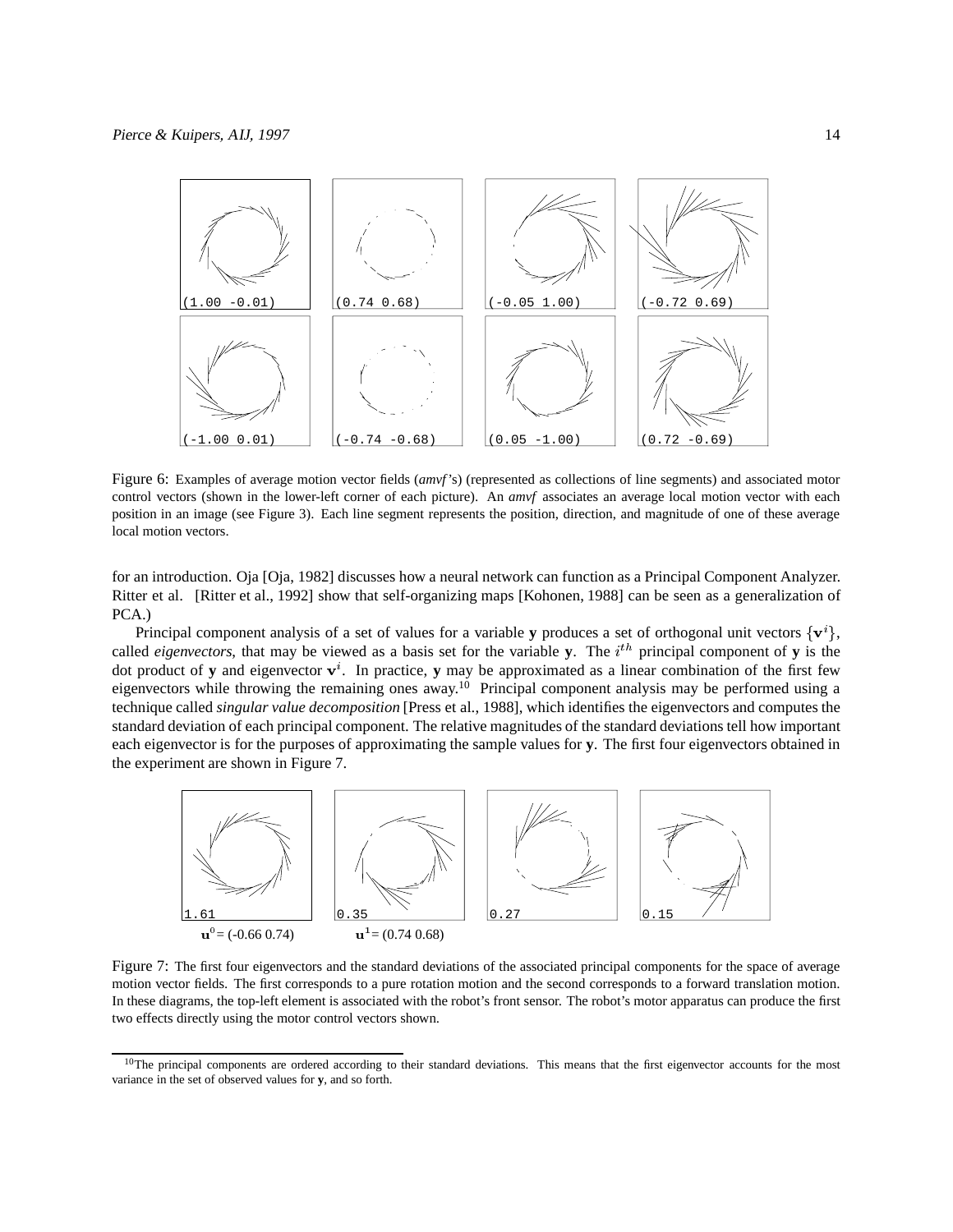# **3.4 Identify primitive actions**

In the previous step, principal component analysis was used to determine a basis set of effects for the motor apparatus, namely, the set of eigenvectors. The goal of this step is to discover which motor control vectors can be used to produce those effects. This is accomplished by matching the eigenvectors with the *amvf*'s of all of the representative motor control vectors. The matching involves computing, for each i and j, the angle  $\theta_{ij}$  between the i<sup>th</sup> eigenvector and the j<sup>th</sup> amvf. This angle is defined by the equation  $\theta_{ij} = \mathbf{v}^i \cdot amvf_j$ , where the vector fields  $\mathbf{v}^i$  and amvf<sub>i</sub> are treated as simple vectors by flattening their n m-dimensional local motion vectors into a single nm-dimensional vector and ignoring the positions of the local motion vectors. An angle near zero indicates that the *amvf* is similar to the eigenvector. An angle near 180 degrees indicates that the *amvf* is similar to the opposite of the eigenvector. If any *amvf*'s match the  $i^{th}$  eigenvector to within 45 degrees, then action  $u^{i+}$  is defined to be the motor control vector whose *amvf* is most collinear with the  $i^{th}$  eigenvector and  $\mathbf{u}^{i}$  is defined to be the motor control vector whose *amvf* is most anti-linear.<sup>11</sup> The definitions of control laws (Section 5) assume that the robot's motor apparatus is linear, implying that  $u^{i+} = -u^{i-}$ . In the case that  $u^{i+} \approx -u^{i-}$ , they can be approximated by plus and minus  $u^i$ , respectively, where  $\mathbf{u}^i \stackrel{\text{def}}{=} \frac{1}{2}(\mathbf{u}^{i+}-\mathbf{u}^{i-})$ . Subsequently, this will be used as the definition of the i<sup>th</sup> primitive action. The values of  $\mathbf{u}^i$  are shown in Figure 7. The analogous results for the roving-eye experiment are shown in Figure 8.



Figure 8: The first four principal eigenvectors and associated singular values for the roving-eye robot. The first two correspond to pure translation motions and the third corresponds to a pure rotation motion. The robot's motor apparatus can produce the first three effects directly using the motor control vectors shown.

### **3.5 Define a new abstract interface**

The goal of this step is to define a new interface to the robot that abstracts away the details of the motor apparatus. For each of the robot's degrees of freedom, a new control signal is defined for producing motion along that degree of freedom. Negative values of the control signal move the robot in the opposite direction. For the robot of the example, there are two control signals, one for turning (left and right) and one for advancing (forward and backward). The effect of the control signals is defined by the following equation:

$$
\mathbf{u}=u_0\mathbf{u}^0+u_1\mathbf{u}^1
$$

where  $u_0$  and  $u_1$  (which range from -1 to 1) are the new control signals and  $\mathbf{u}^0$  and  $\mathbf{u}^1$  are the primitive actions corresponding to the first two principal eigenvectors.

### **3.6 Discussion**

The learning methods described in this section have also been applied to a simulated synchro-drive robot for which the motor control signals directly specify how fast to turn and advance, respectively. The details of that experiment are given in [Pierce, 1991b]. The synchro-drive and tank-style robots demonstrate two different motor apparatuses with identical capabilities. The learned abstract interface, since it is grounded in sensory effects rather than motor control

<sup>11</sup>This matching criterion is more restrictive than it appears. In a high-dimensional space such as the space of *amvf*'s, it is highly unlikely that two random vectors will define an angle less than 45 degrees.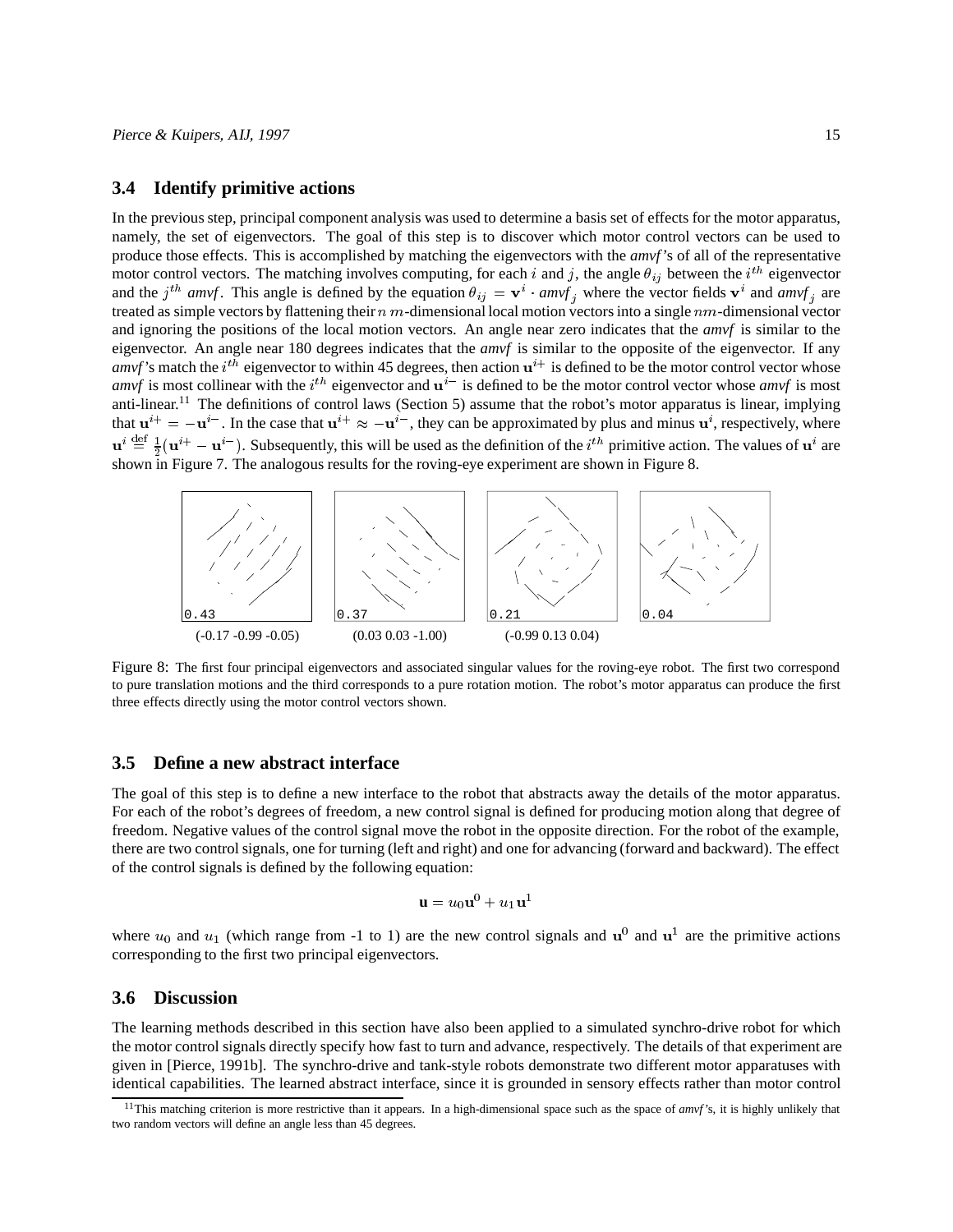signals, is the same for both: it abstracts away the details of the motor apparatus, providing a new set of control signals, one for each of the robot's degrees of freedom.

The learning methods described in this section build on the sensory image structure learned in the previous section. The result is a new abstract interface whose control signals are used in Section 5 to define behaviors for navigation.

# **4 Local state variables**

The result of the agent's learning so far is an abstract interface that includes a model of the robot's sensorimotor apparatus. The model of the *sensory* apparatus is the description of its physical structure represented primarily by the positions of the elements of the learned image feature. The model of the *motor* apparatus is the set of learned primitive actions that tells the agent how many degrees of freedom it has, and how to produce motion in each.

The agent's ultimate goal is to abstract the continuous world of the robot to a *cognitive map* by which the world is viewed as a discrete set of recognizable places with well-defined paths connecting them. The cognitive map gives the learning agent the ability to predict the effects of high-level behaviors and to navigate among a set of recognizable places. Learning the cognitive map requires that the agent learn path-following behaviors for moving the robot through its state space. In order to be useful for prediction, these behaviors must be repeatable in the sense that executing a behavior from a given initial state always moves the robot to the same final state. The following paragraph gives a few examples of such path-following behaviors.

If the learning agent has a feature that gives the distance from the robot to the wall and it knows how to make the robot move while keeping this feature constant, then it can make the robot follow the wall. For a robot with a retina (Section 2.5), a feature as simple as the sum of all of the inputs could be used to define a path-following behavior. Moving while keeping the feature constant would correspond to following a path of constant intensity. A more complex feature based on the retina is a line detector, which could be used as the basis for a line-following behavior. For a robot with a continuous compass giving the robot's heading, a path-following behavior based on the compass's value would move the robot in a constant direction. Finally, consider a robot with an omni-directional photo-sensor responding to a light mounted on the robot and suppose that the robot is in a dark room with white walls. The amount of light detected by the robot's sensor would decrease with distance from the nearest wall. A wall-following behavior could be based on an error signal that was the difference between the light level detected by the sensor and a nominal value (e.g., a value in the middle of the sensor's range of values).

In this section and the next, we describe the following three-step method for learning path-following behaviors: (1) find a set of features that the learning agent can control, called *local state variables* and use them to define error signals; (2) learn behaviors for minimizing the error signals; and (3) learn behaviors that move the robot while keeping the errors near zero. This section shows how to learn local state variables. Section 5 shows how to use them to define path-following behaviors.

What is required of a local state variable is that it be controllable, i.e., the learning agent must know how its control signals affect it. A feature is controllable if it meets the following definition:

| Let $\hat{u}$ be the vector of control signals $u_i$ . A scalar feature $y_i$ is a <i>local</i><br>state variable if the effect of the control signals on $y_i$ can be approxi- |  |
|---------------------------------------------------------------------------------------------------------------------------------------------------------------------------------|--|
| mated locally by                                                                                                                                                                |  |
| $\dot{y}_i = \mathbf{m}_i \cdot \hat{\mathbf{u}} \ \left( = \sum m_{ij} u_j \right)$                                                                                            |  |
| where $m_i$ is nonzero.                                                                                                                                                         |  |

Determining whether a feature is a local state variable while learning the context-dependent value of  $m_i$  is the job of the static action model (Section 4.2). The source of information for this step is the set of learned features produced while the learning agent wanders by using its learned primitive actions.

Local state variables are analogous to state variables in the following sense. If  $x$  is a state variable, then the constraint  $\dot{x} = 0$  reduces the dimensionality of the robot's state space by one. If y is a *local* state variable, then the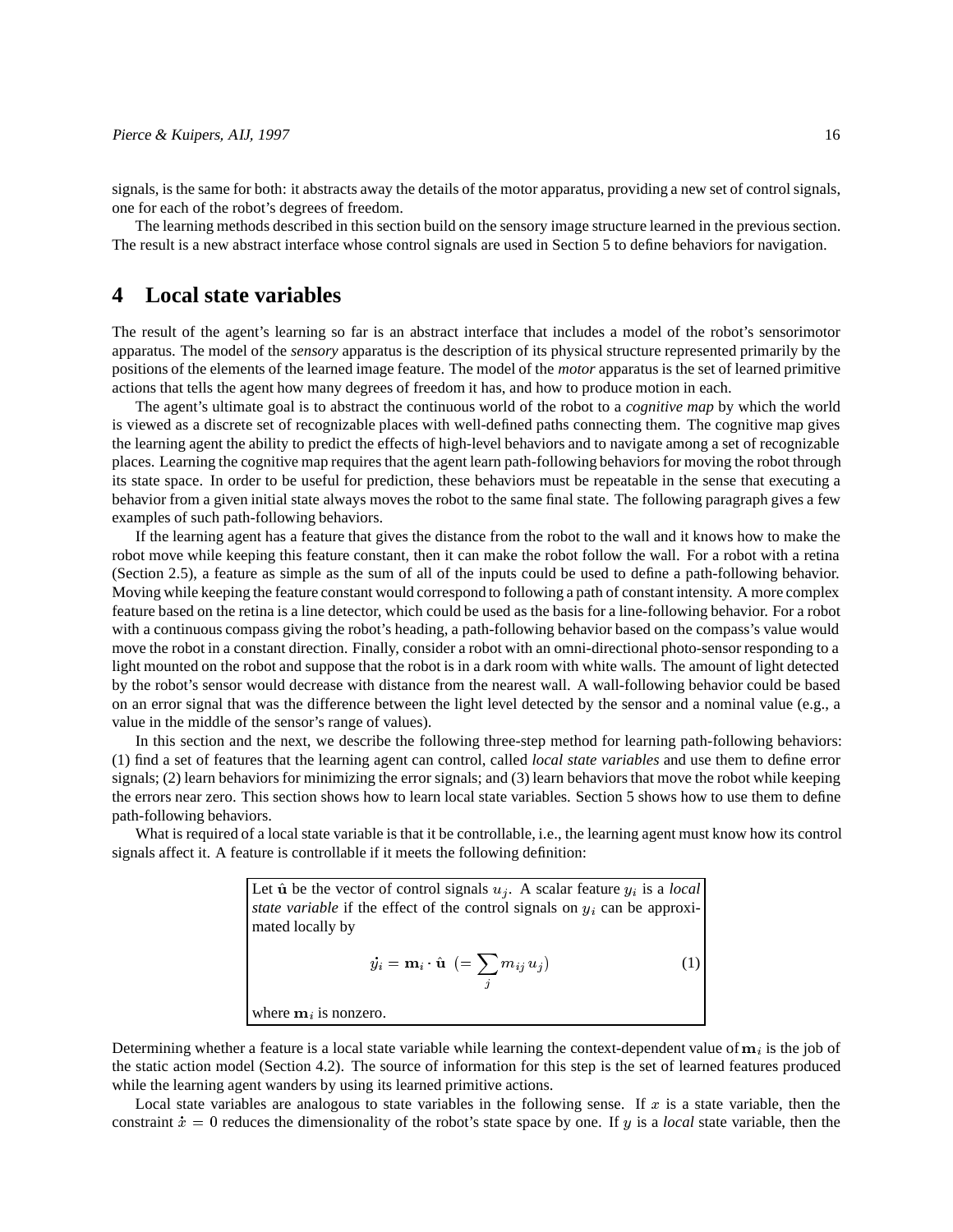constraint  $\dot{y} = 0$  reduces the dimensionality of the robot's motor control vector space by one.<sup>12</sup> In other words, the constraint reduces the robot's degrees of freedom by one. Since the learning agent does not have access to the robot's state space, it defines local state variables using its knowledge of motor control vector space to which it does have access. They are called *local* state variables because they are not required to be defined everywhere in the robot's state space.

An important feature of local state variables is that they are controllable: feature  $y_i$  may be moved to a target value  $y_i^*$  using a simple control law. This fact is exploited in the definition of the homing behaviors (Section 5.2). The discovery of local state variables has two components: generating new features (Section 4.1), and testing each feature to see if it satisfies the definition of local state variable (Section 4.2).

# **4.1 Generating new features**

If a sensory system does not directly provide useful features, it may be possible to generate features that are useful. A generate-and-test approach is demonstrated in the following experiment using the tank-style mobile robot in which the agent learns new scalar features that are better candidates for local state variables than are the elements of the raw sense vector.

### **4.1.1 A set of feature generators**

In this paper, we identify a small set of feature generators that are used to produce new features as candidates for local state variables. Our feature generators are essentially a special case of the functional transformations of [Shen, 1990]. These feature generators are appropriate for a robot with a rich sensorimotor apparatus and are, as we will demonstrate, sufficient for a particular set of environments and sensorimotor apparatuses. We do not claim that this particular set of feature generators is necessary for the robots described in this paper nor that it is sufficient for all robots and environments.

The generated features are based on a set of generic mathematical constructs (e.g., scalars, vectors, matrices, scalar fields, and vector fields) rather than on a human-generated list of salient properties of a robot's environment. The feature generators used for the experiments described in this paper are described below:

- **splitter** takes a vector feature of length n and produces n scalar features.
- **vmin** and **vmax** apply to vector features of length greater than 1. They provide two different ways to reduce a vector feature to a scalar feature.
- **group** and **image** (described in Section 2) identify useful structure in the sensory apparatus. Group and image features are not scalar features and thus are not able to serve as local state variables, but they do serve as the basis for higher-level features that may turn out to be useful.
- **lmin** (local-min) and **lmax** (local-max) apply to image features. They produce *focused-image* features. A focused-image feature is a (scalar field, boolean field) pair where the boolean field is used to mask the scalar field. It can be viewed as an image feature for which each element has an associated weight (0 or 1). The weights focus attention on particular properties of an image, e.g., local minima or maxima.
- **tracker** applies to focused-image features and produces *image-element* features (single value-position pairs). From the focused image produced by the **lmin** generator, the **tracker** generator produces one image-element feature for each local minimum in the image. The tracker implements a form of focus of attention, abstracting away small changes in value and position of an image element in order to produce a feature that tracks an interesting property of the robot's environment such as the minimum distance to a nearby object.
- **val** extracts a scalar value feature from an image-element feature.

<sup>&</sup>lt;sup>12</sup>If  $\dot{y} = 0$ , then by Equation 1,  $\hat{u}$  must lie in the subspace perpendicular to vector  $m_i$ .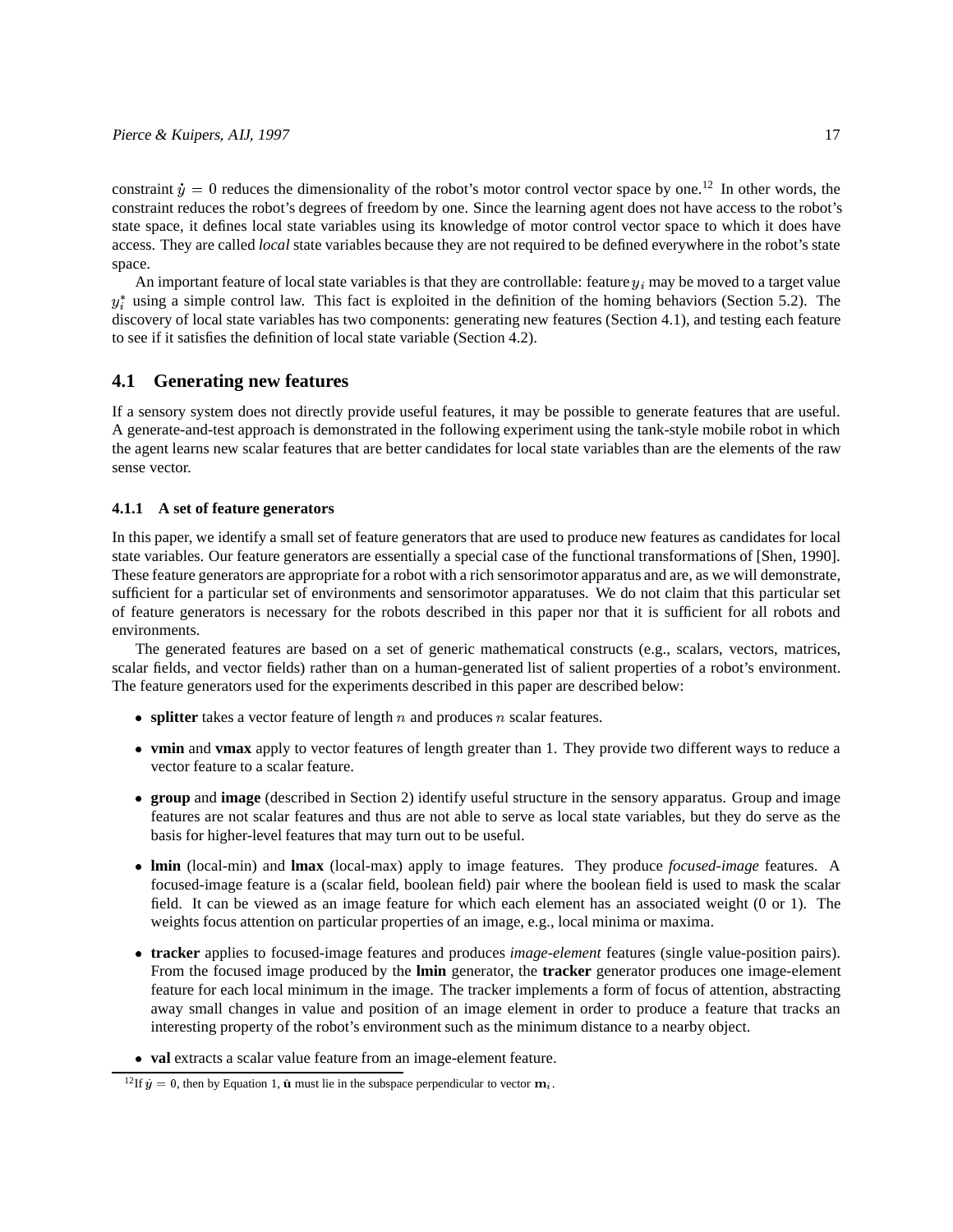This set of feature generators has proven successful for the robot with a ring of distance sensors. To handle the "roving eye" robot, we would augment this set with generators for features based on a variety of convolution masks and other two-dimensional image-processing operators. An interesting open problem is to define a general set of feature generators appropriate to learning mobile robots, analogous to the small and general set of functional transformations used by Shen [Shen, 1990] to replicate the performance of AM [Lenat, 1977]. We conjecture that a reasonably sized set of feature generators will apply to a broad class of mobile robots and that such a set of feature generators can be discovered by developing solutions for a small subset of that class: initially, each new robot would require one or more new feature generators; eventually the set of feature generators would converge to a generally applicable set.

### **4.1.2 Generating and testing features**

The generate-and-test process of learning potentially useful features executes the following steps in a continuous loop. Initially, there is only one feature, the *raw sensory feature*. This feature is marked as new.

- 1. Each generator is applied to each new feature to which it is applicable.
- 2. The features that were new are marked as old, and the features just generated are marked as new.

In generate-and-test approaches to learning, controlling the search through a large space of possibilities is an important concern. Without any constraints, the number of features generated on each iteration of the generate-and-test loop may grow exponentially. There are several ways to constrain a search algorithm. One way is to limit the depth of the search. In the current implementation of the generate-and-test algorithm, it is possible to set a limit on the number of generations of new features that are created. A second way is to limit the breadth of the search. This method is used in genetic algorithms where population size is constrained to a certain number. This method requires a fitness measure to tell which members of the population are worthy of survival. Such a fitness measure can be defined as a feature tester, though this has not been done here. A third way to constrain a search space is to limit the branching factor. For the feature-learning problem, this is the average number of new features that are generated for each old feature at each step of the generate-and-test process. The branching factor for the feature learning problem is limited in two ways: the total number of generators is kept reasonably small and the number of generators that apply to any given feature is kept small by using strongly typed generators (e.g., the image-feature generator only applies to group features).

### **4.1.3 An experiment**

In the experiments described in this paper, the combinatorial explosion of features has not been an issue. The generators form deep but narrow hierarchies with a tractable set of features. To study this, we devised an experiment in which the agent explores by randomly choosing unit motor control vectors and executing them for one second (10 time steps) each. Figure 9 shows the complete hierarchy of features and generators for the learning agent's featurelearning process. At the top of the figure is the raw sense vector <sup>s</sup>. We refer to each feature using a name derived from the sequence of feature generators used to produce that feature (where  $g=$ group, im=image, tr=tracker, val=value). Thus, for example, *s-g-vmin* results from applying the **vmin** generator to the feature produced by applying the **group** feature generator to the raw sense vector <sup>s</sup>. The features shown in the figure are, from top to bottom and from left to right: *s*, *s-g*, *s-vmin*, *s-vmax*, s0, s1, :::, s28, *s-g-im*, *s-g-vmin*, *s-g-vmax*, *s-g-im-lmin*, *s-g-im-lmax*, *s-g-im-lmin-tr*, *s-g-im-lmax-tr*, *s-g-im-lmin-tr-val*, and *s-g-im-lmax-tr-val*. Notice that, depending on the robot's position, there may be multiple *s-g-im-lmin-tr-val* or *s-g-im-lmax-tr-val* features. Each of the generated *scalar* features (the leaves of the tree of generated features) is tested (Section 4.2) to see if it can serve as a local state variable.

# **4.2 The static action model**

The purpose of the static action model (a set of equations of the form given in Equation 1 of Section 4) is to predict the behavior of each scalar feature. The learning of the static action model for a feature proceeds in three steps. In the first step, the learning agent tries to predict the behavior of the feature without taking into account which primitive action is being used. If it fails, then it tries to predict the behavior of the feature as a function of the action being taken. If this fails for a primitive action, then the agent tries to predict the context-dependent effect of that action on the feature.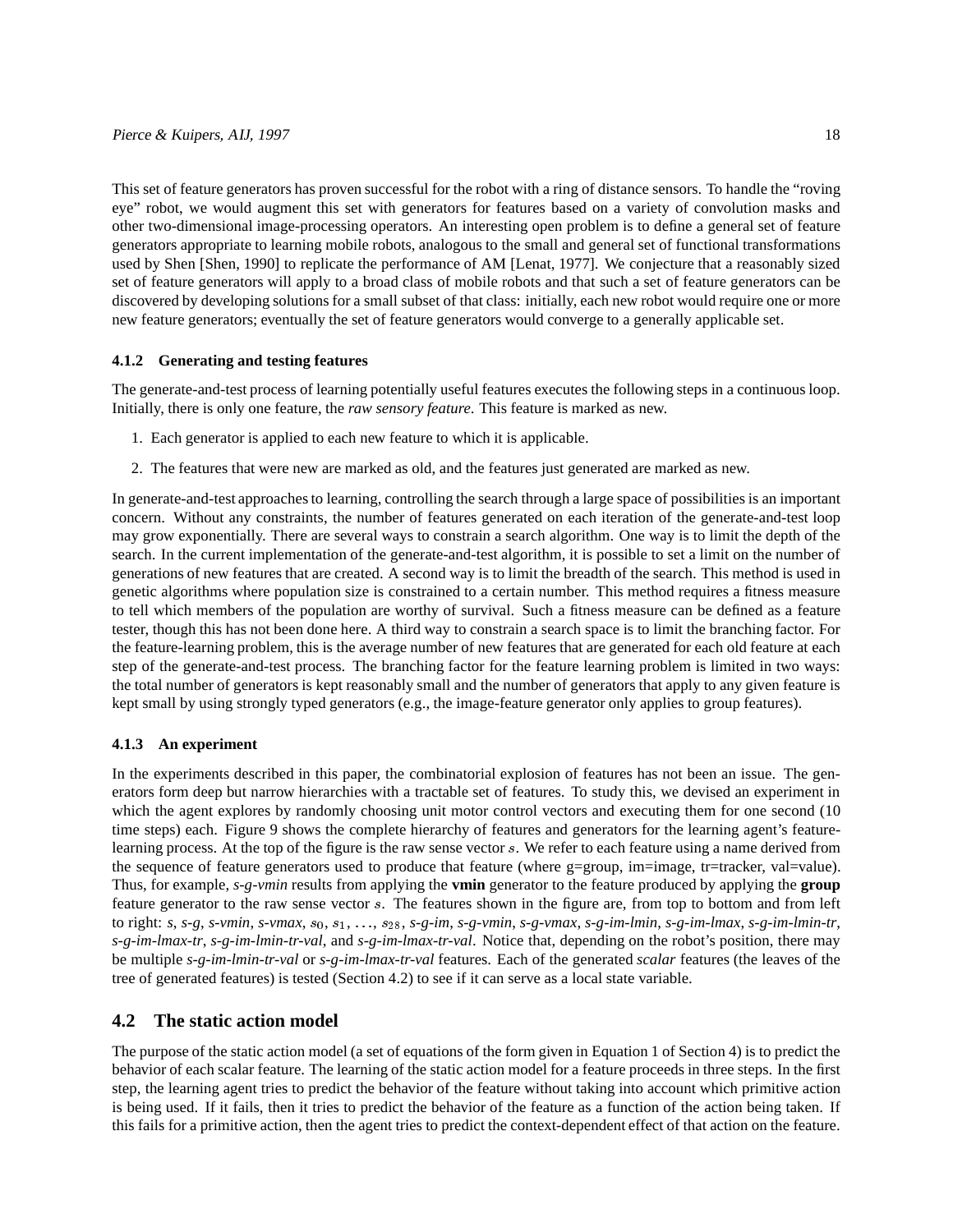

Figure 9: The complete hierarchy of features and generators in the learning agent's feature-learning process used to produce candidate local state variables. The feature generators are shown in bold face; the feature types are shown in italics.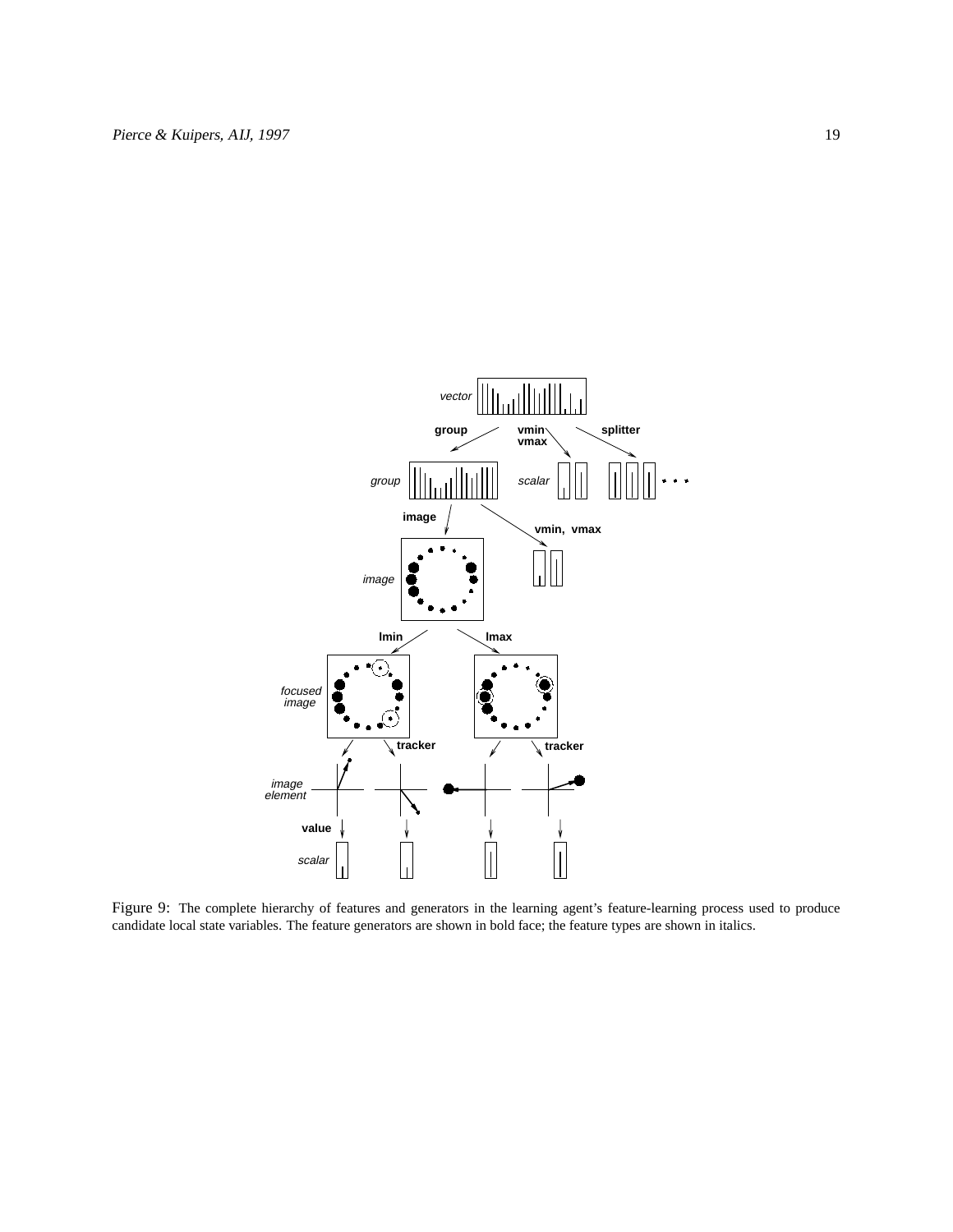If a feature is action dependent and is predictable in all contexts, then it can serve as a local state variable.<sup>13</sup> With the information contained in the static action model, it is a simple matter to define homing behaviors for moving the robot so that the local state variable moves toward a target value.

When trying to predict the effects of actions on features, the learning agent looks for approximately linear relationships between action magnitudes and feature derivatives because the control laws used to define path-following behaviors (Section 5) are based on the assumption that these relationships are approximately linear.

#### **4.2.1 An action-independent model**

The first step toward modeling the behavior of a feature  $y_i$  is to see if it is possible to predict its behavior independently of the motor control vector being used. The agent explores by repeatedly choosing a primitive action and executing it for one second (ten time steps). It analyzes the behavior of the feature using a device that we call a *correlator*. This produces a set of statistics based on the plot of the feature's value as a function of time (Figure 10). The coordinate for



Figure 10: Plots of  $\Delta y_i$  (vertical axis) vs.  $\Delta t$  (horizontal axis), used by the learning agent to try to predict the behavior of feature  $y_i$  independently of the motor control vector. Whenever a new motor control vector is used,  $\Delta y_i$  and  $\Delta t$  are reset to 0 (at the center of each plot). From the sets of  $(\Delta t, \Delta y_i)$  points, statistics  $m_i$ ,  $r_i$ , and  $\gamma_i$  are computed (see text). The numbers shown are the correlations  $r_i$  between  $\Delta y_i$  and  $\Delta t$ . From these statistics the learning agent concludes that features  $s_0$  and lmin (short for  $s-g\text{-}im\text{-}lm\text{-}tr\text{-}val$  are unpredictable ( $\gamma$  is large and r is small) and that  $s_{24}$  is constant ( $\gamma$  < 0.001).

the horizontal axis is  $\Delta t = t - t_0$  where  $t_0$  is the last time the motor control vector changed. The vertical axis gives  $\Delta y_i = y_i(t) - y_i(t_0).$ 

The statistics are  $m_i$ ,  $r_i$ , and  $\gamma_i$ . The value of  $m_i$  is the slope of the line that best fits the set of  $(\Delta t, \Delta y_i)$  points. The value of  $r_i$  is the correlation between variables  $\Delta y_i$  and  $\Delta t$ . The value of  $\gamma_i$  is the ratio of the standard deviations of  $\Delta y_i$  and  $\Delta t$ . It is a measure of how fast the feature changes as a function of time. A number of properties are defined in terms of these statistics. The feature is **constant** if  $\gamma_i < 0.001$ . It is **increasing** if  $r_i > 0.6$ ; **decreasing** if  $r_i < -0.6$ . It is **predictable** if any of these properties holds. Otherwise, it is unpredictable and the learning agent tries to predict the behavior of the feature using an action-dependent model.

For the running example, the features  $s$ -vmin,  $s$ -vmax,  $s_{20}$  (the broken distance sensor),  $s_{24}$  (the battery voltage), and *s-g-vmax* are all diagnosed as **constant** and are thus not suitable for use as local state variables. The rest are candidates for the next step in the learning of the static action model.

### **4.2.2 An action-dependent model**

If the previous step failed to produce a model that predicts the behavior of a feature  $y_i$ , then the learning agent uses one correlator for each primitive action to analyze its effect on the feature. In this case, the correlator characterizes the relationship between  $u_i \Delta t$  and  $\Delta y_i$  where  $\Delta t$  and  $\Delta y_i$  are defined as before. The agent continues to explore by randomly selecting primitive actions and executing them for a second at a time. It computes the statistics  $m_{ij}$  (the slope

<sup>&</sup>lt;sup>13</sup>One could use a less constrained definition of local state variable: if a feature is action dependent and predictable in a given context, then it is a local state variable for that context. We have chosen the more constraining definition because it results in more robust control laws.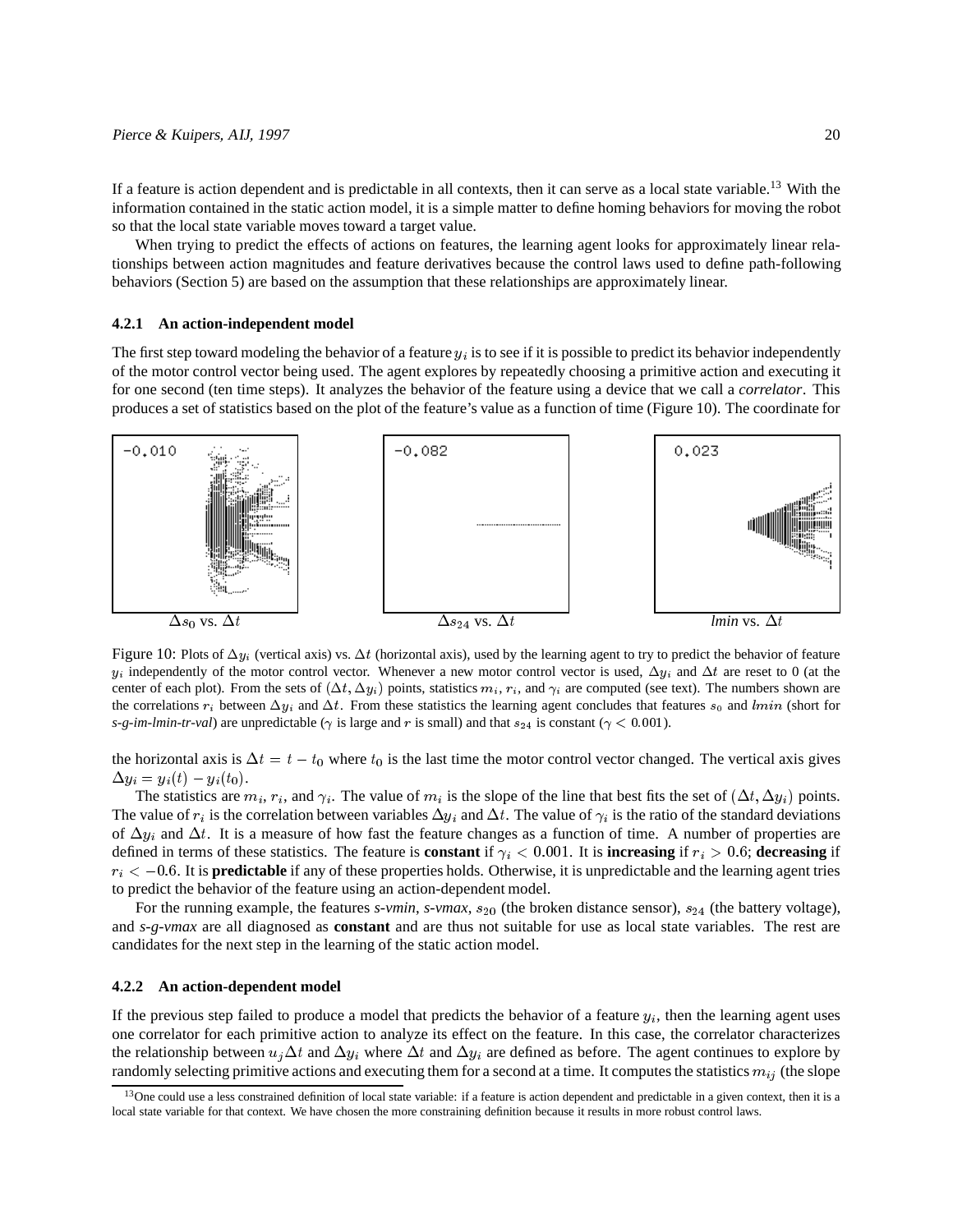of the line that best fits the set of  $(u_j \Delta t, \Delta y_i)$  points),  $r_{ij}$  (the correlation between  $u_j \Delta t$  and  $\Delta y_i$ ), and  $\gamma_{ij}$  (the ratio of the standard deviations of  $u_i \Delta t$  and  $\Delta y_i$ ). A feature is labeled **constant** for control signal  $u_i$  if  $\gamma_{ii} < \gamma_i/4$ . The properties **increasing**, **decreasing**, and **predictable** for control signal  $u_i$  are defined as before. For each predictable feature-control signal pair, a rule of the form

$$
\boxed{\dot{y}_i = m_{ij} \, u_j}
$$

is added to the static action model. If a feature is predictable for all of the primitive actions, then the feature itself is



Figure 11: Plots of  $\Delta y_i$  vs.  $u_j \Delta t$  for two features and two primitive actions. These are used to see if it is possible to predict the behavior of the feature as a function of the motor control vector. Feature  $s_0$  is unpredictable for action  $u_0$  (r is small and  $\gamma$  is large) but predictable for action  $u_1$  (r is large). Feature lmin is constant for action  $u_0$  ( $\gamma$  < 0.001) but unpredictable for action  $u_1$  (r is small and  $\gamma$  is large).

predictable.

For the running example (Figure 11), all of the distance sensors are found to be unpredictable for primitive action  $u_0$  (rotating). The effect of  $u_1$  (advancing) is to decrease features  $s_0$ ,  $s_1$ ,  $s_2$ ,  $s_3$ , and  $s_2$ ; to increase features  $s_9$  through  $s_{14}$ . Its effect is unpredictable for features  $s_4-s_8$ ,  $s_{15}-s_{19}$ ,  $s_{21}$ , and  $s_{22}$ . The discrete compass sensors  $s_{25}$  through  $s_{28}$ are unpredictable for  $u_0$  and constant for  $u_1$ . The features *s-g-vmin* and *s-g-im-lmin-tr-val* (a.k.a. *lmin*) are constant for  $u_0$  and unpredictable for  $u_1$ . Feature *s-g-im-lmax-tr-val* (a.k.a. *lmax*) is unpredictable for both primitive actions. One might guess that *lmax* would be constant for  $u_0$ . In fact, *lmax*, which is only defined when the robot is in a corner, fluctuates too rapidly with small turns to be diagnosed as constant.

### **4.2.3 A context-dependent model**

If  $u_j$  has an effect on  $y_i$  that is unpredictable, then the learning agent tries to find a partition of sensory space into a discrete set of contexts so that the relationship can be approximated by a linear equation for each context.<sup>14</sup> In general, a *context feature*  $z_{ij}$ , for local state variable  $y_i$  and control signal  $u_j$ , is an integer-valued feature that takes on a finite set of values. This set defines a partition of the robot's state space into a finite set of contexts defined by the predicates  $z_{ij} = k$ . One way to define a context feature is to first choose a feature x and divide its range of values into a finite set of intervals,  $\{I_k\}$ , where each interval defines its own context. The context feature is then defined by  $z_{ij} = k$  iff  $x \in I_k$ . Using feature x to define a set of contexts is appropriate if the value of x is a good predictor of the effect of the control signal  $u_j$  on the feature  $y_i$ . To test the hypothesis that x is a good predictor for the effect of  $u_j$  on  $y_i$ , a correlator can be used to determine  $u_j$ 's effect on  $y_i$  for each context defined by the predicate  $z_{ij} = k$ .

Testing each of a large set of features to see if they improve the predictability of a control signal's effect is expensive. Heuristics can be used to guide the search for relevant features to use in defining contexts. For example, it makes sense to first look at features that are closely related to the feature being analyzed, in the sense that they are close together in the tree of features produced by the generate-and-test process.

Currently, only one such heuristic is implemented: if a feature is based on the value of a element of an image, then use the position of that element in the image to define the context. Since there is a discrete set of possible positions for an image-element feature, it is trivial to break the space of possible positions into a discrete set of contexts. For

<sup>&</sup>lt;sup>14</sup>This approach is analogous to Drescher's marginal attribution [Drescher, 1991].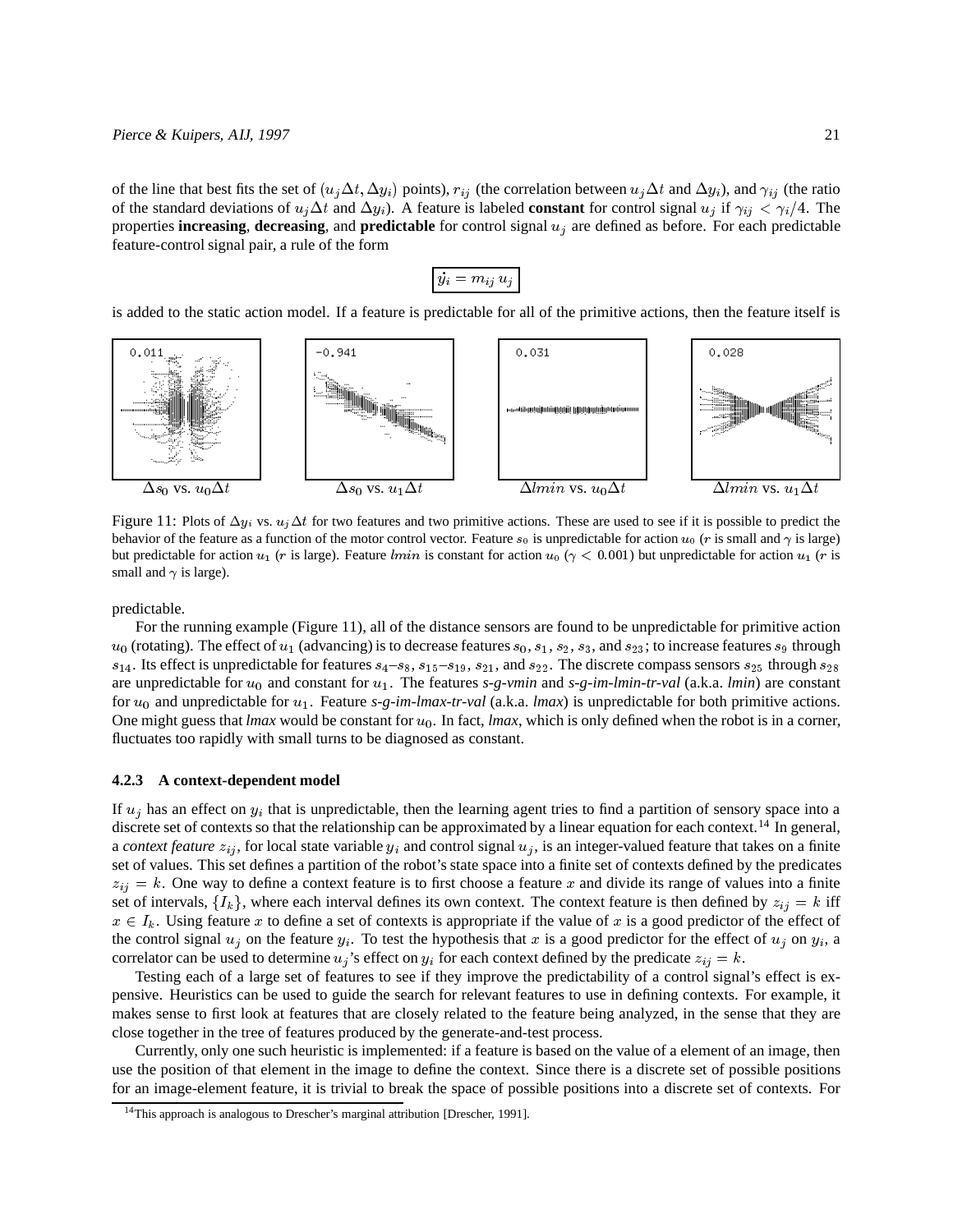example, in the case of the *lmin* and *lmax* features, there are 23 possible positions and these can be used to break sensory space into a partition of 23 contexts each defined by the predicate  $z_{ij} = k$  where  $z_{ij}$  is an integer feature whose value is between 0 and 22 and identifies the position associated with the local minimum or maximum.

For each context  $z_{ij} = k$ , a correlator is used to try to predict the effect of  $u_j$  on  $y_i$  given that the robot is in that context. The agent continues to explore randomly while computing the statistics  $m_{ijk}$ ,  $r_{ijk}$ , and  $\gamma_{ijk}$ . The properties **constant** , **increasing** , **decreasing** , and **predictable** are defined as before. For each predictable context, a rule of the form

$$
\dot{y}_i = m_{ijk} \, u_j, \, \text{if} \, z_{ij} = k
$$

is added to the static action model. If  $m_{ijk}$  is 0, then the predicate  $z_{ij} = k$  defines a "constant context" (which is useful for defining path-following behaviors). If the primitive action's effect on the feature is predictable for every context, then the feature is predictable for that action.

For the running example, the only features with associated context features are *lmin* and *lmax*.

- $\bullet$  *lmin* is already predictable (constant) for control signal  $u_0$ .
- The effect of  $u_1$  on *lmin* is predictable for every context. Its effect is to decrease *lmin* for contexts 0–5 and 19–22, and to increase it for contexts 7–17. For contexts 6 and 18 (in which the robot's heading is parallel to the wall), *lmin* is constant (see Figure 12).
- $\bullet$  The effect of  $u_0$  on *lmax* is unpredictable for almost every context.
- The effect of  $u_1$  is to decrease *lmax* for contexts 0–5 and 20–22 and to increase it for contexts 8–16. The effect is unpredictable for contexts 6, 7, 17, and 18.



Figure 12: Example plots of  $\Delta y_i$  vs.  $u_1 \Delta t$  for the *s-g-im-lmin-tr-val* feature for three different contexts. These are used to see if it is possible to predict the behavior of the feature as a function of the motor control vector and the current context. For action  $u_1$ , feature lmin is **decreasing**, **constant**, and **increasing** for contexts 0, 6, and 12, respectively.

At this point the only feature that is both predictable and action-dependent (and is thus a local state variable) is *lmin*. Its behavior can be modeled by the equation  $y_i = m_{i1k} u_1$  where k is the current value of the context feature  $z_{ij}$  that represents the location of the local minimum in the image feature. The feature *lmin* was produced by the **tracker** generator. This generator actually produces multiple *lmin* features, one for each local minimum in the input image feature. The number of local state variables depends on the robot's location. There are two local state variables in the neighborhood of a corner, three in the neighborhood of a T-intersection, but just one if only a single wall is within range.

# **5 Learning control laws**

The goal of this step is to learn a suitable set of *homing* and *path-following behaviors* using the results of the preceding sections, specifically, the set of local state variables and the set of primitive actions. Recall that for the robot of the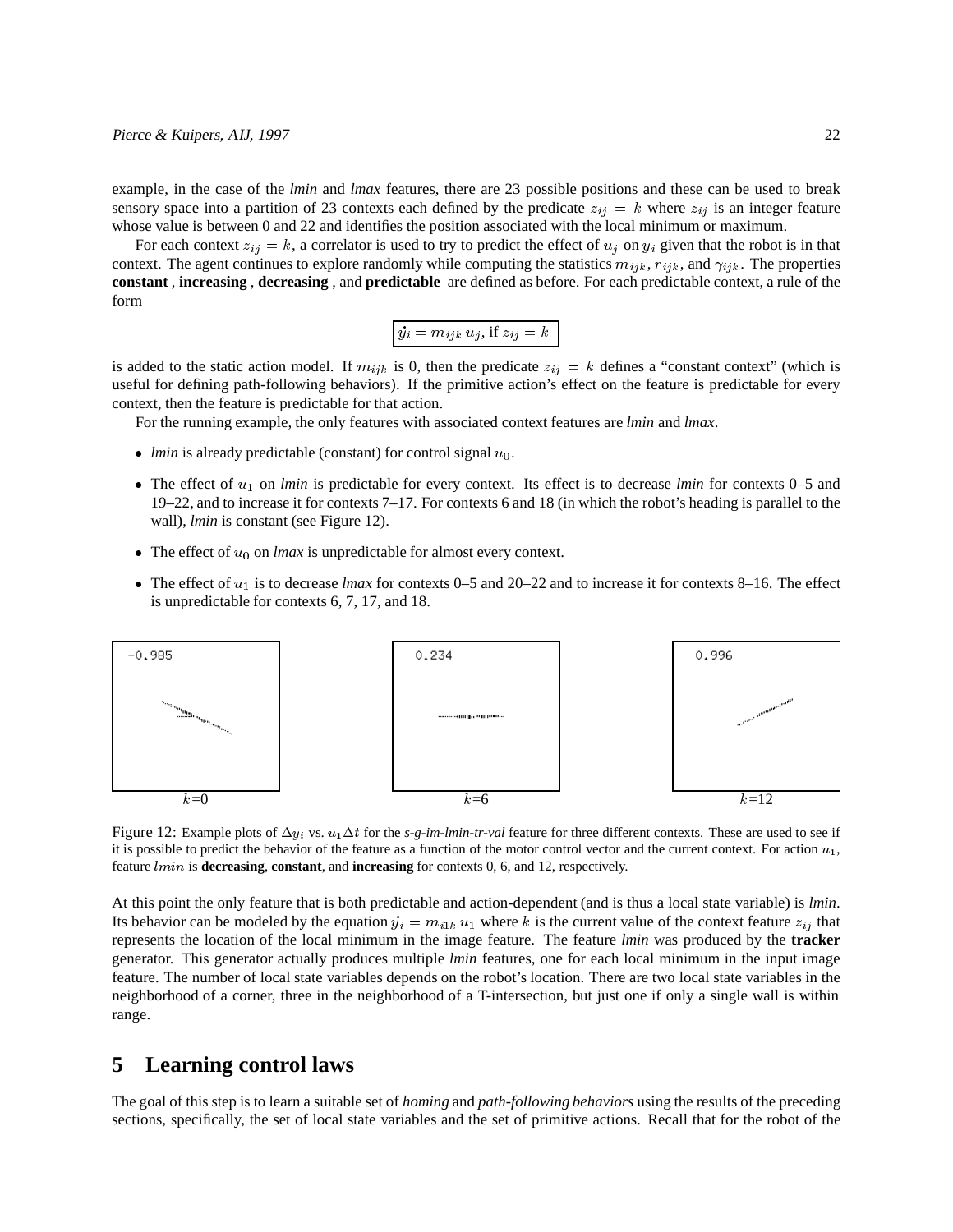running experiment, the local state variables are the *lmin* features, the only features identified as controllable by the learning agent. The sources of information for this step are the learned static action model (Section 4.2) and dynamic action model (Section 5.3.2).

A *behavior*, as the term is used in this paper, is an object with four components, called *output*, *app*, *done*, and *init*. The *output* component is a function that returns a vector of motor control signals. The *app* component is a scalar function whose value indicates whether the behavior is currently applicable. The value of this feature may be 0 (indicating that the behavior is not applicable) or 1 (indicating that the behavior is applicable) or some number in between (indicating a certainty less than 100% that the behavior is applicable). The *done* signal is a Boolean function that tells when the behavior has finished. The *init* signal is an input signal that tells the behavior to initialize itself (in case it has internal state information that needs to be reset).

Path-following behaviors are learned in three steps: (1) continuous error signals are defined; (2) behaviors are learned for minimizing the error signals; (3) behaviors are learned for moving while keeping the error signals near zero.

### **5.1 Defining error signals for control laws**

The learning agent's approach to exploration, mapping, and navigation uses path-following behaviors in which the robot moves while maintaining an error signal near zero. An example of a path-following behavior based on an error signal involves a person walking down a corridor. The error signal is  $e = (y^* - y)$  where y is the distance from the person to the right side of the corridor (left in Britain) and  $y^*$  is a constant that depends on the person, his mood, and the number of other people in the corridor. The error signal is used in a control law for moving along the corridor. If the error is positive, the person moves to the left (away from the wall) while walking; if it is negative, he moves to the right. The control law is efficient and repeatable: by using the control law, the person follows an efficient (i.e., straight) path from one end of the corridor to the other, and each time the person follows the path, he ends up in the same place.

In this example,  $y$  is a local state variable. The agent's approach to defining path-following behaviors is to first define error signals of the form  $e = y^* - y$  for each local state variable y.<sup>15</sup>

## **5.2 Learning homing behaviors**

The purpose of a *homing behavior* is to move an error signal toward zero so that path-following behaviors based on that error signal will become applicable. While it would be possible to use reinforcement-learning methods to learn a homing behavior given an error signal [Pierce and Kuipers, 1991, Lin and Hanson, 1993], most of the relevant learning has already been done. The homing behavior can be defined as an instance of the generic, domain-independent control law in Figure 13, drawing on the knowledge in the static action model.

For each local state variable  $y_i$  and control signal  $u_j$ , a homing behavior is defined for reducing the error  $e =$  $y_i^* - y_i$ . It is applicable in every context  $z_{ij} = k$  for which the static action model includes a rule of the form  $\dot{y}_i = m_{ijk}u_j$  where  $m_{ijk}$  is nonzero. It is done when the error is close to zero. Its output is given by a simple control law. The definition is based on the partition of sensory space used by the static action model to characterize the effects of  $u_j$  on  $y_i$ . This partition is described by the set of contexts  $\{k\}$ . The components of the homing behavior (*app*, *output*, and *done*) are defined for each possible context k (Figure 13). A homing behavior that the agent learns for the mobile robot is illustrated in Figure 14.

### **5.3 Learning path-following behaviors**

The previous section presented a method for learning homing behaviors that minimize a given error signal. In this section, a method is presented for moving while minimizing the error signal. The result is a path-following behavior. Learning a path-following behavior involves two steps: 1) learning how to move in the general direction that keeps the

<sup>&</sup>lt;sup>15</sup>Choosing an optimal target value  $y^*$  for a feature y is beyond the scope of this paper. The implemented learning agent chooses a value equal to half the feature's maximum value.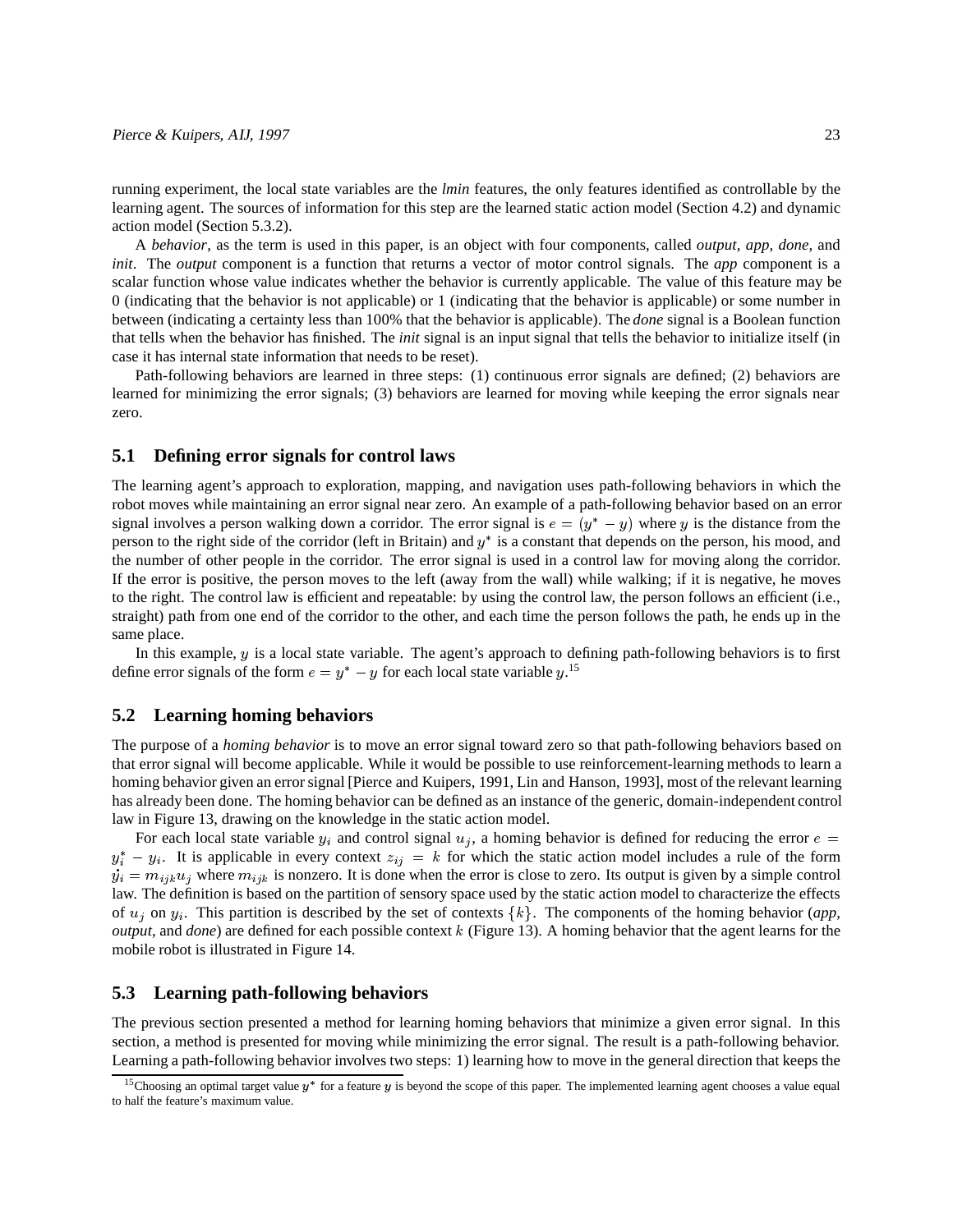For each context 
$$
z_{ij} = k
$$
,  
\n $app(k) = \max\{0, 2|r_{ijk}| - 1\}$   
\n $output(k) = u_{ijk} \mathbf{u}^j$   
\n $done \equiv \frac{|y_i^* - y_i|}{y_i^*} < 0.1$   
\nwhere  
\n $u_{ijk} = \frac{2\zeta\omega}{m_{ijk}} e_i + \frac{\omega^2}{m_{ijk}} \int e_i dt$   
\n $e_i = y_i^* - y_i$ .

Figure 13: A homing behavior is defined for each local state variable  $y_i$  and for each primitive action  $\mathbf{u}^j$  to achieve the goal  $y_i = y_i^*$ . The applicability and output are defined as functions of the current context as defined by the context feature  $z_{ij}$ . The applicability has a maximum value of 1.0 if the correlation  $r_{ijk}$  between  $u_i$  and  $y_i$  has a magnitude of 1.0 and a minimum value of zero if the correlation has a magnitude of 0.5 or less. The output is given by a proportional-integral (PI) control law with parameters  $\zeta = 1.0, \omega = 0.05$  (see [Kuo, 1982]) that minimizes the difference between  $y_i$  and  $y_i^*$ . The behavior is done when this difference is close to zero. The *init* function resets the value of the integral of the error to zero.



Figure 14: An example of a homing behavior for the mobile robot with distance sensors and tank-style motor apparatus. The agent's static action model predicts that in this context the second primitive action  $\mathbf{u}^1$  decreases the value of local state variable y. This information is used in the definition of a homing behavior that is (a) applicable in this context, (b) uses primitive action  $\mathbf{u}^1$  to move the robot so as to minimize the error  $e = y^* - y$ , and (c) is done when  $y \approx y^*$ .

error near zero and 2) learning the necessary feedback for error correction to avoid straying off the path defined by the minimum of the error signal.

The learning agent uses its static action model to determine which primitive action to use to provide motion along a path. It learns a *dynamic action model* to tell how to use the remaining primitive actions to provide error correction.

#### **5.3.1 Learning open-loop path-following behaviors**

The static action model does not give the agent enough information to define *closed-loop* path-following behaviors with error correction, but it does give the agent enough information to define *open-loop* path-following behaviors.<sup>16</sup> An open-loop path-following behavior lacks error correction but is useful for learning the dynamic action model, which is in turn useful for defining path-following behaviors with error correction. Recall that the static action model identifies constant contexts  $z_{ij} = k$  in which primitive action  $\mathbf{u}^j$  has no effect on local state variable  $y_i$ .

For each local state variable  $y_i$  and primitive action  $\mathbf{u}^j$ , for each constant context  $z_{ij} = k$ , two open-loop behaviors are defined, one for each direction of motion. The behaviors' outputs are given by

$$
\mathbf{u} = \mathbf{u}^\beta + \sum_{\delta \neq j} u_\delta \, \mathbf{u}^\delta
$$

<sup>&</sup>lt;sup>16</sup>In a closed-loop control law, an error signal is used as feedback to determine a motor control vector that minimizes that error.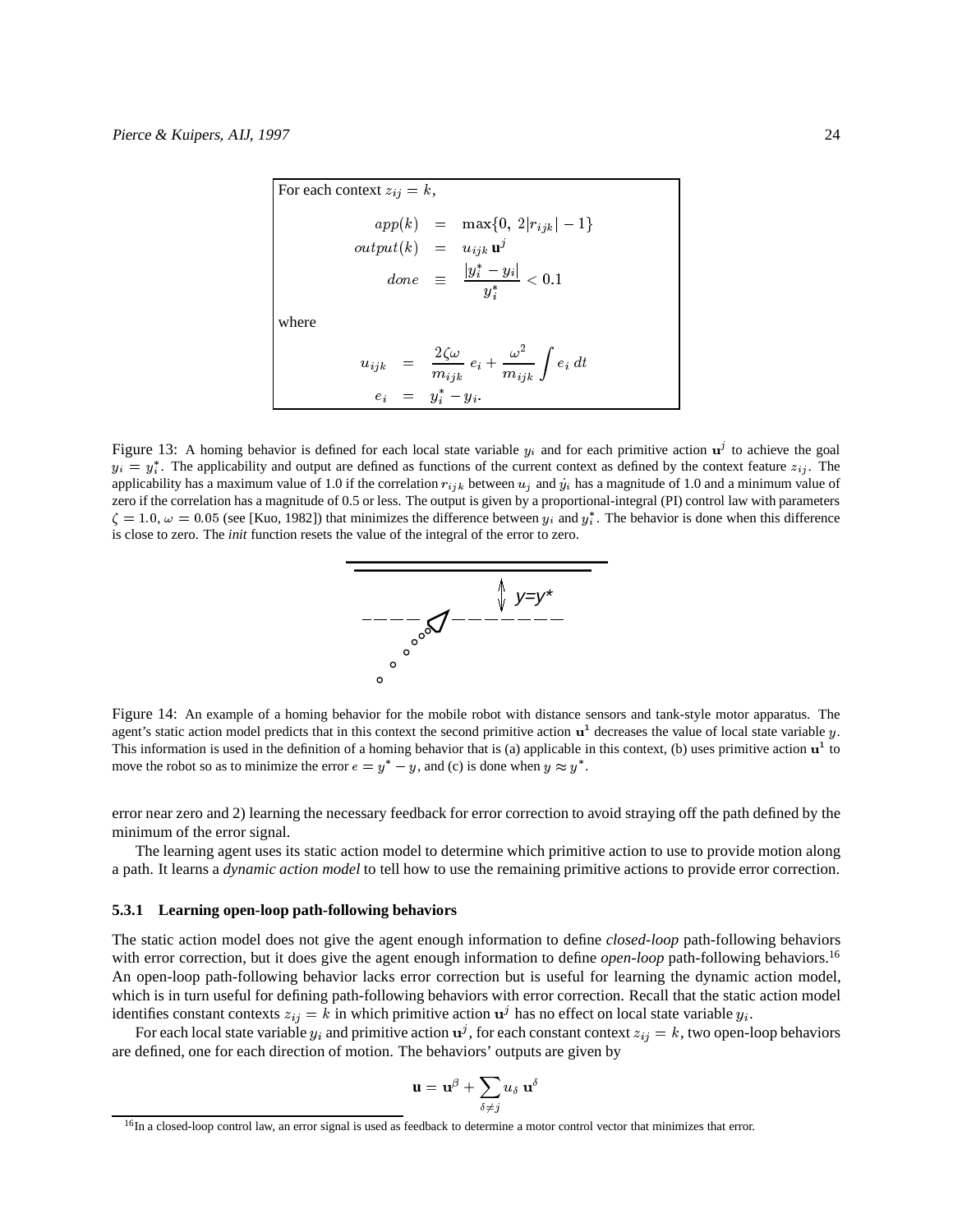where  $u^{\beta} = \pm u^j$  and  $|u_{\delta}| \ll 1$ . The  $u_{\delta}$  components are used in learning the dynamic action model. The purpose of an open-loop path-following behavior is to allow the agent to learn the effects of the *orthogonal* control signals on the feature while motor control vector  $u^{\beta}$  is used.<sup>17</sup> With this knowledge, it is possible to use the other control signals for error correction. The definition of open-loop path-following behaviors is summarized in Figure 15. A behavior is

$$
app \equiv \frac{|y_i^* - y_i|}{y_i^*} < 0.1 \ \land \ z_{ij} = k
$$
  
\n
$$
output \equiv \mathbf{u}^{\beta} + \sum_{\delta \neq j} u_{\delta} \mathbf{u}^{\delta}
$$
  
\n
$$
done \equiv \frac{|y_i^* - y_i|}{y_i^*} > 0.4
$$
  
\n
$$
\lor \text{(a new behavior becomes applicable)}
$$

Figure 15: An open-loop path-following behavior is defined for each local state variable  $y_i$ , for each primitive action (or opposite)  $\mathbf{u}^{\beta}$ , and for each constant context  $z_{ij} = k$ . The predicate  $z_{ij} = k$  defines a constant context if it implies that  $\mathbf{u}^{\beta}$  maintains  $y_i$ constant according to the static action model. The behavior is applicable when the error signal  $y_i^* - y_i$  is small. The output has two components: a base motor control vector and a small orthogonal component. During learning of the dynamic action model, the orthogonal component changes every 3 seconds. Only one of the  $u_{\delta}$ 's is nonzero at a time. The behavior is done when the error signal is too large or a new behavior becomes applicable.

done when the robot strays too far off the path or when a new behavior becomes applicable indicating that the agent has a choice to make: to continue the current behavior or start a new one.

For the mobile robot of the running example, there is an open-loop path-following behavior based on  $\mathbf{u}^0$  (for turning) for each local state variable  $y_i$  (see Figure 16a). It is applicable whenever  $y_i = y_i^*$  since, according to the

in the company of the company of the company of the company of the company of the company of the company of the



Figure 16: Two examples of open-loop path-following behaviors. (a) A behavior based on  $\mathbf{u}^0$  (for turning) and constraint  $y_i = y_i^*$ is applicable whenever  $y_i = y_i^*$  since  $\mathbf{u}^0$  never changes the value of  $y_i$ . (b) A behavior based on primitive action  $\mathbf{u}^1$  (advancing) and constraint  $y_i = y_i^*$  is applicable whenever  $y_i = y_i^*$  and the robot's heading is parallel to the wall on its left (i.e.,  $z_{ij} = 18$ ) since in this context  $\mathbf{u}^1$  keeps the error  $e = y_i^* - y_i$  near zero.

static action model, turning has no effect on  $y_i$ . There is also an open-loop path-following behavior based on  $\mathbf{u}^1$ (for advancing) for each feature  $y_i$  (see Figure 16b). It is applicable when the robot is facing parallel to the object being detected by  $y_i$  (that is, when context feature  $z_{ij}$  has value 6 or 18). Figure 20b shows a trace of the behavior of the robot that results as the learning agent uses its learned open-loop path-following behaviors to explore the robot's environment.

### **5.3.2 The dynamic action model**

The *static* action model predicts the context-dependent effects of a control signal on the local state variables. The *dynamic* action model predicts the context-dependent effects of control signals on the local state variables while an open-loop path-following behavior is being executed.

<sup>&</sup>lt;sup>17</sup>The primitive actions are orthogonal to each other in the sense that their *amvf*'s are orthogonal to each other (see Section 3.3).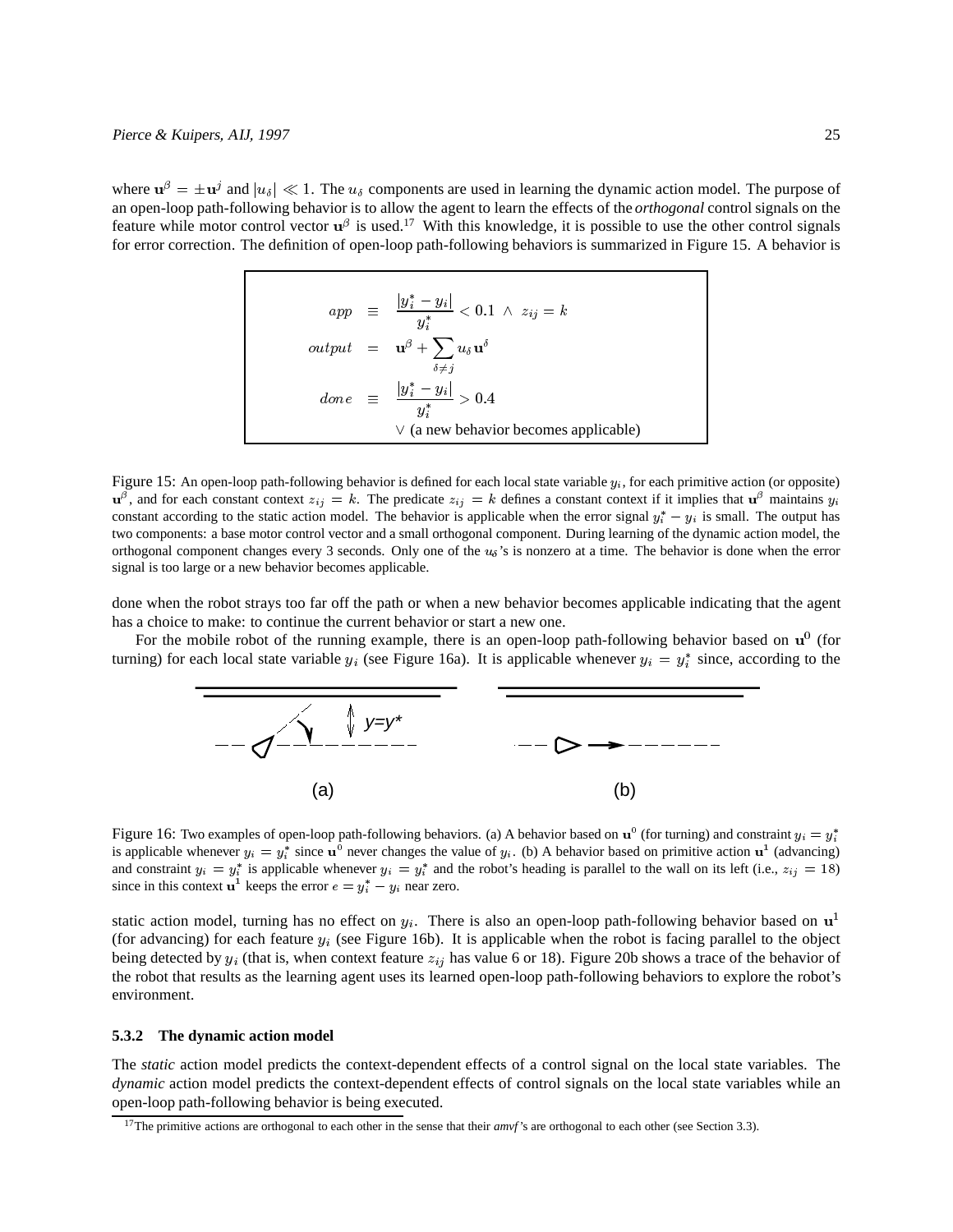The dynamic action model tells, for each open-loop path-following behavior, the effect of each orthogonal action (each primitive action other than the path-following behavior's base action), on the local state variable that is used in the definition of the path-following behavior's error signal. To learn the dynamic action model, an exploration behavior is used that randomly chooses applicable homing and open-loop path-following behaviors. A behavior runs until it is no longer applicable, or a new path-following behavior becomes applicable. Linear regression is used to learn the relationships between the orthogonal actions  $u_{\delta}$  and the features  $y_i$  in the context of running the open-loop path-following behavior based on feature  $y_i$ , motor control vector  $\mathbf{u}^\beta = \pm \mathbf{u}^j$ , and context  $z_{ij} = k$ . While it is running, linear regressors test the hypotheses  $\dot{y}_i = m_{ijk\delta 1} u_\delta$  and  $\dot{y}_i = m_{ijk\delta 2} u_\delta$  by computing the correlations  $r_{ijk\delta n}$  between  $u_{\delta}$  and  $y_i^{(n)}$ . If  $r_{ijk\delta 1} > r_{ijk\delta 2}$  and  $|r_{ijk\delta 1}| > 0.6$ , then the rule

$$
\dot{y}_i = m_{ijk\delta 1} u_\delta
$$
, if  $z_{ij} = k \wedge \mathbf{u} = \pm \mathbf{u}^j + u_\delta \mathbf{u}^\delta$ 

is added to the dynamic action model. Otherwise, if  $|r_{iik\delta2}| > 0.6$ , then the rule

$$
\dot{y}_i = m_{ijk\delta 2} u_\delta
$$
 if  $z_{ij} = k \wedge \mathbf{u} = \pm \mathbf{u}^j + u_\delta \mathbf{u}^\delta$ 

is added to the dynamic action model. Otherwise, the relationship between  $u_{\delta}$  and  $y_i$  is either zero or unpredictable.<sup>18</sup>

Suppose that the mobile robot of the running experiment has a wall to its left and that its heading is parallel to the wall (Figure 16b). In this context, primitive action  $\mathbf{u}^1$  (advancing) maintains the distance to the wall,  $y_i$ , constant  $(m_{ijk} = 0)$ . Therefore, the open-loop path-following behavior based on  $u^1$  and  $y_i$  is applicable. While executing this behavior, the effects of other control signals (i.e.,  $u_0$ ) can be diagnosed. In this example,  $u_0$  affects the second derivative of the feature:  $\ddot{y}_i = m_{i1k0,2} u_0$ . This is because turning changes the robot's direction of motion relative to the wall and this direction determines how fast the robot moves toward or away from the wall as it advances. Examples of the linear regressors used to learn the dynamic action model for the robot of the running example are illustrated in Figure 17.<sup>19</sup> According to the dynamic action model,  $\mathbf{u}^0$  has a predictable effect on  $y_i$  while any of the open-loop behaviors based on  $u^1$  is executing. For the open-loop path-following behaviors based on  $u^0$ , the effect of  $u^1$  on  $y_i$  is unpredictable.



Figure 17: Plots illustrating the relationships measured by the linear regressors used in learning the dynamic action model. The labels under the plots give the values of i, j, k,  $\delta$ , and n, where n is the number of the derivative of  $y_i$  being tested. The first two plots show the effect of  $\mathbf{u}^1$  (advancing) on  $y_0$  and  $y_0$  respectively while an open-loop path-following behavior based on  $\mathbf{u}^0$  is executed. Here  $y_0$  is one of the local state variables (instances of *lmin*) produced by the tracker generator. The second two plots show the effect of  $\mathbf{u}^0$  (turning) on  $y_0$  and  $y_0$  respectively while an open-loop path-following behavior based on  $\mathbf{u}^1$  is executed in context  $z_{0,1} = 6$ . This is the context in which the robot heading parallel to a wall on its right.

<sup>&</sup>lt;sup>18</sup>For the dynamic action model, it is necessary to consider both first and second derivatives of the features. Informally, this is because  $\mathbf{u}^{\delta}$  may affect the derivative of  $m_{ij}$  in the equation  $y_i = m_{ij} u_j$ , that is,  $m_{ij} = m_{ij} u_s$ . Together, these give  $\ddot{y_i} = m_{ij} u_j = m_{ij} u_s u_s$   $u_i = m_{ij} u_j u_s$ using the product rule and the fact that  $u_j$  is constant for a path-following behavior.

<sup>&</sup>lt;sup>19</sup>The linear regressors operate on filtered versions of  $y_i$  and  $u_j$  to remove noise that would otherwise hide the relationship between the signals. The signals are filtered using a moving average taken over several seconds.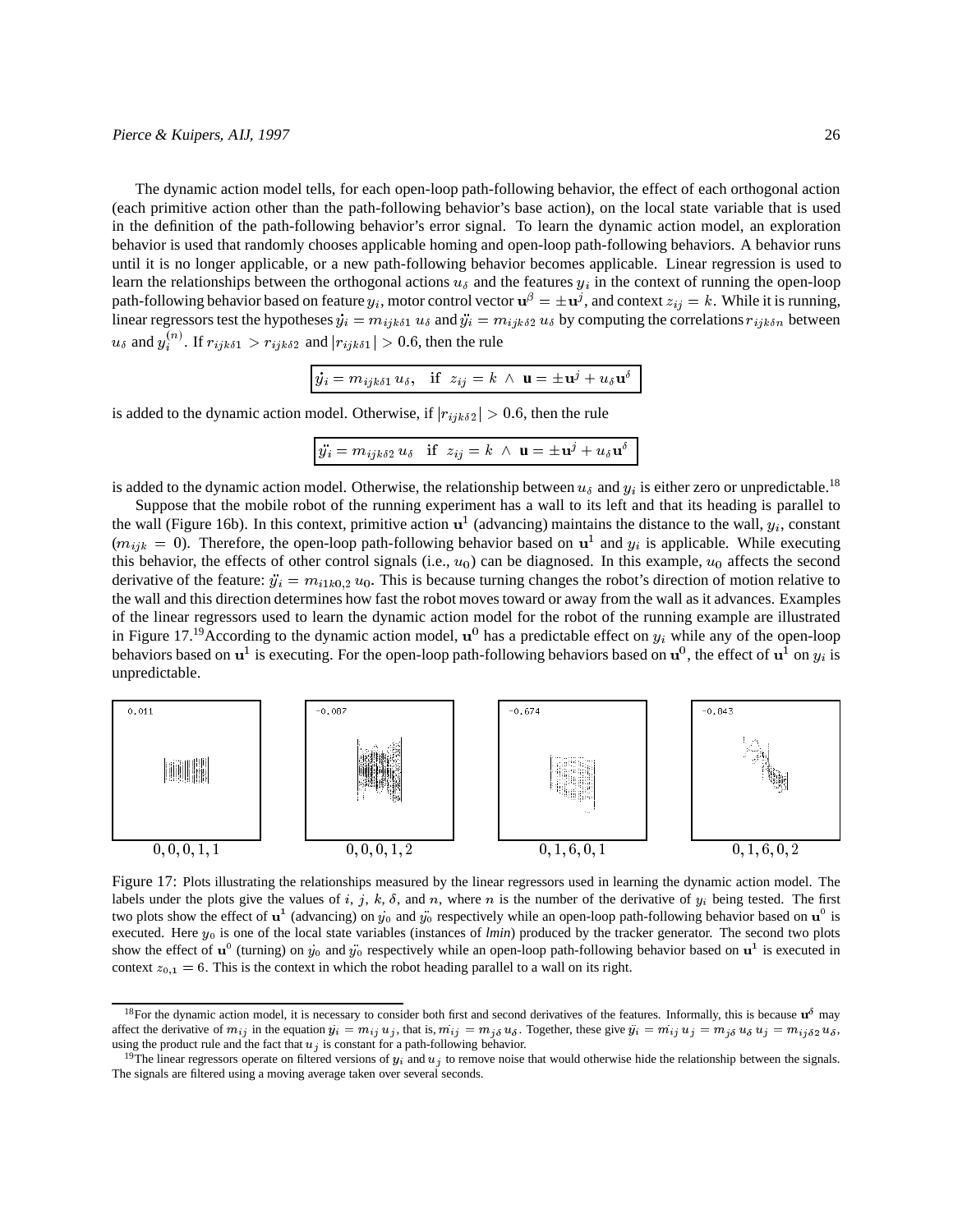

Figure 18: Defining closed-loop path-following behaviors. The learning agent uses the dynamic action model to add error correction to an open-loop path-following behavior in order to obtain a closed-loop path-following behavior. In this example, a small turning motion is used to keep the robot on the path as it advances.

### **5.3.3 Learning closed-loop path-following behaviors**

The final step in learning path-following behaviors is to add error correction to the open-loop path-following behaviors in order to define closed-loop path-following behaviors. A *closed-loop* behavior is one that receives feedback from the environment in the form of an error signal which it uses to modify its motor control signals so as to minimize the error. Consider again the case where the robot is facing parallel to a wall on its left. In this context, the learning agent knows, because of its static action model, that primitive action  $\mathbf{u}^1$  leaves feature  $y_i$  (the distance to the wall) approximately constant. Moreover, the agent knows, because of its dynamic action model, how control signal  $u_0$  (turning) affects  $y_i$  while  $\mathbf{u}^1$  is being taken. Together, this information is sufficient to define a closed-loop path-following behavior that robustly moves the robot along the wall. If  $y_i$  goes below its target value (i.e., if the robot gets too close to the wall), then the agent knows to increase the value of  $u_0$  (i.e., to turn right as shown in Figure 18). Because of the error correction implemented using control signal  $u_0$ , the path-following behavior is robust in the face of noise in the sensorimotor apparatus, small perturbations in the shape of the wall, and even inaccuracies in the action models themselves.

A closed-loop path-following behavior is defined using the generic template in Figure 19 for each constraint **y** =  $y^*$ , for each primitive action or opposite  $u^{\beta} = \pm u^j$ , and for each constant context  $z = k$ . The predicate  $z = k$  (where **z** is a vector of context features  $z_{ij}$  and **k** is a vector of context values  $k_i$ ) defines a constant context if for each  $z_{ij} \in \mathbf{z}$ and  $k_i \in \mathbf{k}$ ,  $z_{ij} = k_i$  defines a constant context for  $y_i$  and  $\mathbf{u}^j$  according to the static action model. The variable  $r_{ijk\delta n}$ is the correlation between  $u_{\delta}$  and  $y_i^{(n)}$  while motor control vector  $\mathbf{u}^{\beta}$  is used in context k. The behavior is applicable when all of the elements of **y** are near their target values (i.e.,  $y \approx y^*$ ) and when  $z = k$  indicating that the static action model predicts that motor control vector  $u^{\beta}$  keeps the error vector  $y^* - y$  near zero. The behavior is done when a new path-following behavior becomes applicable indicating that the agent now has a choice — to continue the current path-following behavior or to choose a new one.

For the example robot, the set of path-following behaviors contains behaviors for turning in place as well as for following walls. For the behavior based on  $\mathbf{u}^1$  (advancing), the effect of the orthogonal primitive action  $\mathbf{u}^0$  on the local state variables is predictable and thus it can be used for error correction. For the behaviors based on  $\mathbf{u}^0$  (turning), no error correction is used since the effect of  $\mathbf{u}^1$  is unpredictable.<sup>20</sup>

Figure 20 shows the behavior of the robot at three different stages as the agent learns the set of path-following behaviors. Section 6 demonstrates the learning of the set of homing and path-following behaviors for a rectangular environment containing a number of obstacles and a T-shaped environment. In Section 7, the path-following behaviors learned in this section are used as the basis for an exploration and mapping strategy that allows the agent to develop a discrete abstraction of the robot's continuous world.

# **6 Additional Experiments**

The previous sections have demonstrated a set of learning methods that a learning agent may use to learn the sensorimotor and control levels of the spatial semantic hierarchy. The purpose of this section is to describe a number of experiments (in addition to those described in the previous sections) that demonstrate the generality and some limitations of the methods for learning the sensorimotor and control levels.

<sup>20</sup>The implemented learning agent learns a context-dependent *static* action model. An extension would be to learn a context-dependent *dynamic* action model for each open-loop path-following behavior. In this way the effect of  $\mathbf{u}^1$  could become predictable and the action could be used for error correction in a context-dependent control law.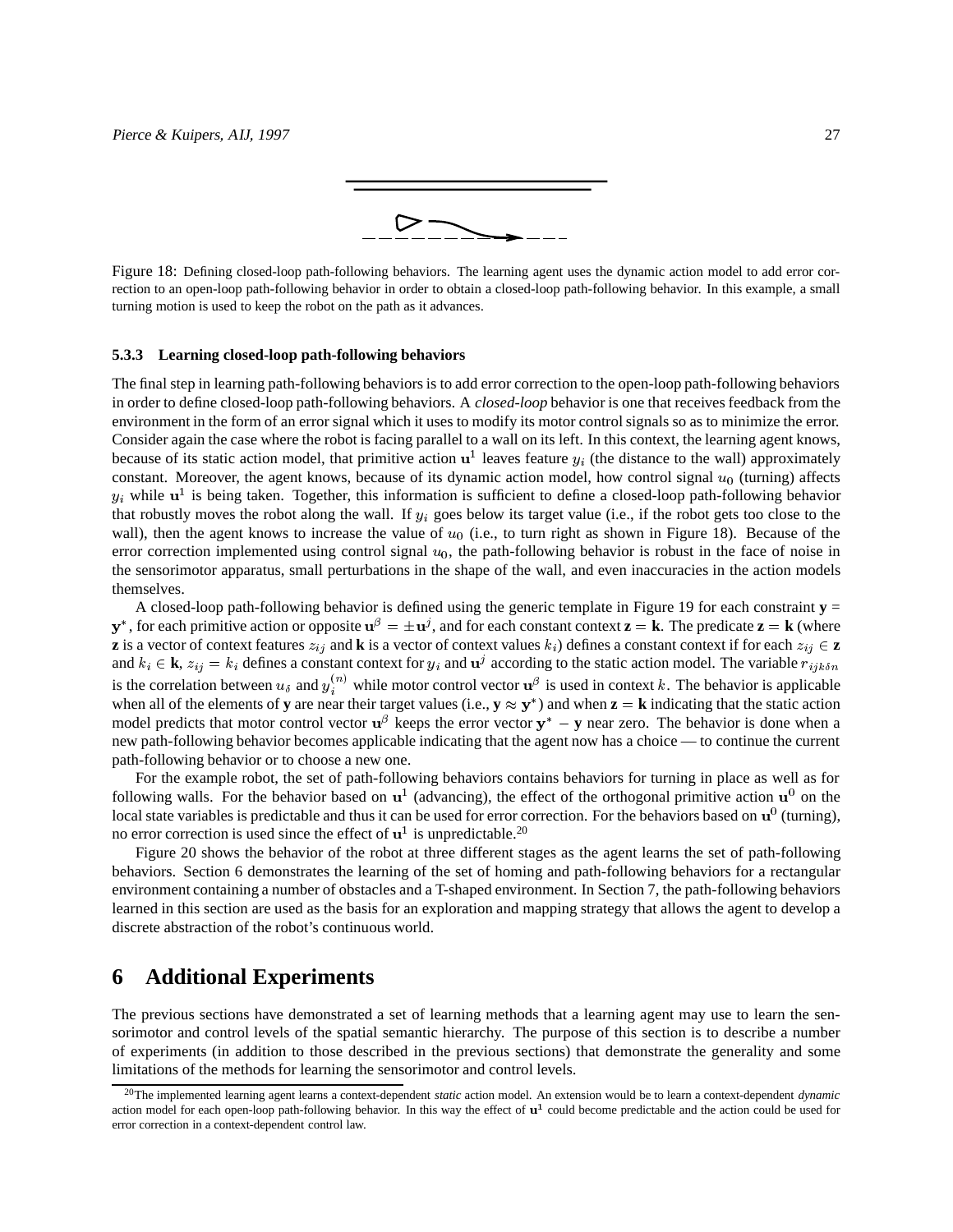$$
app \equiv \forall y_i \in \mathbf{y} : \left(\frac{|y_i^* - y_i|}{y_i^*} < 0.1\right) \land \forall z_{ij} \in \mathbf{z} : (z_{ij} = k_i)
$$
  
\n
$$
output \ = \ \mathbf{u}^\beta + \sum_{\delta \neq j} u_\delta \, \mathbf{u}^\delta
$$
  
\n
$$
done \ = \ \exists y_i \in \mathbf{y} : \left(\frac{|y_i^* - y_i|}{y_i^*} > 0.4\right)
$$
  
\n
$$
\lor \text{ (a new behavior becomes applicable)}
$$
  
\nwhere  
\n
$$
u_\delta \ = \ \sum_{y_i \in \mathbf{y}} u_{\delta i}
$$
  
\n
$$
u_{\delta i} \ = \ \frac{2\zeta\omega}{m_{ijk\delta 1}} e_i + \frac{\omega^2}{m_{ijk\delta 1}} \int e_i \, dt \qquad \text{ if } |r_{ijk\delta 1}| \ge |r_{ijk\delta 2}|, \ 0.6
$$
  
\n
$$
u_{\delta i} \ = \ \frac{\omega^2}{m_{ijk\delta 2}} e_i + \frac{2\zeta\omega}{m_{ijk\delta 2}} e_i \qquad \text{ if } |r_{ijk\delta 2}| > |r_{ijk\delta 1}|, \ 0.6
$$
  
\n
$$
u_{\delta i} \ = \ 0, \ \text{ otherwise}
$$
  
\n
$$
e_i \ = \ y_i^* - y_i.
$$

Figure 19: Definition of a closed-loop path-following behavior. Here, **y** is a vector of local state variables  $y_i$ ; **y**<sup>\*</sup> is the corresponding vector of target values;  $\mathbf{u}^{\beta} = \pm \mathbf{u}^{\beta}$  is one of the primitive actions or their opposites; **z** is a vector of context features  $z_i$ , one for each local state variable  $y_i$ ; and **k** is the corresponding vector of context values  $k_i$ . The equation  $z = k$  defines a context in which  $\mathbf{u}^{\beta}$  maintains **y** constant according to the static action model. The values of  $m_{ijk\delta n}$  and  $r_{ijk\delta n}$  are taken from the dynamic action model. Simple PI and PD (proportional-derivative) controllers are used (see [Kuo, 1982]) depending on whether the primary effect of  $\mathbf{u}^{\delta}$  is on  $\dot{y}_i$  or  $\ddot{y}_i$ , respectively. Again,  $\zeta$ =1.0,  $\omega$ =0.05.



Figure 20: Exploring a simple world at three levels of competence. (a) The robot wanders randomly while learning a model of its sensorimotor apparatus. (b) The robot explores by randomly choosing applicable homing and open-loop path-following behaviors based on the static action model while learning the dynamic action model. (c) The robot explores by randomly choosing applicable homing and closed-loop path-following behaviors based on the dynamic action model.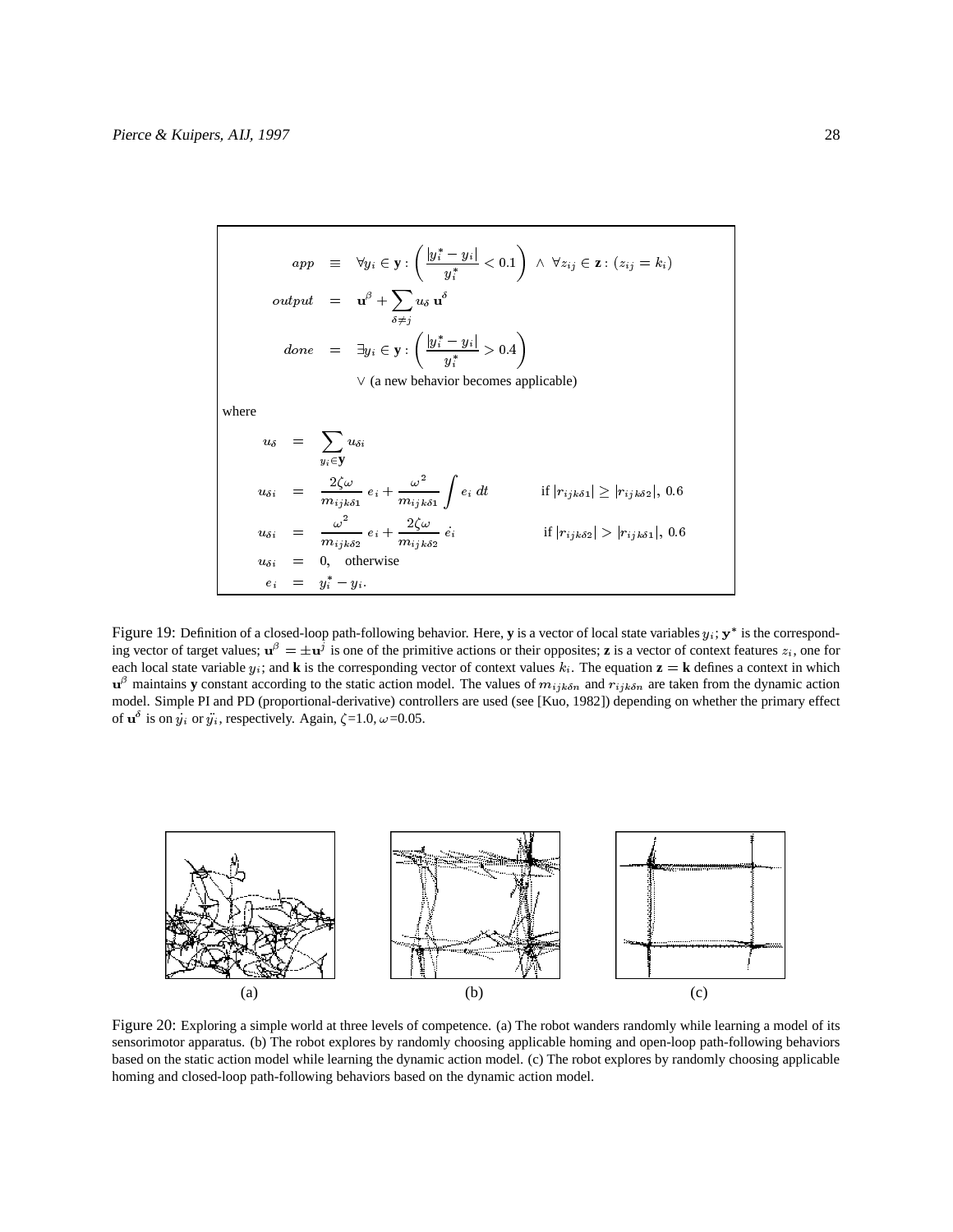The learning methods are first demonstrated for the mobile robot in a cluttered room. Then, to demonstrate that the learned model of the sensorimotor apparatus applies beyond the particular environment in which the model was learned, the learning agent is transferred to a new, T-shaped environment after its control-level learning has been erased. Here it re-learns the control level and demonstrate a set of learned path-following behaviors. Finally, to demonstrate that the learning of the control level applies beyond the particular environment in which it was learned, the learning agent is transferred to an empty room where it again demonstrates the learned path-following behaviors.

Sections 6.4 and 6.5 describe two experiments in which various of the learning methods failed and explain why they failed. Section 6.4 describes an experiment in which the image-feature generator fails to produce a ring-shaped representation of the structure of the ring of distance sensors. Section 6.5 describes an experiment in which the learning agent fails to discover any local state variables. Section 6.6 summarizes the ways in which the learning methods can fail. Finally, Section 6.7 identifies a number of ways in which the learning methods can be improved.

# **6.1 A cluttered room**

The environment used in this experiment is a rectangular room with dimensions six meters by four meters, containing four rectangular obstacles (Figure 23). The simulated mobile robot used throughout this section is the same as that described in Section 2.1.

### **6.1.1 Modeling the sensory apparatus**

The first step in modeling the robot's sensory apparatus is to apply the group-feature generator. The learning agent computes distance metrics  $d_1$  and  $d_2$  after wandering for 20 minutes. Their values are qualitatively similar to those shown in Figure 2. The group-feature generator identifies the same groups as those in Section 2.3. The second step in modeling the robot's sensory apparatus is to apply the image-feature generator. The learning agent computes distance metric  $d_1$  for the group of 23 related sensors after wandering for 40 minutes.<sup>21</sup> The outputs of the metric scaling and relaxation algorithm are qualitatively similar to those shown in Figure 3.

### **6.1.2 Modeling the motor apparatus**

The first step in modeling the robot's motor apparatus is to characterize the effects of each of a large set of representative motor control vectors. In this experiment, 100 representative motor control vectors of unit magnitude are chosen. Eight example *amvf*'s and their associated motor control vectors are shown in Figure 21. These were obtained while the learning agent wandered for 60 minutes, repeatedly choosing a representative motor control vector at random and executing it for one second (ten time steps). The first four eigenvectors produced by principal component analysis from are shown in Figure 22. The first corresponds to a pure rotation motion and the second corresponds to a pure translation motion. The two motor control vectors identified as primitive actions are shown above under the two principal eigenvectors. None of the other eigenvectors match any of the *amvf*'s. Notice that the primitive actions identified here very closely match those shown in Figure 7. The result of the analysis is that the robot's motor apparatus has two degrees of freedom and that the above primitive actions can be used to produce motion for each degree of freedom.

### **6.1.3 Learning behaviors**

As described in Section 4, the learning agent identifies the set of local-minimum features (*s-g-im-lmin-tr-val*) as local state variables (they are the only generated features that are identified as both action dependent and predictable).

The learned static and dynamic action models are qualitatively similar to those learned in Sections 4 and 5. In this experiment, the learning agent again discovers that it can use the first (turning) primitive action for error correction while executing an open-loop path-following behavior based on the second (advancing) primitive action. It uses this information to define closed-loop path-following behaviors. Figure 23 shows a trace of a random exploration behavior demonstrating the learning agent's learned behaviors.

<sup>&</sup>lt;sup>21</sup>We use fairly long wandering periods so that the robot adequately explores its state space. For the uncluttered, rectangular room, shorter periods were used because the group- and image-feature generators quickly converged. See Section 6.7 for a discussion of improved feature generators that automatically detect when they have converged.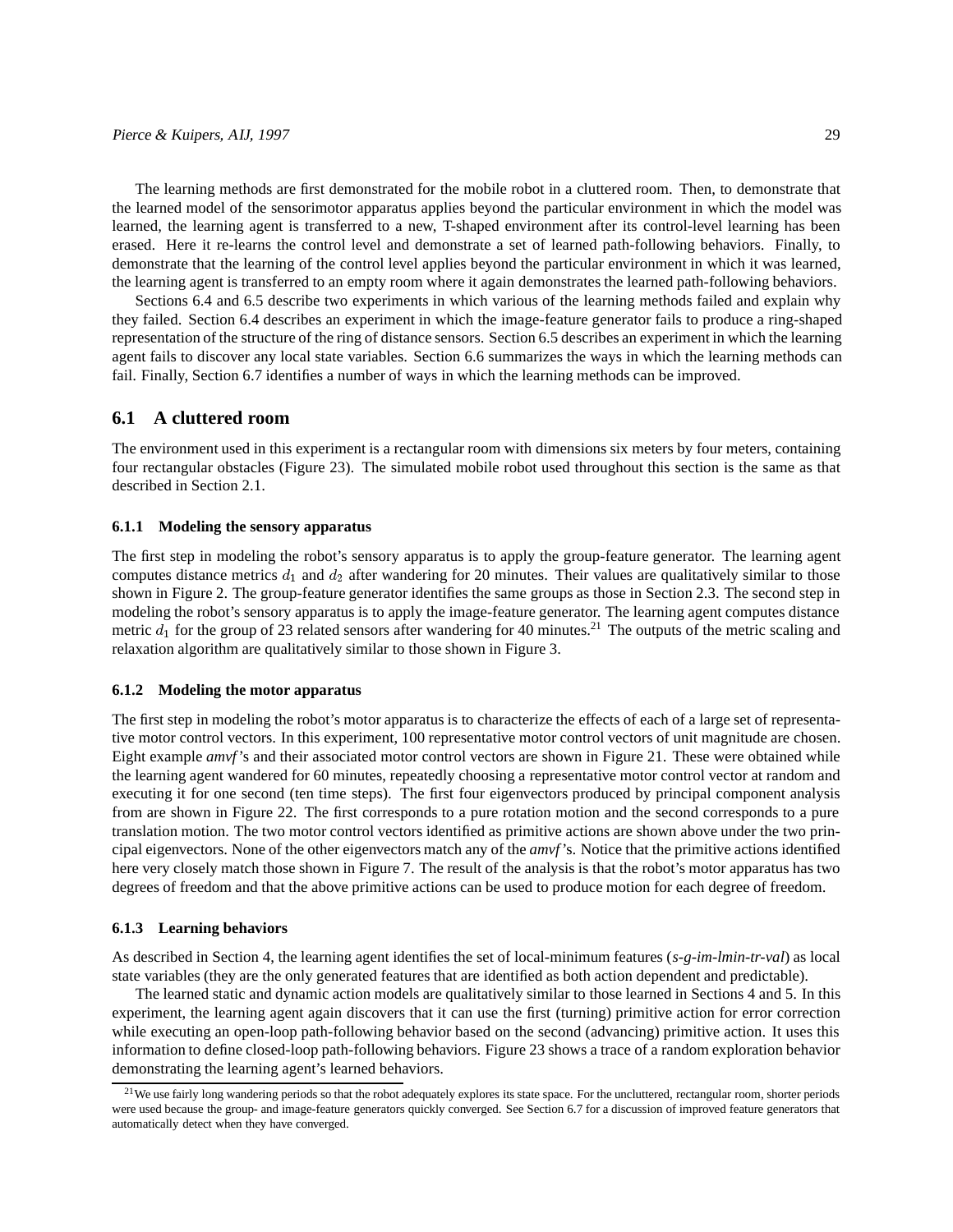

Figure 21: Example *amvf*'s and associated motor control vectors for the cluttered-room experiment.



Figure 22: The first four eigenvectors and the primitive actions for the cluttered-room experiment.



Figure 23: The path taken by the robot while the learning agent randomly selects learned homing and path-following behaviors. When no other behavior is applicable, it randomly selects primitive actions. The robot is initially in the middle. The learning agent begins by using a homing behavior to move toward the long obstacle and then using a path-following behavior to move along it. The diagonal trajectories in the corners are the results of homing behaviors that move the robot from a wall to a path.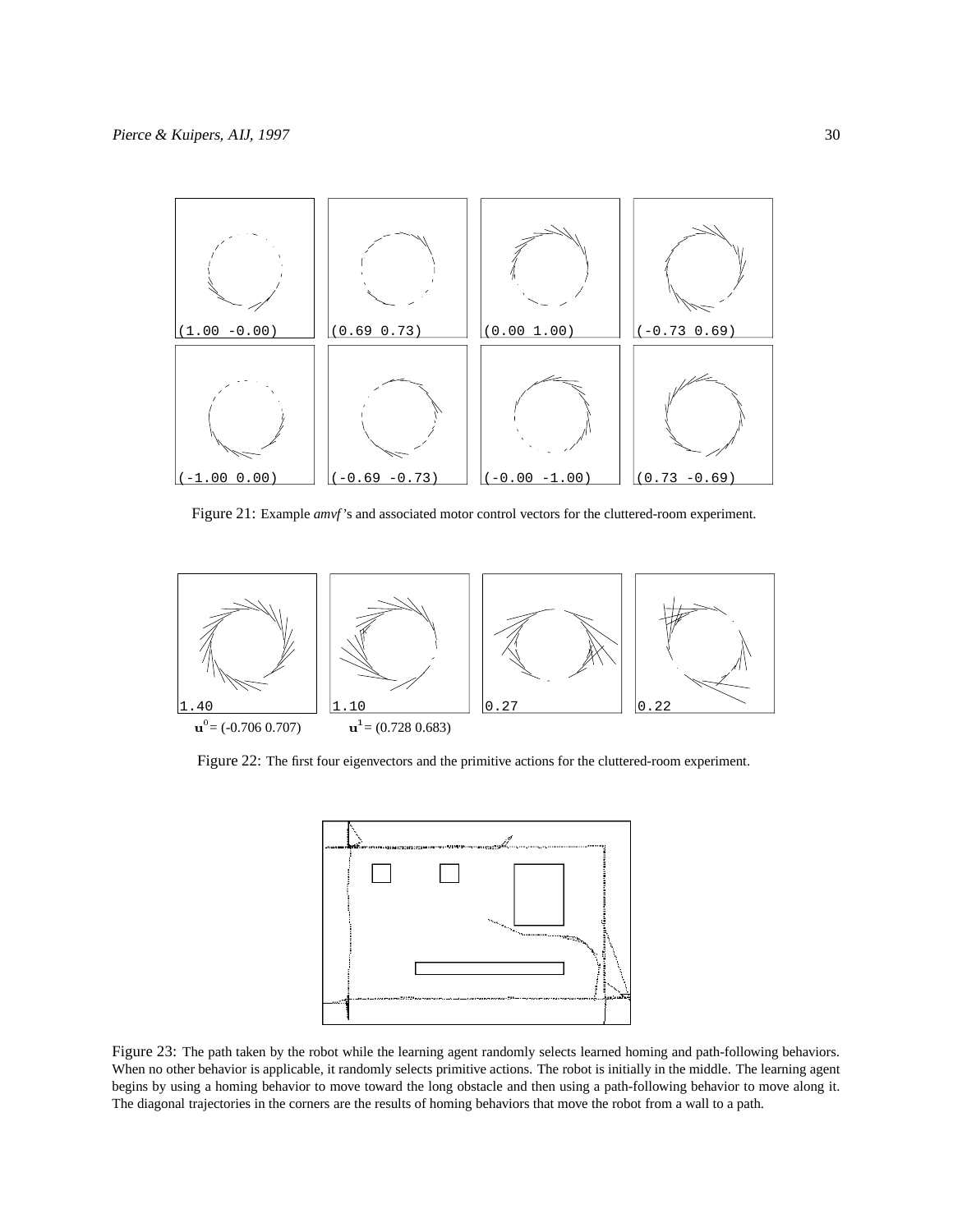

Figure 24: Re-learning behaviors in a T-shaped room. Path-following behaviors based on the advancing primitive action produce the straight-line trajectories that are parallel to the walls. Path-following behaviors based on the turning primitive action leave the robot in the same place while changing the robot's heading. The homing behaviors based on the advancing action produce most of the rest of the trajectories shown in the picture. A few of the trajectories are produced by a random wandering behavior that is used whenever none of the other behaviors are applicable. (The learning agent selects its behaviors stochastically and occasionally selects a random wandering behavior even when other behaviors are applicable.)

## **6.2 Re-learning the behaviors in a T-shaped room**

For this experiment, the robot was moved from the cluttered room to a T-shaped environment and the learning agent's control-level learning (i.e., static action model, dynamic action model, and learned behaviors) was erased. Its task was to begin with an intact model of the robot's sensorimotor apparatus and learn an appropriate set of homing and path-following behaviors. The environment used in this experiment consists of two corridors connected to form a T. The corridor forming the top of the T is 6 meters long and 1.5 meters wide. The shorter corridor is 4.5 meters long and 1.5 meters wide.

The learning agent successfully learns the open-loop and closed-loop path-following behaviors. Figure 24 shows a trace of a random exploration behavior demonstrating the learned behaviors. This experiment demonstrates that both the set of features and the model of the sensorimotor apparatus that were learned in the first environment are applicable in the second environment.

# **6.3 Using the behaviors in an empty room**

For this experiment, the robot was moved from the T-shaped environment to an empty rectangular room (of dimensions 6 meters by 4 meters). The learning agent's model of the robot's sensorimotor apparatus and its set of learned behaviors were left intact. Figure 25 shows a random exploration behavior demonstrating that the learned behaviors do not apply only to the environment in which they were learned.

# **6.4 A long and narrow room**

This experiment demonstrates an instance in which the image-feature generator does not produce a ring-shaped representation of the structure of the ring of distance sensors. The environment used in this experiment is a long, narrow, rectangular room. The room is six meters long and one half meter wide. This environment was designed to confuse the image-feature generator. Since the room is so narrow, the values of distance sensors on opposite sides of the ring are often similar: If a sensor detects the distance to one of the long walls of the room, then the sensor opposite to it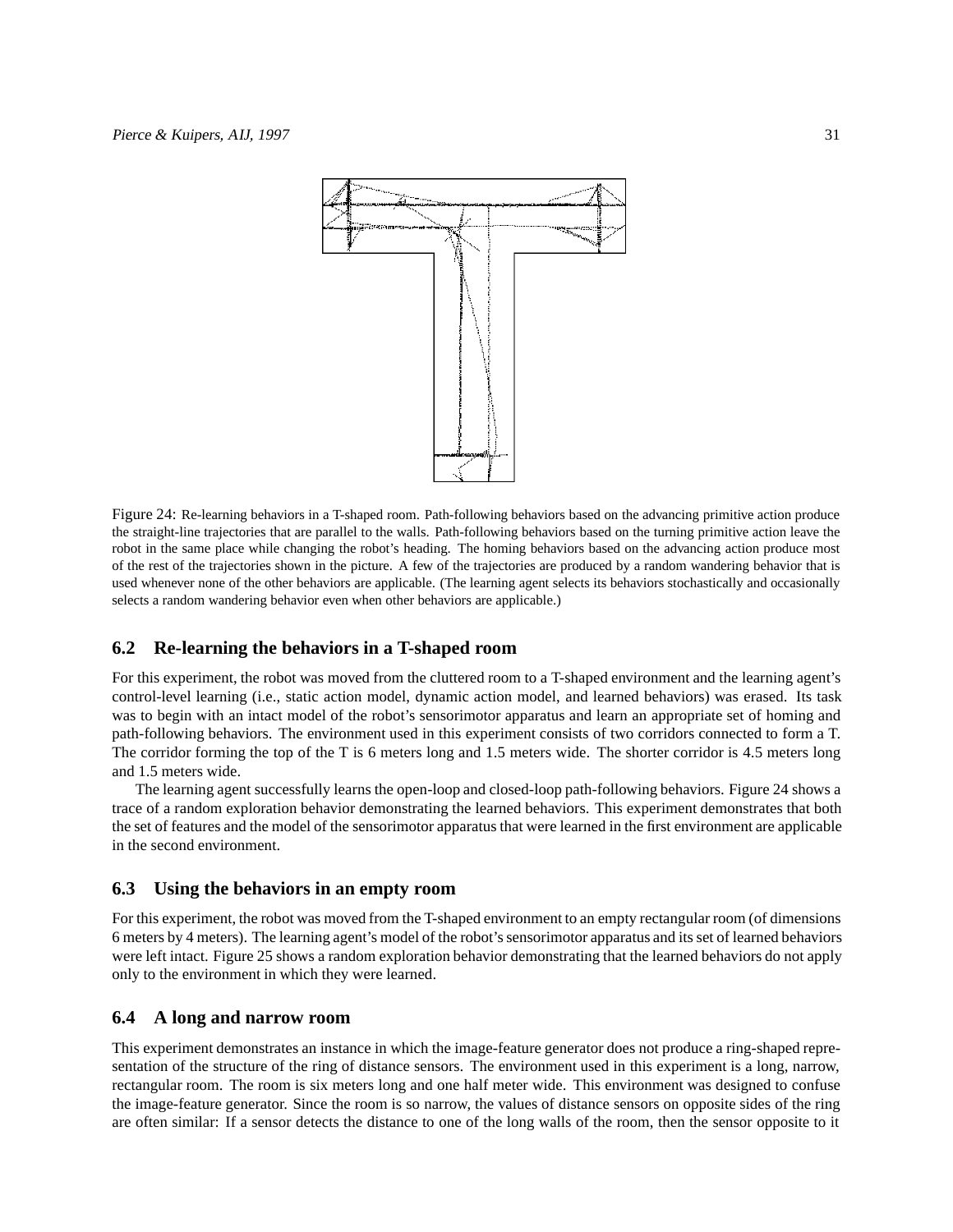

Figure 25: Using the learned homing and path-following behaviors in an empty room.



Figure 26: The outputs of the metric-scaling and relaxation algorithms for the narrow-room experiment.

detects the distance to the wall on the opposite side of the room. Both sensors produce a small value (less than 0.5). On the other hand, if a sensor returns a large value, then there is a good chance that the sensor opposite to it will also return a large value.

If opposite sensors return similar values, on average, then the image-feature generator will place them close together in the image feature. It is unlikely, in this case, that the image feature will capture the ring structure of the array of distance sensors.

#### **6.4.1 Modeling the sensory apparatus**

The result of the group-feature generator is the same as before: The distance sensors are all grouped together. The outputs of the metric scaling and relaxation algorithm are shown in Figure 26. According to the metric-scaling scree diagram on the left, the structure of the array of sensors is best captured by a four-dimensional representation – there is no arrangement of points in fewer than four dimensions for which the distance between any two points approximates the distance between corresponding sensors as measured by distance metric  $d_1$ . The middle figure below shows the projection onto two dimensions of the set of points generated by the metric-scaling algorithm. The figure on the right shows the results of the relaxation algorithm.<sup>22</sup> Notice that sensors that are adjacent in the ring of sensors are close together in the image.  $23$ 

<sup>&</sup>lt;sup>22</sup>The metric-scaling algorithm, the relaxation algorithm, and the definition of the image and motion features can all handle images of arbitrary dimension. However, in the current implementation, we have constrained the image feature to be two-dimensional. A goal for future research is to remove this artificial constraint and test the methods on sensory arrays that are genuinely three-dimensional.

<sup>&</sup>lt;sup>23</sup>Though the results are not shown here, we have also run the relaxation algorithm for this distance metric in three dimensions. In that case the resulting pattern of sensors resembles the pattern of stitching on a baseball.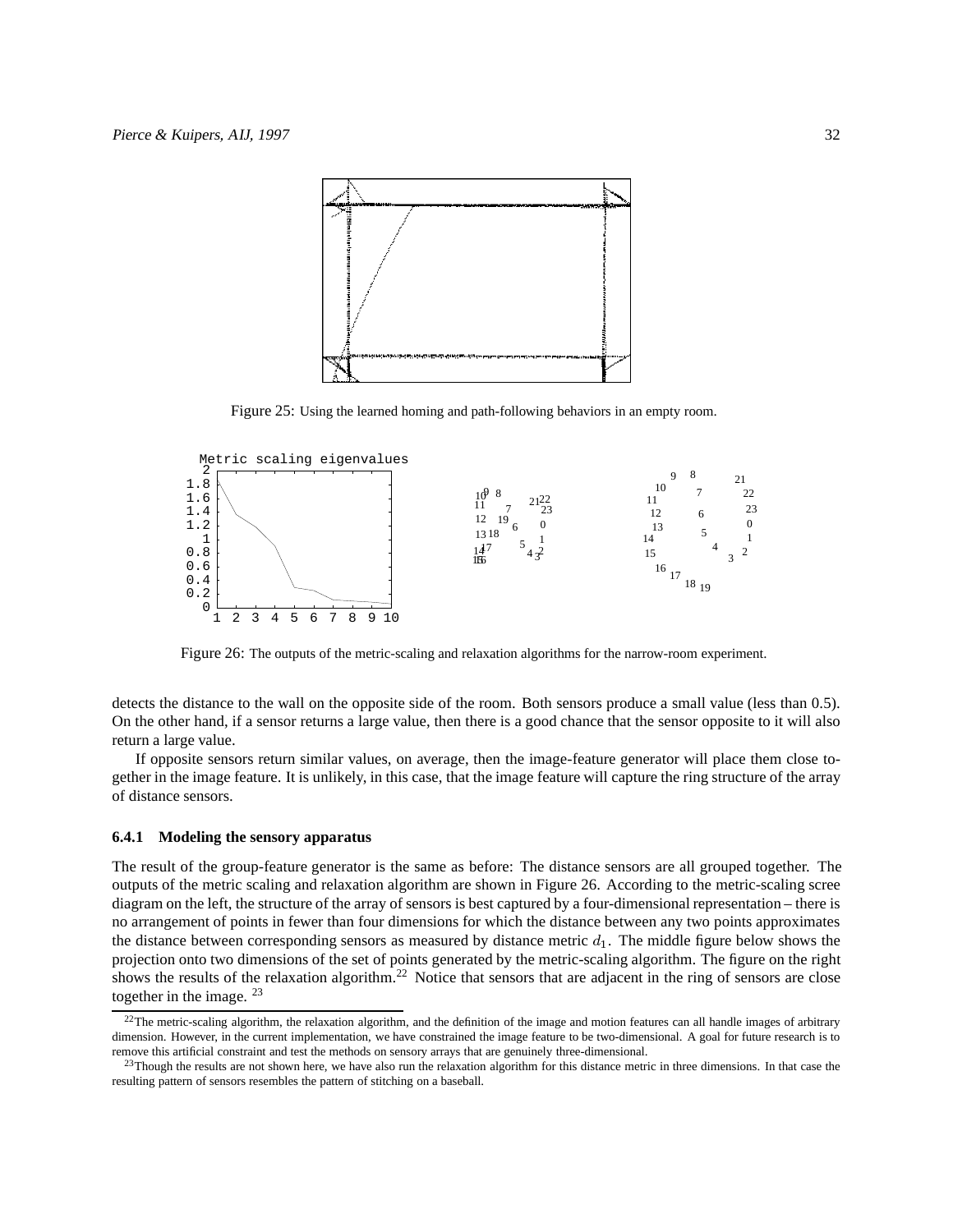

Figure 27: The first four eigenvectors and the primitive actions for the narrow-room experiment.



Figure 28: The first four eigenvectors and the primitive actions for the circular-room experiment.

### **6.4.2 Modeling the motor apparatus**

The first four principal eigenvectors for the space of average motion vector fields are shown in Figure 27. The method actually identifies the turning motor control vector correctly. The second primitive action is primarily an advancing action but has a significant turning component to it. The method erroneously identifies three primitive actions. The second and third primitive actions are both poor approximations of a motor control vector that produces a pure advancing motion.

## **6.5 A circular room**

This experiment demonstrates an instance in which the learning agent fails to discover any local state variables. The robot's environment is a circular room three meters in diameter. The results of the learning of the sensorimotor apparatus are summarized by the set of principal eigenvectors and primitive actions shown in Figure 28. The learning agent identifies two primitive actions corresponding to turning and advancing, but fails to discover any local state variables. The following analysis explains why this happened.

For a feature to be a local state variable, it must be both action-dependent and predictable. For a feature to be predictable, the effects of the primitive actions on the feature must be known for all possible contexts. In the rectangular and T-shaped environments, the local-minimum features (which give distances from the robot to nearby objects or walls) were identified as local state variables. Here is a summary of what was learned by the learning agent (and represented in the static action model) for the robot in the rectangular environment:

- The first primitive action (turning) does not affect the local-minimum features. The effects of the primitive action are thus predictable for all contexts.
- The effect of the second primitive action (advancing) is context dependent:
	- **–** When the robot is facing toward a wall, the primitive action reliably decreases the value of the localminimum feature.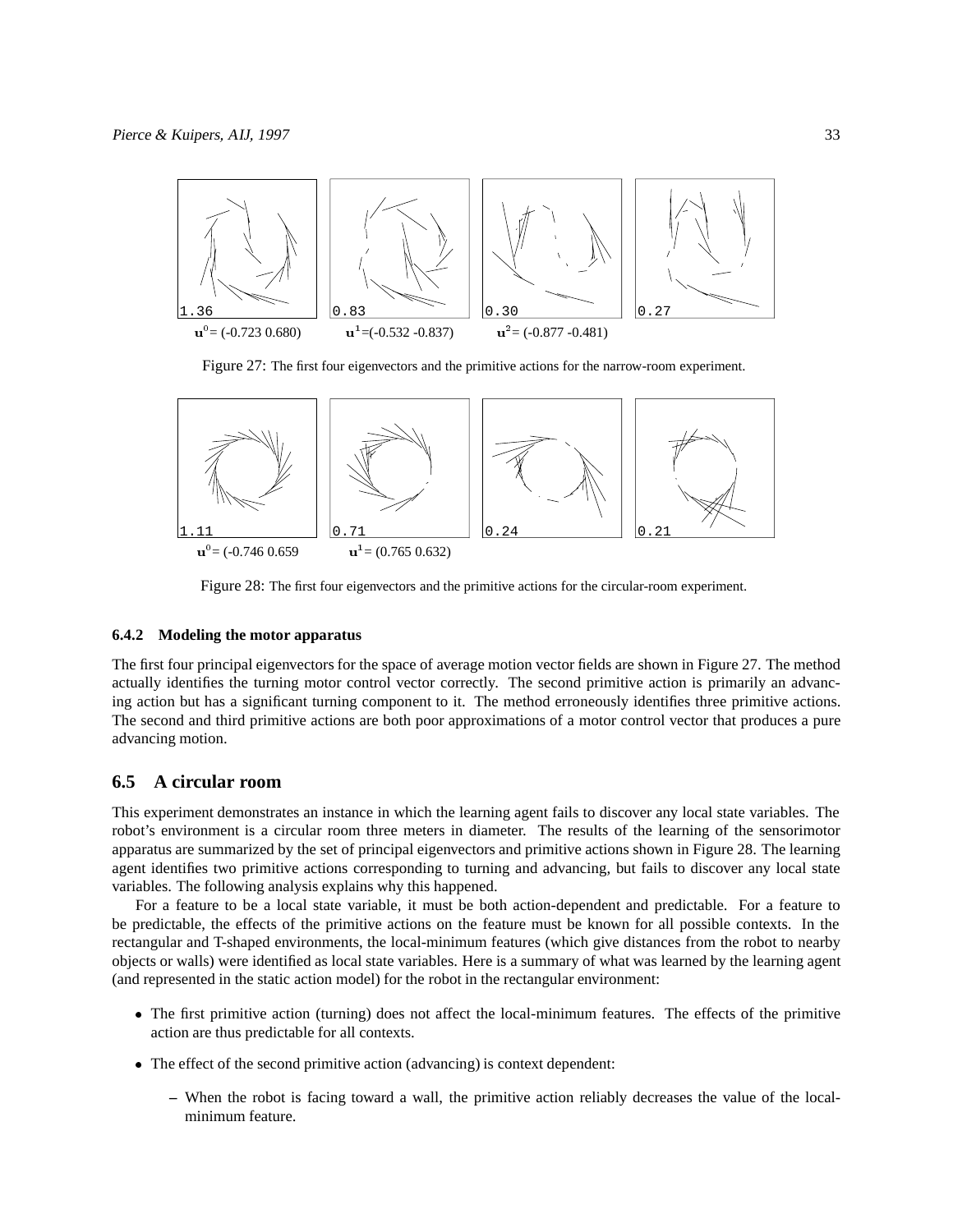- **–** When the robot is facing away from a wall, the primitive action reliably increases the value of the localminimum feature.
- **–** When the robot is facing parallel to the wall (in either direction), the primitive action leaves the value of the feature constant.

For this experiment (with the circular environment), the learning agent's learned static action model is identical to that described above, but with the following exception: When the robot is facing parallel to the wall, the effect of the second primitive action on the local-minimum feature is unpredictable. Here is an explanation for the difference. When facing parallel to a straight wall, a robot can move for many steps without changing the distance to the wall significantly. This is why it is possible for the linear regression tester that analyzes the effect of the primitive action to conclude that its effect is, to a good approximation, zero in this context. In the circular world, on the other hand, the robot can only advance a few steps without changing the distance to the wall. The only conclusion that the learning agent is able to draw from the linear regression tester is that the effect of advancing is unpredictable in this context.

# **6.6 Failure modes**

Sections 6.4 and 6.5 gave two examples of cases in which the learning agent failed to learn a set of homing and pathfollowing behaviors. This section provides a more exhaustive list of ways in which the learning methods described in this paper can fail. The next section discusses how the learning methods may be improved.

**Modeling the sensory apparatus.** If there is no structured array of sensors, then the group-feature generator will produce only small or singleton groups and the image-feature generator will not apply. If there is an array of sensors but the sensors do not adequately sample a continuous property of the environment, then the group and image features will fail to produce a representation of the structure of those sensors. For example, if there are only four distance sensors, then the values of adjacent sensors may not be similar enough for the group-feature generator to group them together. If the environment is large and the learning agent does not adequately explore the environment before applying the group- and image-feature generators, then the measured inter-sensor distance metrics may not accurately reflect the structure of the sensory apparatus.

**Representing motion.** The motion-feature generator requires an image feature (either learned, as is the case here, or given *a priori* by the robot's designer). If there is no image feature, then the motion-feature generator will not apply. If the robot's motion is so fast that successive image-feature values are unrelated, then the motion feature will fail to produce meaningful results.

**Modeling the motor apparatus.** The matching process that identifies primitive actions (i.e., motor control vectors whose *amvf*'s match the principal eigenvectors) can fail to correctly identify a primitive action if the *amvf*'s have not converged (i.e., if the learning agent has not wandered long enough and the values of the *amvf*'s are still fluctuating with time). This is one possible explanation for the failure to identify just two primitive actions in Section 6.4.2.

**Generating candidate local state variables.** The discovery of local state variables may fail if the language of features and feature generators is not general enough. In such a case, none of the generated scalar features would satisfy the definition of local state variable (as in the experiment described in Section 6.5). On the other hand, if the language of features and generators is too general, the learning agent will quickly become bogged down in a combinatorial explosion of mostly useless features. In this paper, we identified a small set of feature generators that are appropriate for a robot with a rich sensorimotor apparatus and then demonstrated that they are sufficient for a particular set of environments and sensorimotor apparatuses.

Learning action models. The learning agent will fail to correctly learn the static and dynamic action models if it does not explore long enough for the linear-regression calculations to converge. In the case that the learning agent must learn the relationships between a motor control vector and a feature for a large number of contexts, the method requires that the learning agent experiment with the motor control vector in each of those contexts.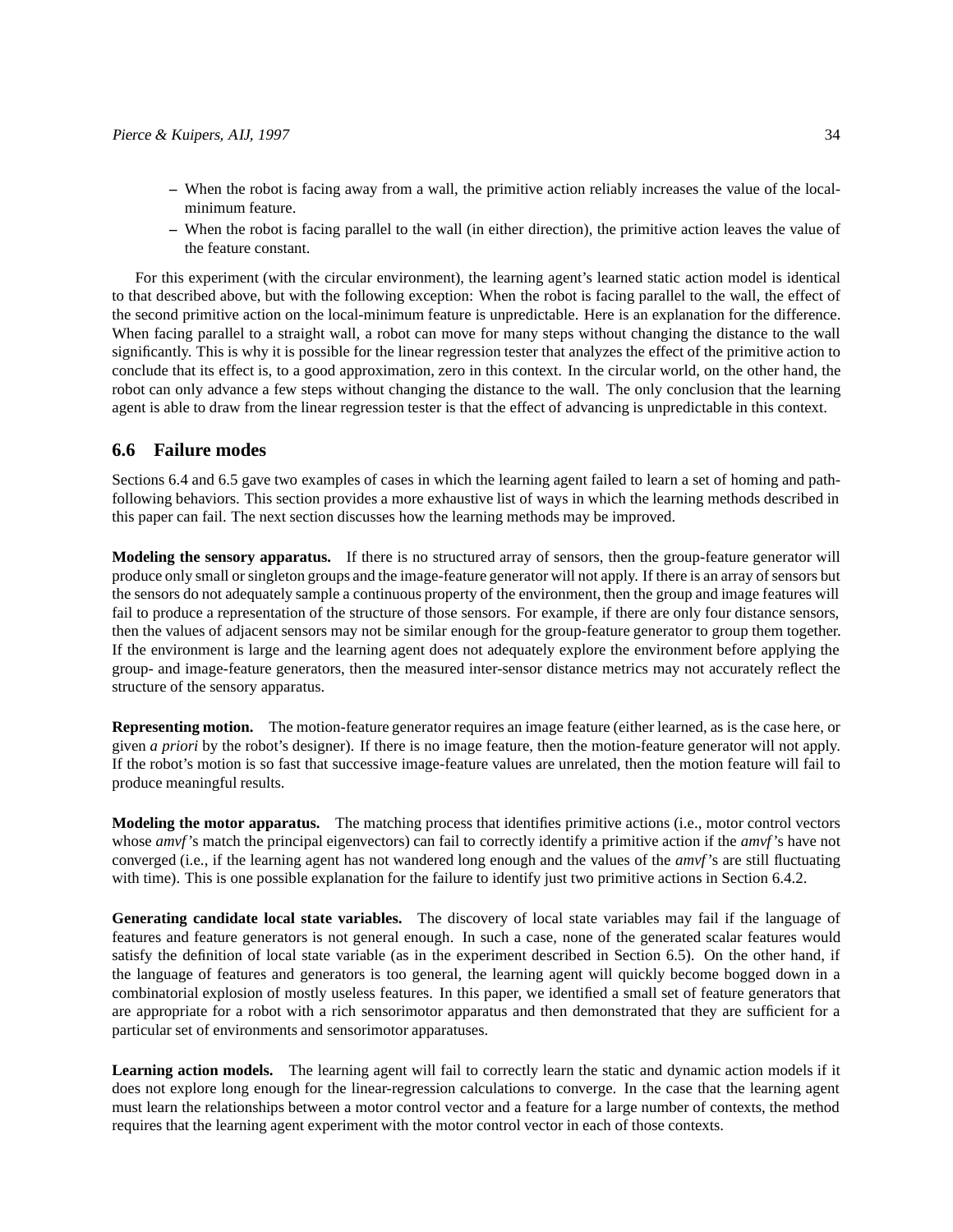**Learning path-following behaviors.** The learning of path-following behaviors can depend on the set of learned primitive actions. If none of the primitive actions can be used to maintain any of the local state variables constant, then no path-following behaviors will be learned.

In the experiments described in this paper, each learning method builds on the results of the preceding methods, which means that one source of failure for a method is the failure of a preceding method. This observation, if left unqualified, sells the learning methods short. First, the methods are interesting in their own right (for example, the modeling of the motor apparatus could be applied to a sensory system whose structure was given by the robot's designer rather than being learned). Second, the sequential nature of the learning is partially an artifact of our particular learning problem. For example, the discovery of local state variables does not, in general, depend on the success of the image-feature generator but is instead the result of an independent process of generate and test.

## **6.7 Future work**

Section 6.6 identified a number of ways in which the learning methods can fail. This section provides suggestions for improvements to the learning methods.

**Improved feature testers.** One way that several of the learning methods can fail is by jumping to a conclusion prematurely. For example, if the group-feature generator uses a distance metric before the distance metric has converged, then the output of the generator may be incorrect. If primitive actions are identified before the *amvf*'s have converged, then the model of the motor apparatus may be incorrect.

In these examples, the distance metrics and the *amvf*'s are examples of *feature testers* — features that are used to characterize other features. A solution to the problem of drawing premature conclusions is to have each feature tester tell when its output is meaningful. It can do this by providing a measure of confidence in addition to its output value. For example, the confidence level for a tester might be close to 1 if the tester's output is stable (changing slowly) and close to 0 if the tester's output is still fluctuating.

For a linear regression tester, the confidence level should be a function of the set of inputs it has received. Consider, for example, how the static action model uses linear regression testers. It uses a separate linear regression tester for each *\feature, primitive action, context*} triple. If the robot is never in a given context, then the confidence level for any linear regression tester based on that context should be zero. The confidence level for a linear regression tester might be defined in terms of the *90% confidence interval*<sup>24</sup> for the correlation between the input variables. The smaller the confidence interval, the greater the tester's confidence level. Associating confidence levels with features could improve all of the learning steps listed in the previous section by reducing the chance of producing inaccurate or incomplete models.

**An improved static action model.** The learning agent uses the static action model to define a set of open-loop pathfollowing behaviors — behaviors that move the robot while maintaining a local state variable constant. In the current implementation, open-loop path-following behaviors are based on primitive actions. If a primitive action maintains a local state variable constant, according to the static action model, then it can be used as the "base action" for a pathfollowing behavior. Using only primitive actions as base actions is a limitation of the current implementation. The method for learning path-following behaviors would be improved if the static action model could predict the effects of arbitrary motor control vectors, not just the primitive actions. With a more comprehensive static action model, more path-following behaviors could be defined. For example, in the circular room, a path-following behavior could be based on a motor control vector with a large advancing component and a small turning component.

One approach to improving the static action model would be to discretize the space of all motor control vectors into a set of representative motor control vectors and then to learn models of all of these instead of just the primitive actions. Another approach would be to use a neural network [Jordan and Rumelhart, 1992] to learn to predict the context-dependent effects of arbitrary actions. The network could then serve as the static action model and could be used to find base actions for path-following behaviors.

<sup>24</sup>See, for example, [Krzanowski, 1988, p. 415].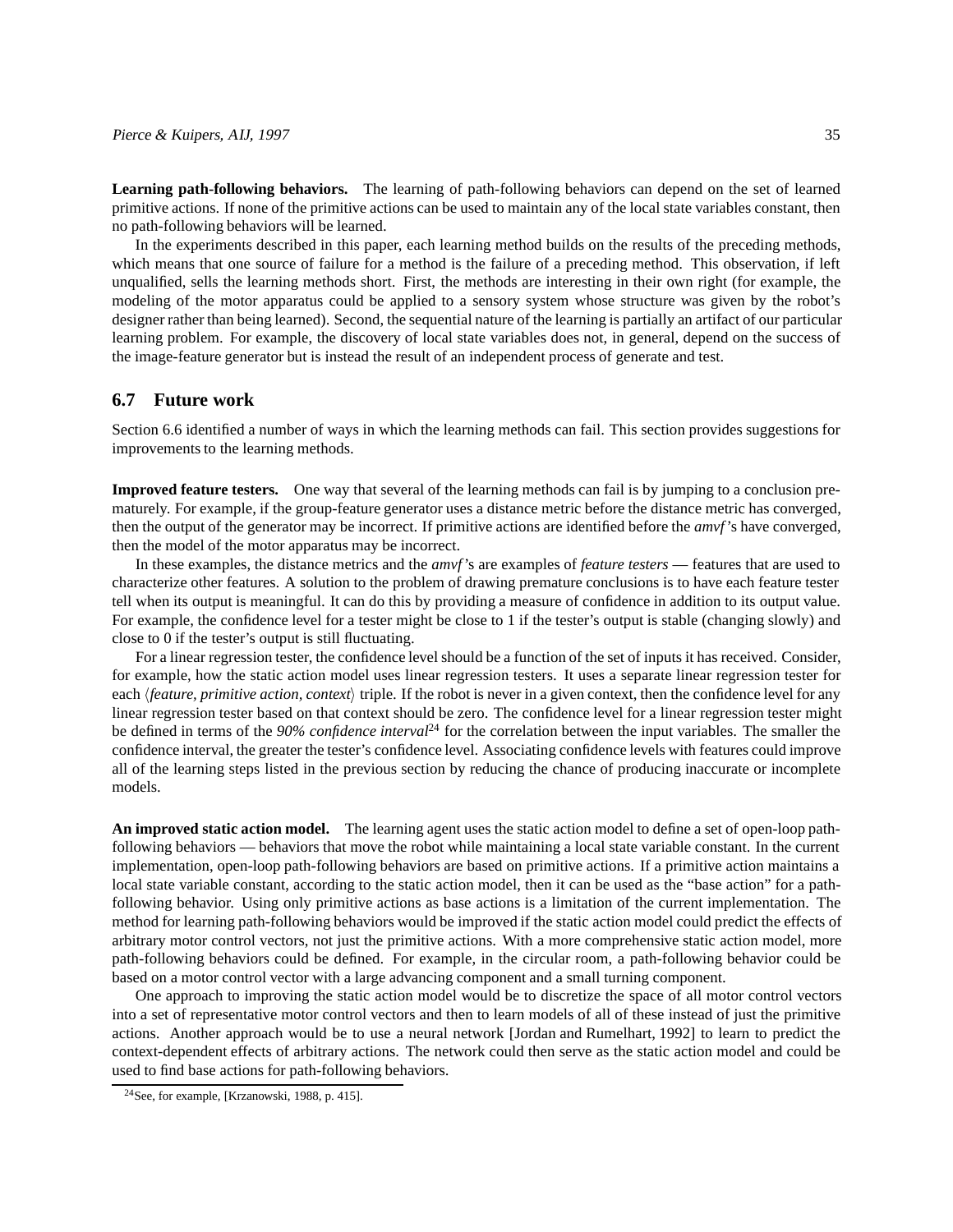**Reinforcement learning.** It may be possible to use reinforcement learning [Chapman and Kaelbling, 1990, Lin, 1993, Ring, 1994, Sutton, 1990, Williams, 1987] to learn homing and path-following behaviors without the need for the primitive actions or explicit action models. An advantage of such an approach is that it does not presume that a particular model of the sensorimotor apparatus has been learned. A disadvantage is that it is difficult to train more than one behavior at a time [Whitehead et al., 1993] whereas it is possible to learn action models for a large number of features simultaneously.

**Learning composite primitive actions.** Consider a robot that is capable of rotating and advancing and that has a ring of distance sensors that is always oriented in the same direction. The learning methods of Section 2 will succeed in identifying the structure of the ring of sensors. The first three steps of Section 3 will succeed in identifying two basic motions: one for translating in one direction, and one for translating in a perpendicular direction. The fourth step of Section 3, as currently implemented, will fail to identify two corresponding primitive actions since the robot is not capable of directly translating in two directions.

This suggests a topic for future research: to extend the learning of primitive actions to allow for composite actions (action sequences). In the example of the robot with the fixed sensor ring, a primitive action could be composed of a turn to a particular direction followed by an advance. An alternate solution is that of the preceding section: to learn homing and path-following behaviors directly using reinforcement learning without first learning primitive actions. This example illustrates that it is more difficult to learn a model of a sensorimotor apparatus for which an important action has no immediate effect on the sensors.

# **7 From continuous world to finite-state world**

The learning agent has made the transition from raw senses and motor control vectors to local state variables and high-level behaviors (which comprise the control level of the spatial semantic hierarchy). The goal of the next step is to abstract from the continuous sensorimotor apparatus to a discrete sensorimotor apparatus by defining finite sets of *views* and *actions*. The source of information for this step is the set of learned behaviors (including the knowledge of when each is applicable).

For any given state of the robot, there is a finite set of homing and path-following behaviors. These behaviors are the *actions* of the discrete sensorimotor apparatus. Executing one of the actions involves running the corresponding behavior until it terminates. The set of states in which actions terminate is also finite. These states are named via a mapping from sense vectors to symbols called *views*. In our experiments, this mapping is implemented using a matching predicate: two sense vectors are judged to be similar if their Euclidean distance is less than a small constant. If the current sense vector is new then a new view is created and associated with it. If the current sense vector matches one previously seen, it is associated with the same view as the previous sense vector.

This interface abstracts from continuous time to discrete time. While a path-following behavior is executing, the interface is undefined. When the behavior terminates, the interface identifies the current view and lists the current set of applicable behaviors. Figure 29 demonstrates this interface. Initially  $(v1)$ , no wall is within sensor range and the only available action is the wandering behavior. When the wandering behavior terminates  $(v2)$ , a homing behavior is applicable. Selecting this behavior leads to view v3 where two path-following behaviors based on  $u_0$  (turning) are applicable. Selecting the first leads to view  $v4$ . Selecting it again leads to view  $v5$ . At this point, two 1-degree-offreedom path-following behaviors based on  $u_1$  (advancing) are applicable. Choosing the first leads to  $v6$ . The figure shows the behavior of the robot during a user-guided exploration that leads it to  $v12$ . The rest of the exploration around the room (not shown) eventually returns the robot to the southeast corner. Using its matching predicate, the learning agent recognizes that it has returned to view v6. The robot's experience is represented as a collection of  $(V_i, A_j, V_k)$ triples, called *schemas*. This knowledge is the basis for the causal level of the spatial semantic hierarchy.

# **8 Learning the topology of the environment**

In Section 1.1, we described the spatial semantic hierarchy, which is comprised of five levels: sensorimotor, control, causal, topological, and metrical. We have demonstrated a learning agent that has learned the first three levels: The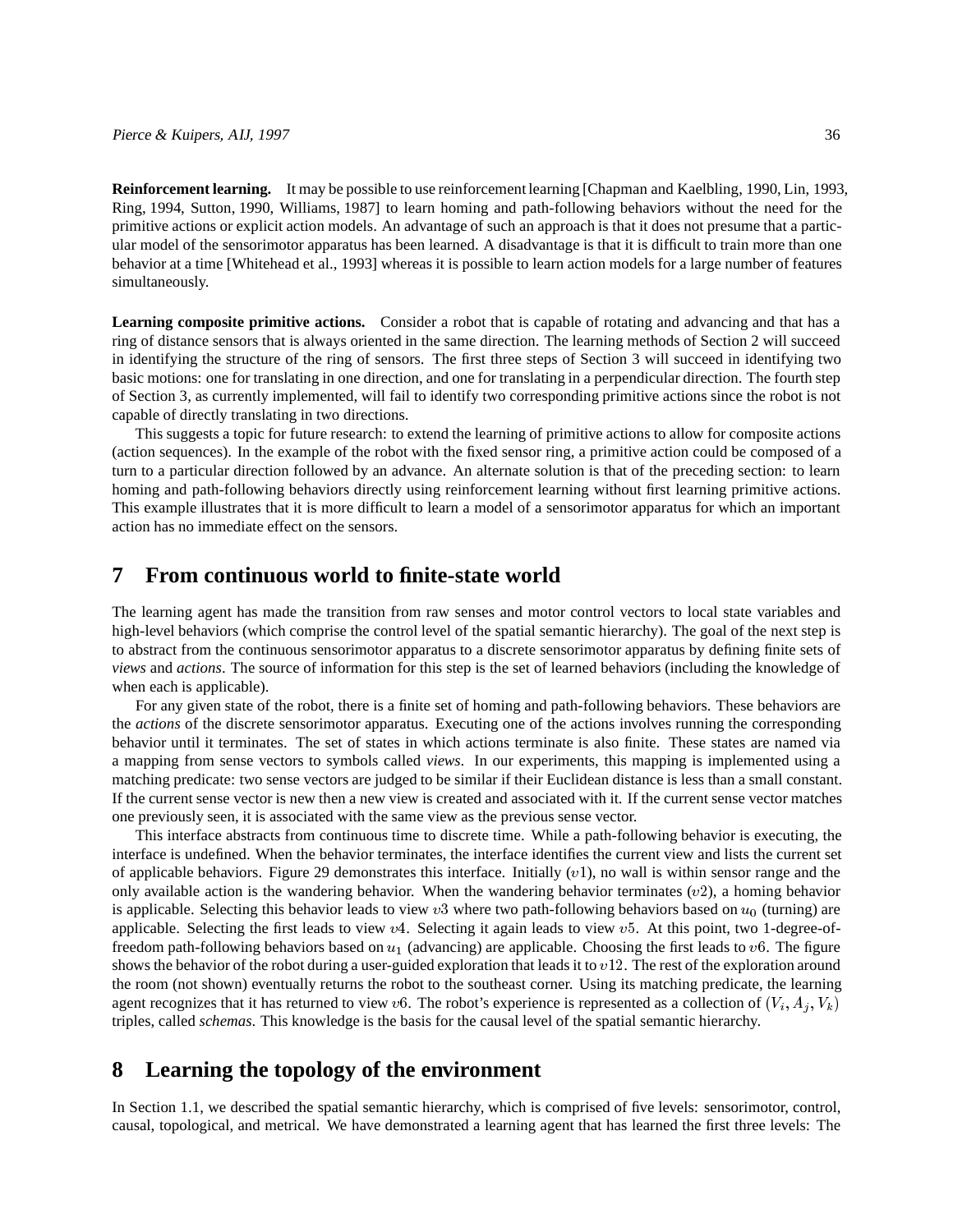

Figure 29: A demonstration of the discrete abstract interface. We used the abstract interface of the discrete sensorimotor apparatus to select appropriate behaviors to drive it around the room. At each step, the interface provides the view name (e.g., *v1*) that identifies the current state, and a finite set of applicable homing and path-following behaviors. The dotted arrows represent behaviors based on left turn motor control vectors ( $u_0 > 0$ ). The solid arrows represent behaviors based on forward advance motor control vectors  $(u_1 > 0)$ . During this exploration, the robot identifies the 12 unique views shown in the figure on the right.

sensorimotor level was learned in Sections 2 and 3. The control level was learned in Sections 4 and 5. The causal level was learned in Section 7. We now describe how the result of the agent's learning could be used to learn the remaining levels of the spatial semantic hierarchy.

The robot's path-following behaviors constrain its motion to a one-dimensional subspace of the robot's complete state space. This 1-D skeleton is the basis for an abstraction of the robot's environment as a graph (a set of nodes and a set of edges connecting the nodes together). The edges correspond to paths — trajectories in the robot's state space produced by path-following behaviors. The nodes correspond to states where paths terminate, that is, states where a new path-following behavior becomes applicable and the agent stops to choose one of the currently applicable paths. The agent's goal is to construct this graph.

In the case where views uniquely identify states, the problem is straightforward. The agent keeps track, for each state it has seen, of all the actions applicable at that state. Each time it takes an action,  $A_i$ , that takes it from view  $V_i$ to  $V_k$ , it adds the edge  $(V_i, A_j, V_k)$  to the graph. It continues to explore (intelligently or randomly) until there are no state-action pairs that it has not explored.

In the case that views do not uniquely identify states, a more sophisticated exploration strategy is required. Such strategies are generally based on the following idea: If the current view does not uniquely identify the current state, the agent supplements the current sense vector with the sense vectors of nearby states. With enough information about the surrounding area, the current state can be uniquely identified.

Finally, metrical information can be added to the topological representation by recording the time taken to traverse each path. With this information, navigation including shortest-path planning is possible.

To summarize, the learning agent has made a critical change of representation by abstracting a continuous sensorimotor apparatus to a discrete sensorimotor apparatus with a finite set of sense values and actions. Understanding a continuous world is very difficult. Our learning agent demonstrates a way to reduce the problem of understanding a continuous world to the problem of understanding a discrete world, a problem that has been extensively studied (see Section 9.1).

# **9 Related Work**

The work mentioned in this section deals with the general problem of learning a model of an environment. A complete model of an environment is a description that is sufficient for predicting the input/output behavior of the environment, i.e., for predicting the sensory input that will be received from the environment in response to any sequence of actions. In some cases, learning a complete model is impractical, in which case a partial model may be learned.

Methods for learning a model of an environment can be divided into two types: those that deal with finite-state worlds and those that deal with continuous worlds. Examples of the first type are given in Section 9.1. Examples of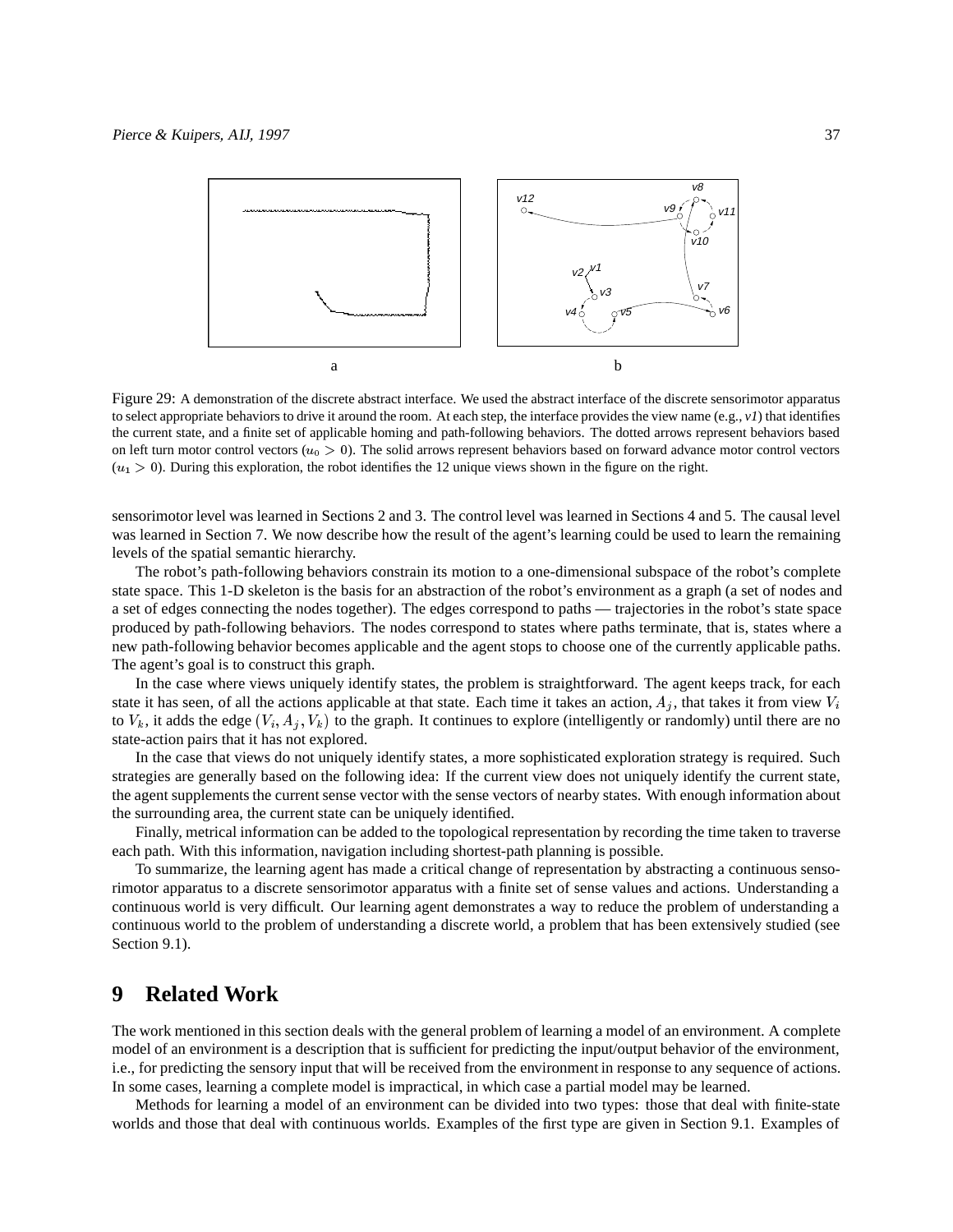the second type are given in Section 9.2. Our contribution has been to show how a learning agent can abstract a robot's continuous world to a finite-state world to which finite-state learning methods may be applied.

## **9.1 Inferring the structure of finite-state worlds**

The task of inferring the structure of a finite-state environment is the task of finding a finite-state automaton that accurately captures the input-output behavior of the environment. In the case that the learning agent is passively given examples of the environment's input/output behavior, it has been shown that finding the smallest automaton consistent with the behavior is NP-complete [Angluin, 1978, Gold, 1978]. With active learning, in which the agent actively chooses its actions, the problem becomes tractable. Kuipers [Kuipers, 1978] describes the TOUR model, a method for understanding discrete spatial worlds based on a theory of cognitive maps. Dudek, et al. [Dudek et al., 1991] generalize Kuipers and Byun's [Kuipers and Byun, 1988, Kuipers and Byun, 1991] strategy for topological map-learning and provide algorithms for discriminating perceptually identical states. Angluin [Angluin, 1987] gives a polynomial-time algorithm using active experimentation and passively received counterexamples. Rivest & Schapire [Rivest and Schapire, 1993] improve on Angluin's algorithm and give a version that does not require the reset operation (returning to the start state after each experiment).

Dean et al. [Dean et al., 1992] have extended Rivest and Schapire's theory to handle stochastic FSA's. They assume that actions are deterministic but that the output function mapping states to senses is probabilistic. The key to their method is "going in circles" until the uncertainty washes out. Dean, Basye, and Kaelbling [Dean et al., 1993] give a good review of learning techniques for a variety of stochastic automata. Drescher's schema mechanism [Drescher, 1991] employs a statistical learning method called marginal attribution. Schemas emphasize sensory effects of actions rather than state transitions and are ideal for representing partial knowledge in stochastic worlds.

Wei-Min Shen's LIVE system [Shen, 1994] learns the structure of a finite-state environment from experience (and experimentation) within it. His complementary discrimination learning algorithm exploits observed counterexamples to a hypothesized concept definition to refine the boundary between positive and negative examples of the concept. When the environment is only partially observable, LIVE uses locally distinguishing experiments to test the hypothesized properties of unobserved state variables.

A primary focus of the work of Shen and other constructive inductionists [Hiraki, 1994, Matheus, 1991, Shen, 1990, Shen and Simon, 1989] is the learning of new features. At this level of description, our approach and Shen's are similar. However, in terms of the actual methods used and the domains of applicability, the two approaches are very different and are in fact complementary.

We focus on feature-learning methods applicable to robots with continuous-valued sensors and control signals situated in a 2-dimensional approximation of a 3-dimensional world. We provide a language of features and generators especially suitable for robots with structured arrays of sensors. Our emphasis is on learning of sensory features and continuous control laws. Shen, on the other hand, focuses on learning rules (consisting of conditions, actions, and predictions) that are expressed symbolically. The conditions and predictions are expressed in terms of "percepts," which are high-level, symbolic descriptions (e.g., ON(disk, peg)). The actions may have continuous parameters (e.g.,  $rotate(\theta)$ , but each action is atomic rather than continuous.

The two approaches might be combined in the following way: a learning agent first uses our methods to learn to navigate using its continuous sensorimotor apparatus, viewing the world in terms of discrete states and actions. It then uses Shen's methods to learn relationships expressed in terms of these states and actions and to acquire nonspatial knowledge such as the effects of pushing objects, flipping switches, or opening doors.

A more specific example of a potential combination of the two approaches is the use of Shen's complementary discrimination learning in learning context-dependent action models (see Section 4.2.3). We currently use a bruteforce method for determining whether a control signal  $u$  has a predictable effect on a given feature  $x$ . The method involves testing a large set of features to see if any can be used to define a partition of the robot's state space as a set of contexts such that in each context there is a simple, linear relationship between  $u$  and  $x$ . We expect that methods such as Shen's complementary discrimination learning could be used to generate such partitions more efficiently and more intelligently.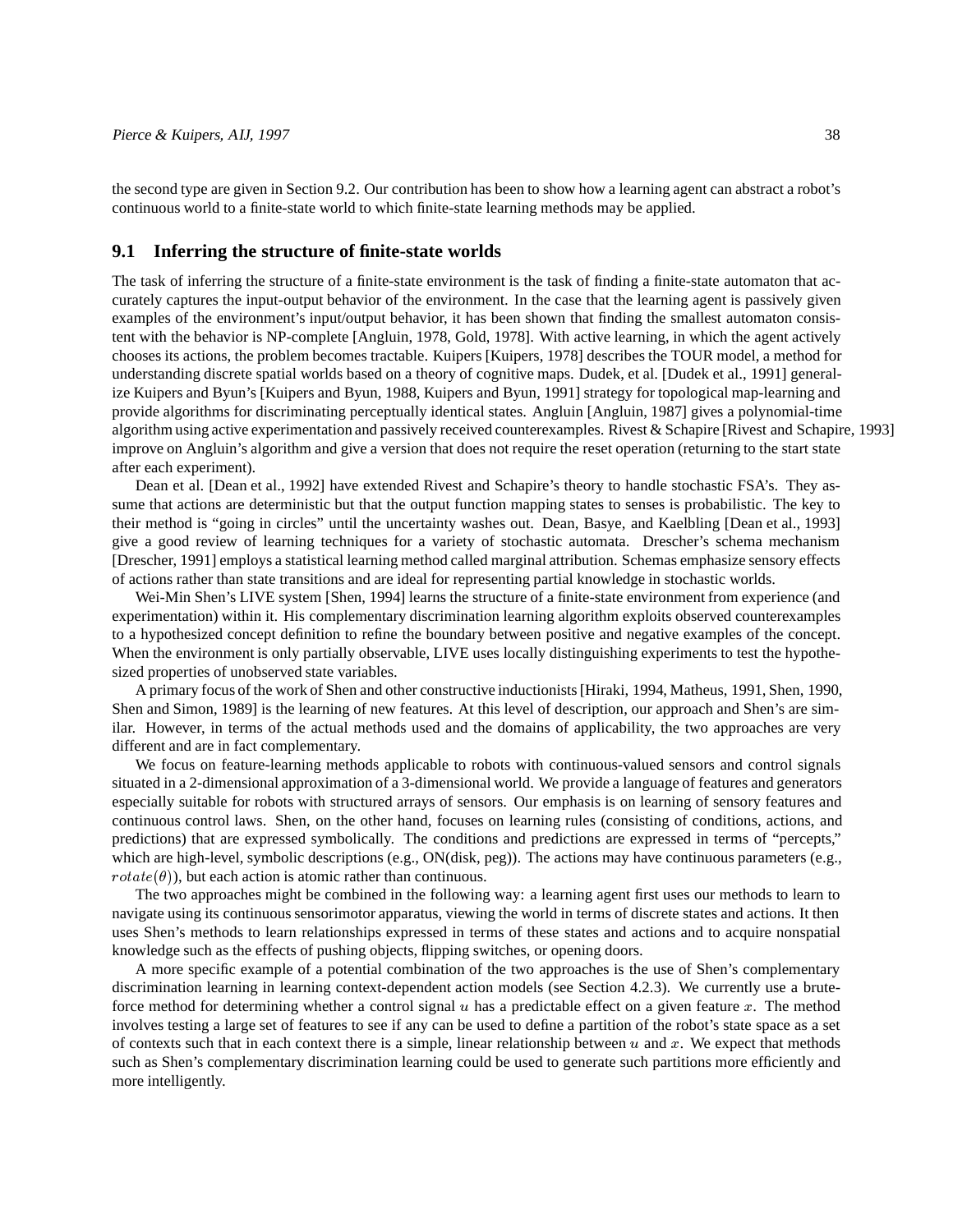## **9.2 Inferring the structure of continuous worlds**

Applying finite-state automaton learning methods to the real world or a continuous simulation of it requires an abstraction from a continuous environment to a discrete representation. Kuipers and Byun [Kuipers and Byun, 1988, Kuipers and Byun, 1991] demonstrate an engineered solution to the continuous-to-discrete abstraction problem for the NX robot. NX's *distinctive places* correspond to discrete states and its *local control strategies* correspond to state transitions. These constructs have to be manually redesigned in order to apply to a robot with a different sensorimotor apparatus. Mataric [Mataric, 1991, Mataric, 1992] and Kortenkamp & Weymouth [Kortenkamp and Weymouth, 1994] have engineered similar solutions on physical robots.

Lin and Hanson [Lin and Hanson, 1993] use a physical robot, called Ratbot, with 16 sonar sensors and 16 infrared sensors to demonstrate learning of a topological map of locally distinctive places. Their work is inspired by the work of Kuipers and Byun, but they use reinforcement learning<sup>25</sup> to train the local control strategies, rather than engineering them by hand. The target behaviors (e.g., corridor following) are specified by a human teacher. For example, when learning the corridor-following behavior, the robot is rewarded when it moves along the corridor without running into obstacles.

Our approach [Pierce, 1991a, Pierce, 1991b, Pierce, 1995, Pierce and Kuipers, 1994] is complementary to that of Lin and Hanson. They specify the desirable behaviors by defining appropriate reward signals and then letting the robot learn on its own how to gain the rewards. Our learning agent, on the other hand, specifies its own target behaviors, eliminating the need for the human teacher. It does this by first learning a set of local state variables and then using them to define a set of error signals. Homing and path-following behaviors are then specified as behaviors that minimize the error signals or move the robot while maintaining them near zero. All of this is accomplished in a domain-independent manner — the robot does not need to be given any knowledge about corridors or corridor-following behaviors.

Once the error signals are defined, there are a number of ways in which the homing and path-following behaviors might be learned. Reinforcement learning is one approach.<sup>26</sup> The approach used in this paper is to learn static and dynamic action models that characterize the effects of actions on the local state variables and then to use these models to directly define the homing and path-following behaviors. This approach does require that the learning agent be given some knowledge of control theory, but the required knowledge consists of domain-independent templates. It would be interesting to combine our approach with that used by Lin & Hanson's Ratbot to produce a learning method that uses neither domain-dependent knowledge nor a knowledge of control theory. The error signals would be defined as for our learning agent and a neural-net version of Q learning would be used to learn the local control strategies based on those error signals. The control laws would be implemented as mappings from sensory inputs to motor control signals. If the sensory inputs include the error signals, their derivatives, and their integrals, then the set of control laws that can be defined in this way includes the PI and PD control laws used by our implemented learning agent.

An important difference between our approach and that of Lin and Hanson is that our approach handles context dependence at the feature level rather than at the behavior level: Our learning agent learns, given the current context, the effects of each primitive action on each feature. Lin and Hanson's learning agent learns, given the current context, which action to take in order to produce a particular behavior. There are two advantages to learning at the feature level. First, what is learned about one feature may be used to define multiple behaviors, e.g., a homing behavior (in which a primitive action is used to increase or decrease the value of the feature) and a path-following behavior (in which a primitive action is used to move while maintaining the feature constant). Second, the learning agent can learn the effects of motor control signals on multiple features simultaneously, whereas it is only possible for Lin and Hanson's learning agent to learn one behavior at a time.

# **10 Discussion**

### **10.1 What is the value of an existence proof?**

As discussed in Section 1.3, the results presented here are an existence proof, demonstrating one path from the beginning to the end of a complex learning problem. Once a single path has been demonstrated, however narrow, future

<sup>25</sup>The reinforcement-learning algorithm is a neural-network version of Q learning [Watkins, 1989, Lin, 1993].

 $^{26}$ In earlier work we explored the use of reinforcement learning to learn homing behaviors [Pierce and Kuipers, 1991].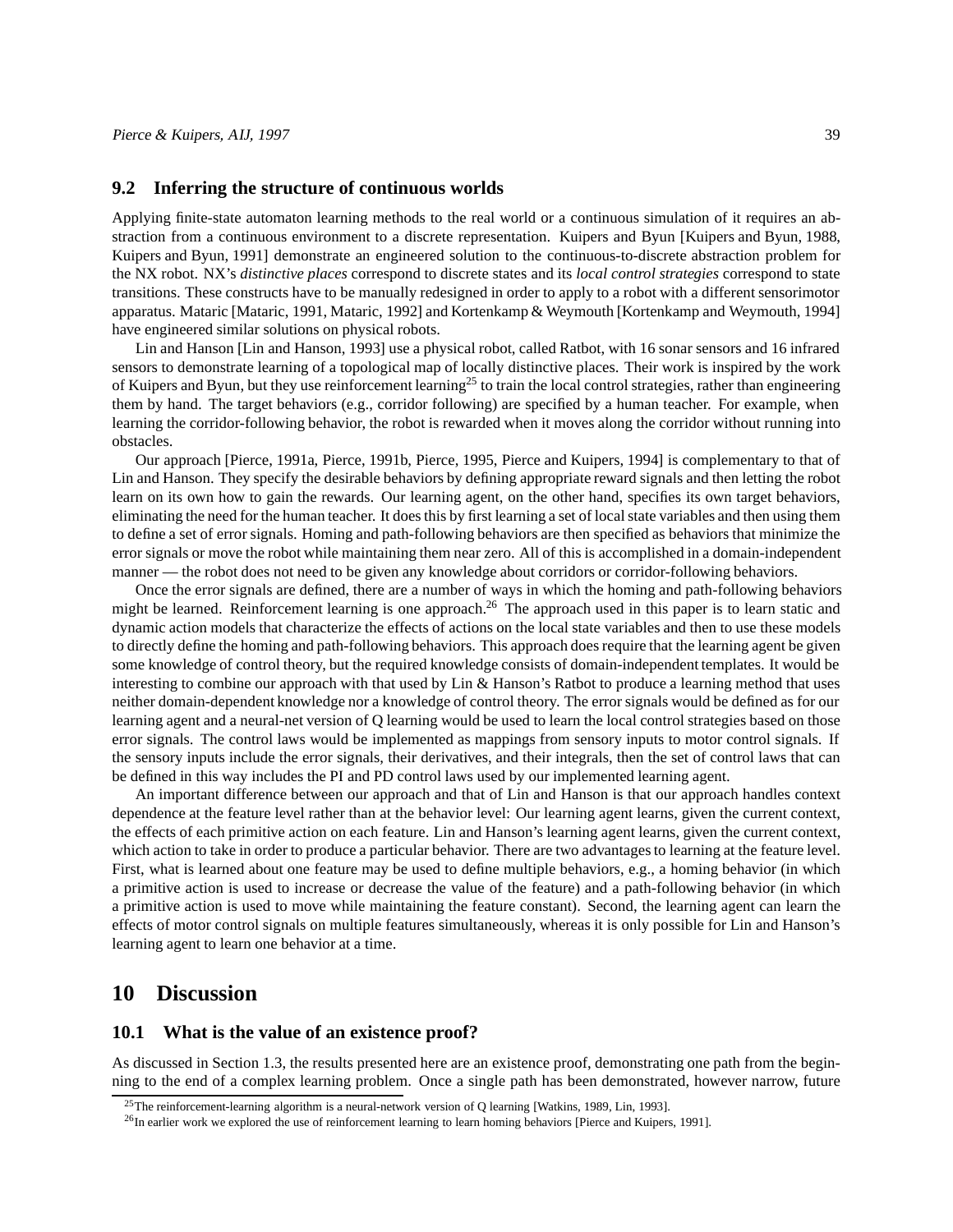research can broaden the way and find alternate routes.

We have made some progress toward assessing the width and solidity of the path, first by applying the same learning methods to a significantly different robot (Section 2.5), and second by applying our methods to a variety of different environments systematically designed to demonstrate both success and failure of the methods (Section 6). This is a step toward determining how much and what type of sensory input a robot must have to learn a meaningful cognitive map of a continuous environment, and how observable and predictable the environment must be for the robot to be able to comprehend it.

The existence proof demonstrates that a hard and interesting learning problem may have a heterogeneous solution, combining the strengths of several focused learning algorithms. While this solution does rely on a number of assumptions about the sensorimotor system and the environment (Section 6.6), we believe that several of those assumptions can be eliminated by future research (Section 6.7). An irreducible minimum set of assumptions would be a significant scientific result.

# **10.2 Why learn what can be programmed directly?**

This paper has shown, among other things, how a learning agent can learn a model of its sensorimotor apparatus. There are several reasons why it is worthwhile to take the trouble to learn what could be directly programmed by a robot's designer.

**Sensor variation and failure.** Direct programming does not take sensor failure into consideration. For example, if one of a set of distance sensors fails, the learning methods will accommodate the failure with no additional human intervention. These methods will also accommodate random variation in the position or direction of distance sensors. Such variation is inevitable if robots are mass produced.

Generality. Ideally, one learning algorithm applies to many different types of sensorimotor apparatuses and thus can replace the process of designing a particular solution for each sensorimotor apparatus.

**A deeper understanding of the problem domain.** The design of the learning agent required the identification of sources of information that could be exploited by the learning agent and the development of general-purpose learning algorithms to exploit that information. These sources of information and learning algorithms comprise a deeper understanding of the problem domain. $27$ 

### **10.3 What about innate goals?**

We have characterized a robot in terms of its set of sensors and effectors, without concern for its innate goals (e.g., survival, curiosity, pain avoidance). The learning methods we have developed function by observing the sensory effects of actions, either during a random walk through the environment (as described in this paper) or during goal-directed behavior.

Reactive behavior in pursuit of innate goals can support the learning methods described here. With a goal such as pain avoidance, for example, a learning agent might quickly learn a reflexive behavior for obstacle avoidance. Such a behavior would help keep the learning agent out of danger as it applies the higher-level learning methods. On the other hand, by operating in the background of goal-directed behavior, the learning agent could receive a biased set of experiences and observations of the environment.

Conversely, the learned methods can serve as a foundation for goal-directed learning. When the agent has learned higher-level sensorimotor primitives, it can search for behaviors in an action space of larger granularity, describing the environment at a higher level (see Figure 20), and making it easier to achieve innate goals such as survival and curiosity.

<sup>27</sup>Of course, designing a learning agent does not *guarantee* a deeper understanding of the problem domain. An opaque method such as neural net or genetic algorithm learning could conceivably learn a model of its sensorimotor apparatus without teaching us anything about perception, behavior, or map building.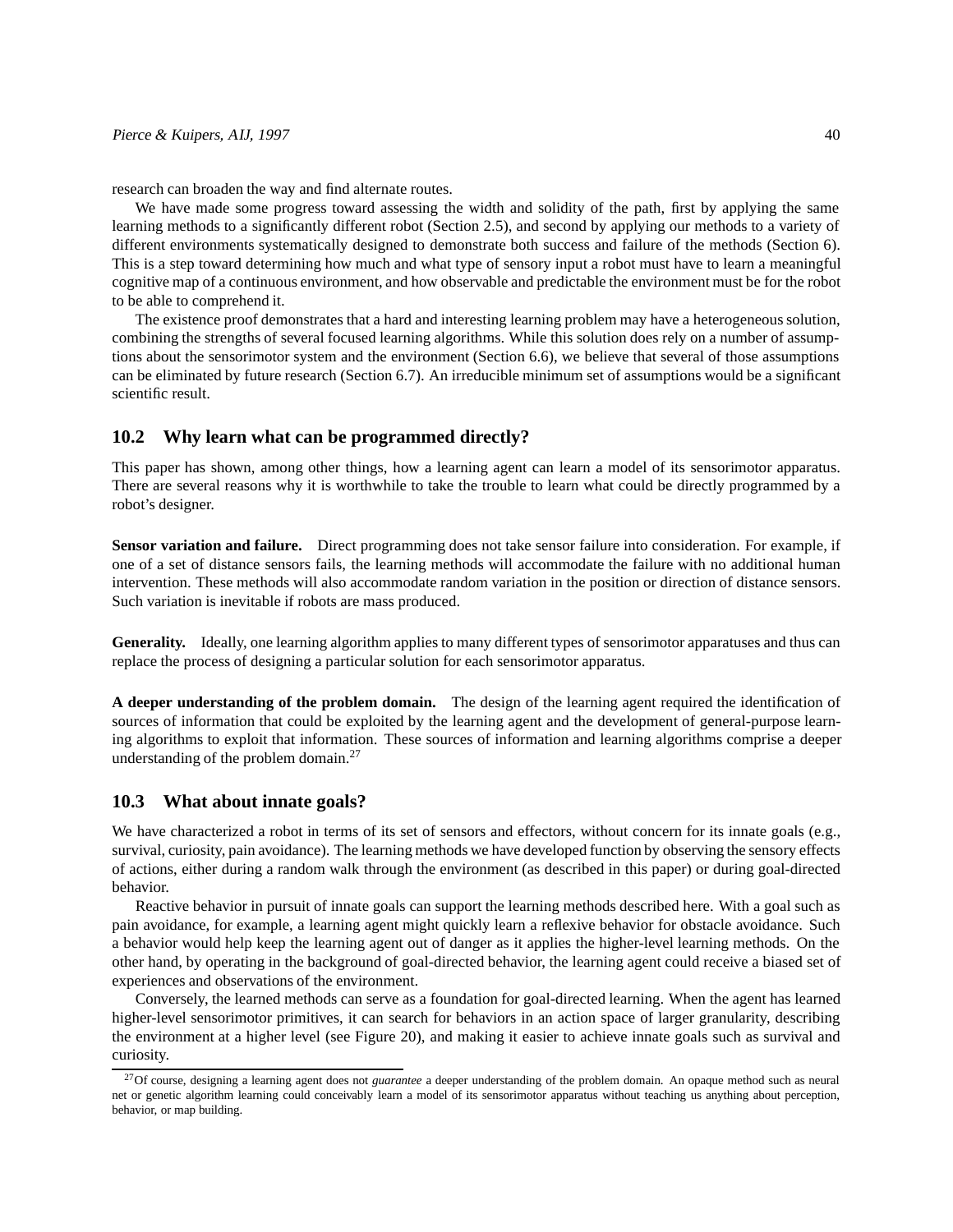## **10.4 How general are the learning methods?**

This paper has identified and demonstrated a number of generic methods for modeling and using an uninterpreted sensorimotor apparatus. This section lists several examples where a generic object or method is used that subsumes a more specific object or method but is more general because it makes fewer assumptions.

The learned features are based on a set of generic mathematical constructs (e.g., scalars, vectors, matrices, scalar fields, and vector fields) rather than on a human-generated list of salient properties of a robot's environment. The method for identifying the structure of a sensory apparatus uses generic distance metrics that make no assumptions about what the sensors are sensing (for example, the method does not assume that the sensors measure distances to objects). The method for characterizing the effects of motor control vectors is based on spatial and temporal derivatives, not motion of objects (which would require the identification and tracking of objects). The local state variables learned by the learning agent in the example are defined in terms of the purely generic concept of local minimum, rather than the concept of distance-to-wall, which is only meaningful to the robot's designer. The learned control laws are based on error signals derived from the learned local state variables – the learning agent of the example needed no concept of wall when defining its path-following behaviors. The path-following behaviors are implemented using generic control laws. The parameters used in the control laws are found by analyzing relationships between control signals and local state variables without any understanding of the meanings of the control signals or local state variables. The views of the learning agent's discrete abstract interface are the terminal states of path-following behaviors, as opposed to places meaningful only to the robot's designer.

Related to the concept of generality is the concept of extensibility. The current implementation may be extended by adding new types of features and feature generators. For example, new distance metrics could be used with the group-feature generator to capture new ways of distinguishing different types of sensors; the method for generating and recognizing local state variables could be made more general by adding new feature generators.

# **10.5 Changes of representation**

Each abstract interface that the agent learns provides a new representation to reason with.

 At the sensorimotor level, the group and image-feature generators analyze inter-sensor correlations to produce the image feature, which has substantially more structure than the raw sense vector.

The learned set of primitive actions provide a new representation of the robot's motor capabilities that is grounded in sensory effects.

- At the control level, behaviors and features are learned that are no longer purely egocentric. Whereas the primitive actions are grounded in sensory effects averaged over time, the homing and path-following behaviors are grounded in the structure of the external environment as reflected by the local state variables.
- At the causal level, the continuous state space is reduced to a finite set of states and trajectories, which can then be represented as the nodes and edges of a graph in the topological map.

# **11 Summary**

This paper has presented a sequence of learning methods sufficient for learning a cognitive map of a robot's continuous world in the absence of domain-dependent knowledge of the robot's sensorimotor apparatus or of the structure of its world. The reader may object that the sequence is tenuous: if any method failed, then the subsequent methods would not even apply. While this is true, we maintain that each of the learning methods is interesting in its own right and is applicable beyond the particular learning problem investigated here. Each learning method identifies a source of information available through experimentation with an uninterpreted sensorimotor apparatus and each provides a method for exploiting that information to give the learning agent a new way of understanding the robot's sensory input or a new way of interacting with the robot's environment.

The learning methods are summarized below and in Figure 30. Section 2 showed how to use the group and imagefeature generators to learn a structural model of a sensory apparatus. They exploit the fact that, in a well engineered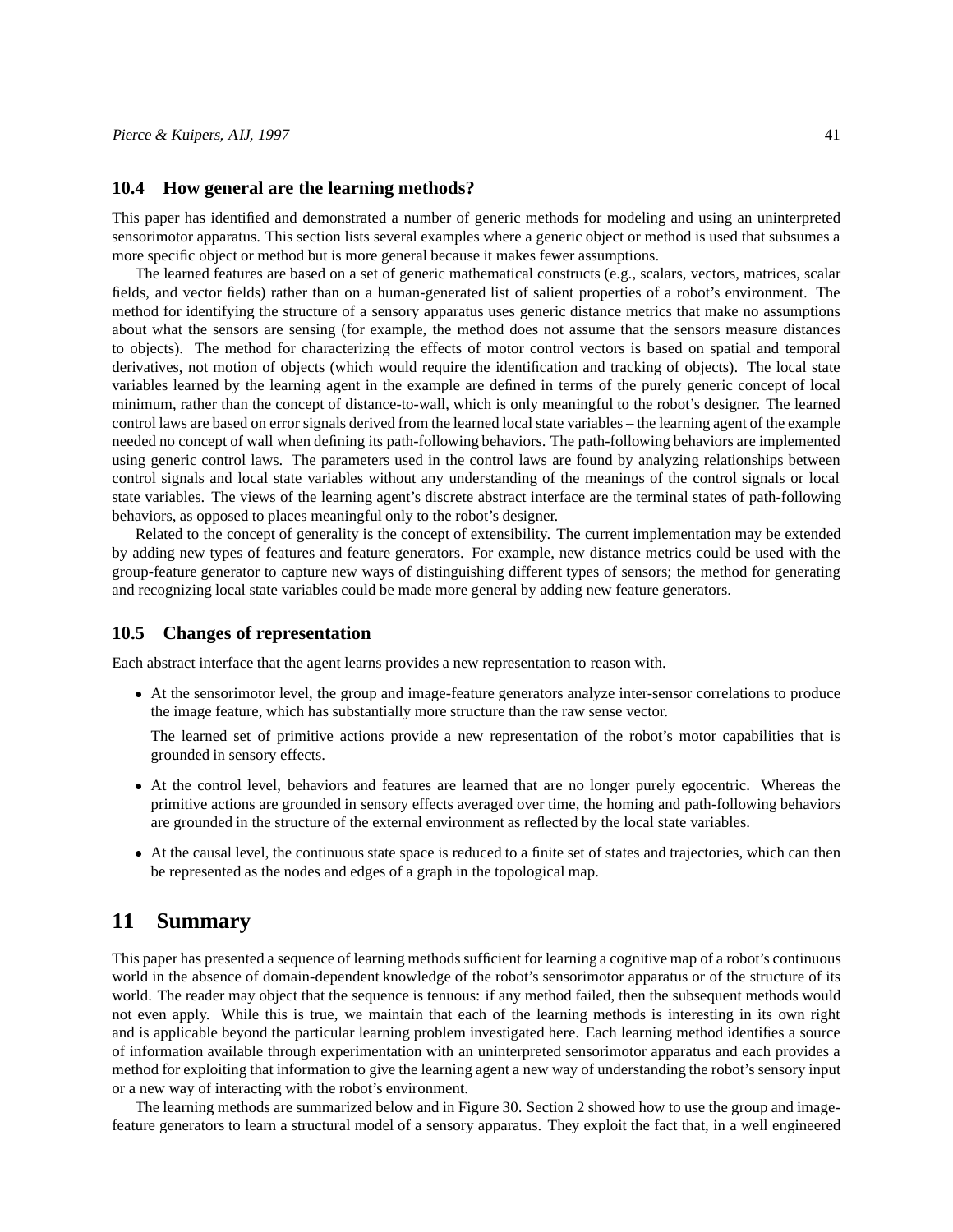

Figure 30: A graphical summary of the learning methods used in this paper, showing the objects learned at each of the first three levels of the spatial semantic hierarchy.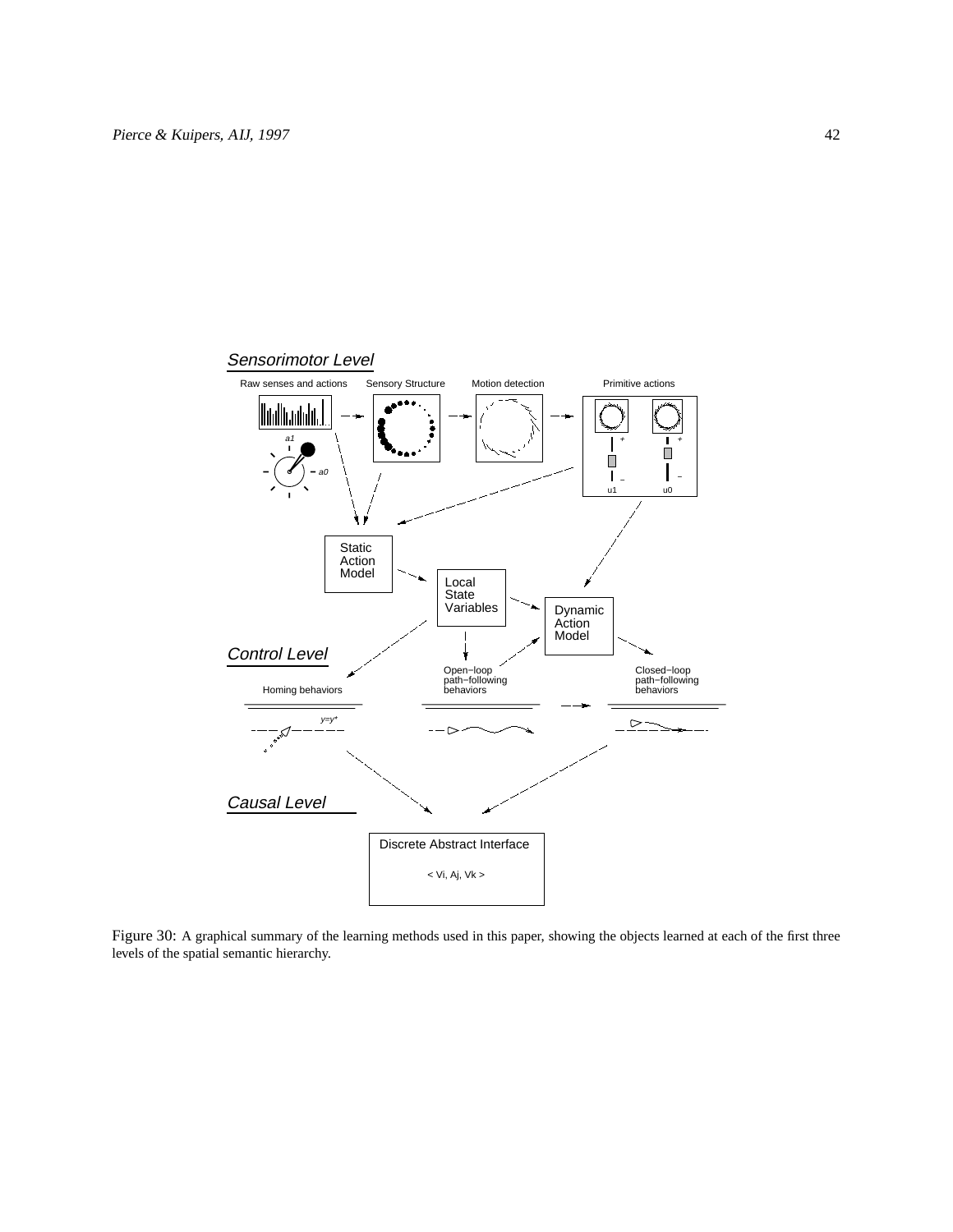array of sensors sampling an almost-everywhere continuous property of the environment, the layout of the sensors may be reconstructed based on inter-sensor similarities. Section 3 showed how to use this structural knowledge to first define motion detectors and then use them to characterize the capabilities of a motor apparatus using a set of primitive actions, one for each of the robot's degrees of freedom. Section 4 showed how to recognize local state variables — scalar features whose derivatives can be approximated by context-dependent linear functions of the motor control signals. The effects of the primitive actions on the local state variables are captured by the static action model. Section 5 showed how to use the static action model to define homing and open-loop path-following behaviors, how to learn a dynamic action model to predict the effects of the primitive actions on the local state variables while open-loop path-following behaviors execute, and how to use the dynamic action model to define robust, closed-loop path-following behaviors. Finally, Section 7 showed how to use the homing and path-following behaviors to define a discrete abstract interface that allows the learning agent to abstract its continuous world to a finite-state world. By using the finite-state automaton as the target abstraction, the learning agent inherits a powerful set of methods for inferring the structure of its world.

In the biological world, the newly hatched organism embodies a great deal more knowledge than our learning agent. However, we hope that an exploration like that reported here will shed light on the structure and learnability of fundamental knowledge about an agent's relationship with its world. If so, it could provide insights into the evolution, development, and learning of spatial knowledge in biological organisms.

The potential for application of these methods to mechanical robots is much more direct. New robots, with new sensors and effectors, are being designed and built all the time. Robots will one day be sent into environments that humans have never directly experienced (e.g., the deep ocean floor or the surface of another planet). For a newly-created robot to be able to orient itself to its sensorimotor system and its environment through autonomous experimentation would be of substantial value. We believe that the methods presented here are a step in that direction.

# **A Computational Complexity**

This appendix summarizes the complexities of the various learning methods described in this paper. The overall complexity of the sequence of learning methods is potentially exponential in the size of the raw sense vector and the depth of the tree of generated features. In our experience, this level of complexity can be drastically reduced by using an appropriate set of feature generators as is explained in Section A.3.

# **A.1 Modeling the sensory apparatus**

Computing the distance metric  $d_1$  (used by both the group-feature generator and the image-feature generator) is of complexity  $O(n^2T)$  where n is the number of elements in the raw sense vector and T is the number of time steps taken before the group-feature generator is applied. Computing the distance metric  $d_2$  (used by the group-feature generator) requires an  $O(1)$  computation for each element of the raw sense vector at each time step (to update the frequency distributions) and an  $O(n^2)$  computation when the group-feature generator is applied for a total complexity of  $O(nT + n^2)$ .

Identifying similar subgroups is an  $O(n^2)$  computation. Using transitive closure to identify closed subgroups is an  $O(n^3)$  computation. The metric-scaling is performed with an iterative algorithm for which each iteration involves an  $O(n^3)$  computation. The relaxation algorithm is also iterative with each iteration being  $O(n^2)$ . Since the dependence of the number of iterations on n is unknown, these are lower limits on the actual complexities. In our experiments,  $T$ is much greater than n so the overall complexity of the sensory-modeling step can be approximated by  $O(n^2T)$ .<sup>28</sup>

# **A.2 Modeling the motor apparatus**

The calculation of the motion feature requires an  $O(n^2)$  computation at each time step. The calculation of the *amvf*'s is thus of complexity  $O(n^2T)$ . The principal component analysis algorithm is of complexity  $O(n^3)$ . Again, since T is much greater than *n*, the overall complexity can be approximated by  $O(n^2T)$ .

 $^{28}$ An open problem is to predict the value of T for each learning method that requires an exploration phase.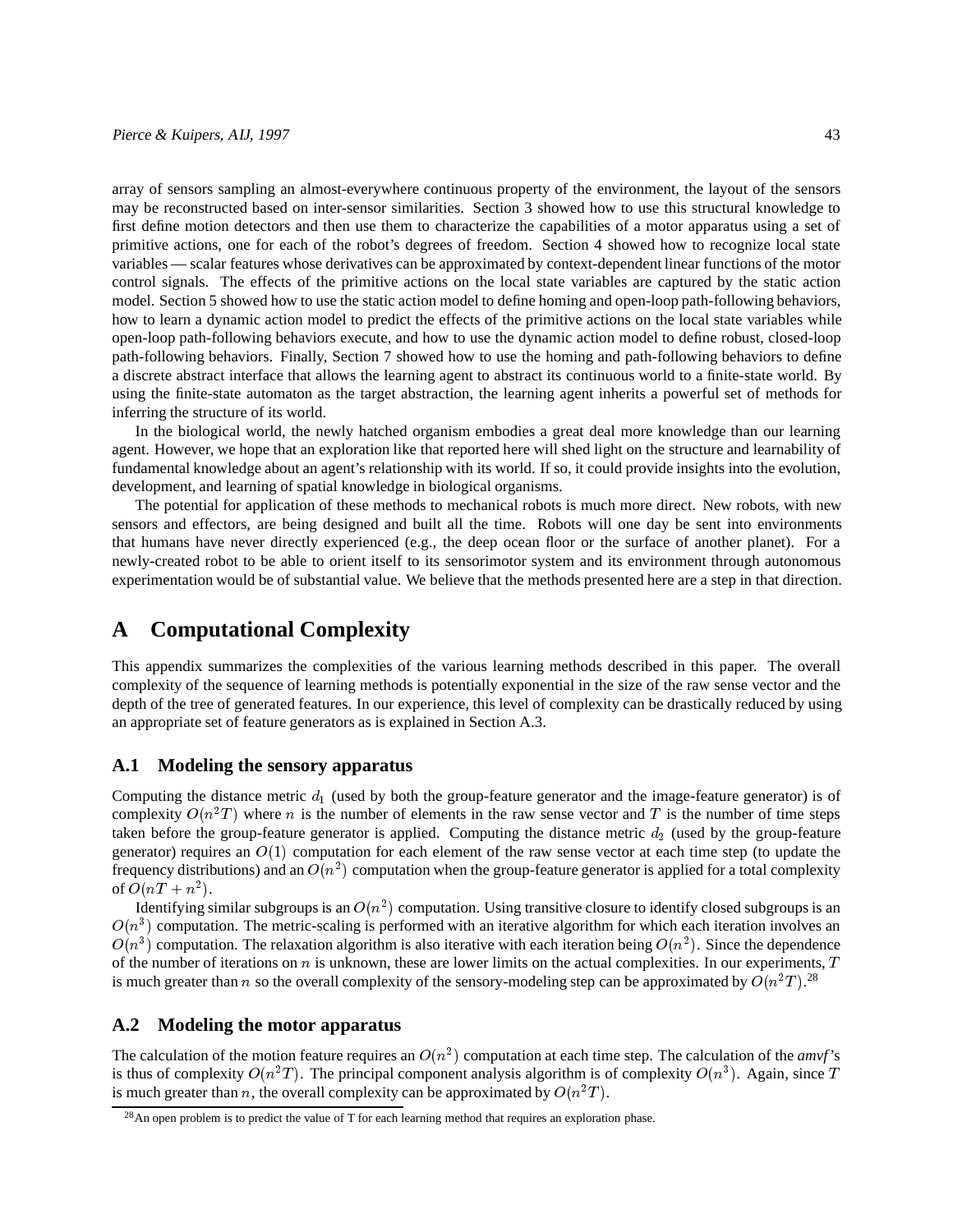## **A.3 Identifying local state variables**

The first step in identifying local state variables is to generate new features. If every subset of the current set of defined features can be used to produce a new set of features, then the complexity of generating and testing features will be at least  $O(2^n)$  where n is the number of elements of the raw sense vector. In our experience, this potential combinatorial explosion can be avoided by using an appropriate set of feature generators (e.g., generators that collapse many input features into a small set of output features, or that only apply to certain types of features). For example, the group generator does not create arbitrary subsets of the raw sense vector – it creates at most n non-overlapping group features.

The second step in identifying local state variables is to compute the static action model. The complexity of the computation of the action-dependent model is  $O(sT)$  where s is the number of singleton features that have been learned and  $T$  is the number of time steps over which the model is learned. The complexity of the computation of the action-independent model is  $O(sTa)$  where a is the number of primitive actions, The complexity of the computation of the context-dependent model is  $O(sTa c)$  where c is the average number of contexts associated with each feature.

### **A.4 Learning control laws**

The number of open-loop path-following behaviors is  $O(vac)$  where v is the number of learned local state variables,  $\alpha$  is the number of primitive actions, and  $\alpha$  is the average number of contexts associated with each local state variable. The complexity of the computation of the dynamic action model is  $O(vacT(a-1))$ . The number of generated closedloop path-following behaviors (worst-case) is  $O(2^v a 2^c)$ . In practice, the number of path-following behaviors can be made much less than this upper bound. For example, the terms  $2^v$  and  $2^c$  can be replaced by  $v^3$  and  $c^3$  by only defining path-following behaviors whose error vectors are based on at most three local state variables.

In our experiments, the number of path-following behaviors is kept reasonable by the following facts: (1) the number of learned local state variables is small and (2) the number of contexts in which a primitive action maintains a local state variable constant is small relative to the total number of contexts. In our example,  $v$  is at most 3 and  $c$  is around 20.

# **B Acknowledgments**

The authors would like to thank Rick Froom, Wan Yik Lee, Risto Miikkulainen, Ray Mooney, Lyn Pierce, Mark Ring, Boaz Super, and two anonymous reviewers for their technical, editorial, and moral support.

# **References**

- [Angluin, 1978] Angluin, D. (1978). On the complexity of minimum inference of regular sets. *Information and Control*, 39:337–350.
- [Angluin, 1987] Angluin, D. (1987). Learning regular sets from queries and counterexamples. *Information and Computation*, 75:87–106.
- [Chapman and Kaelbling, 1990] Chapman, D. and Kaelbling, L. P. (1990). Learning from delayed reinforcement in a complex domain. Tech. Report TR-90-11, Teleos Research, Palo Alto, California.
- [Cormen et al., 1990] Cormen, T. H., Leiserson, C. E., and Rivest, R. L. (1990). *Introduction to Algorithms*. MIT Press/McGraw-Hill Book Company, Cambridge, MA.
- [Dean et al., 1992] Dean, T., Angluin, D., Basye, K., Engelson, S., Kaelbling, L., Kokkevis, E., and Maron, O. (1992). Inferring finite automata with stochastic output functions and an application to map learning. In *Proceedings, Tenth National Conference on Artificial Intelligence*, pages 208–214, San Jose, CA. AAAI Press/MIT Press.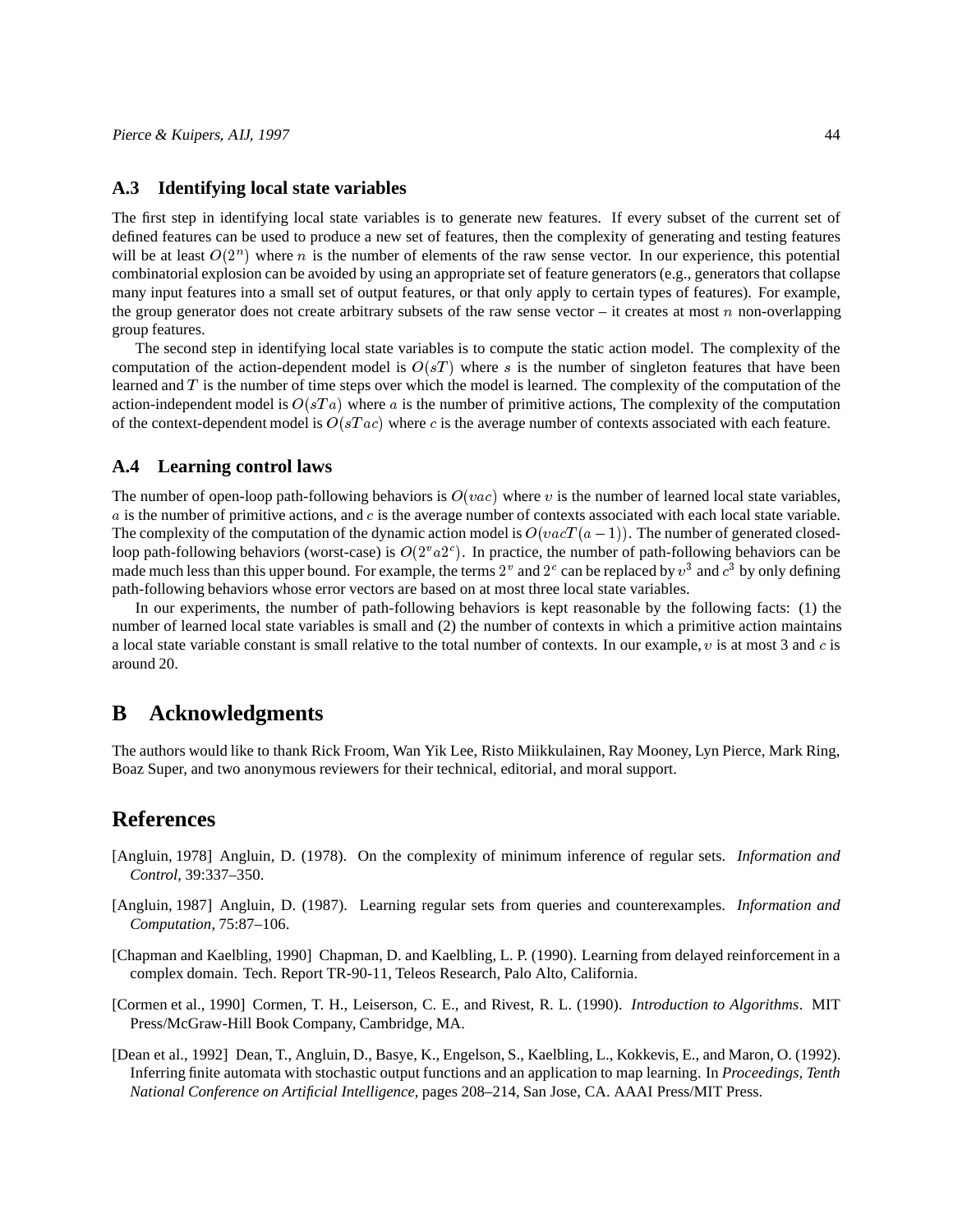- [Dean et al., 1993] Dean, T., Basye, K., and Kaelbling, L. (1993). Uncertainty in graph-based map learning. In Connell, J. H. and Mahadevan, S., editors, *Robot Learning*, pages 171–192. Kluwer Academic Publishers, Boston.
- [Drescher, 1991] Drescher, G. L. (1991). *Made-Up Minds: A Constructivist Approach to Artificial Intelligence*. MIT Press, Cambridge, MA.
- [Dudek et al., 1991] Dudek, G., Jenkin, M., Milios, E., and Wilkes, D. (1991). Robotic exploration as graph construction. *IEEE Transactions on Robotics and Automation*, 7(6):859–865.
- [Gold, 1978] Gold, E. M. (1978). Complexity of automaton identification from given data. *Information and Control*, 37:302–320.
- [Hiraki, 1994] Hiraki, K. (1994). Abstraction of sensory-motor features. In *Proceedings of the Sixteenth Annual Conference of the Cognitive Science Society*, Hillsdale, NJ. Lawrence Erlbaum Associates.
- [Horn, 1986] Horn, B. K. P. (1986). *Robot Vision*. MIT Press, Cambridge, MA.
- [Jordan and Rumelhart, 1992] Jordan, M. I. and Rumelhart, D. E. (1992). Forward models: Supervised learning with a distal teacher. *Cognitive Science*, 16:307–354.
- [Kohonen, 1988] Kohonen, T. (1988). *Self-Organization and Associative Memory*. Springer-Verlag, Berlin, second edition.
- [Kortenkamp and Weymouth, 1994] Kortenkamp, D. and Weymouth, T. (1994). Topological mapping for mobile robots using a combination of sonar and vision sensing. In *Proceedings of the Twelfth National Conference on Artificial Intelligence (AAAI-94)*.
- [Krzanowski, 1988] Krzanowski, W. J. (1988). *Principles of Multivariate Analysis: A User's Perspective*. Oxford Statistical Science Series. Clarendon Press, Oxford.
- [Kuipers, 1978] Kuipers, B. J. (1978). Modeling spatial knowledge. *Cognitive Science*, 2:129–153.
- [Kuipers, 1996] Kuipers, B. J. (1996). An ontological hierarchy for spatial knowledge. In *Proc. 10th Int. Workshop on Qualitative Reasoning About Physical Systems*, Fallen Leaf Lake, California, USA.
- [Kuipers and Byun, 1988] Kuipers, B. J. and Byun, Y.-T. (1988). A robust, qualitative method for robot spatial learning. In *Proceedings of the National Conference on Artificial Intelligence (AAAI-88)*, pages 774–779.
- [Kuipers and Byun, 1991] Kuipers, B. J. and Byun, Y.-T. (1991). A robot exploration and mapping strategy based on a semantic hierarchy of spatial representations. *Journal of Robotics and Autonomous Systems*, 8:47–63.
- [Kuipers and Levitt, 1988] Kuipers, B. J. and Levitt, T. S. (1988). Navigation and mapping in large-scale space. *AI Magazine*, 9(2):25–43.
- [Kuo, 1982] Kuo, B. C. (1982). *Automatic Control Systems*. Prentice-Hall, Inc., Englewood Cliffs, N.J., 4 edition.
- [Lenat, 1977] Lenat, D. B. (1977). On automated scientific theory formation: A case study using the AM program. In Hayes, J. E., Michie, D., and Mikulich, L. I., editors, *Machine Intelligence 9*, pages 251–286. Halsted Press, New York.
- [Lin, 1993] Lin, L.-J. (1993). *Reinforcement Learning for Robots Using Neural Networks*. PhD thesis, Carnegie Mellon University, Pittsburgh, PA.
- [Lin and Hanson, 1993] Lin, L.-J. and Hanson, S. J. (1993). On-line learning for indoor navigation: Preliminary results with RatBot. In *NIPS93 Robot Learning Workshop*.
- [Mardia et al., 1979] Mardia, K. V., Kent, J. T., and Bibby, J. M. (1979). *Multivariate Analysis*. Academic Press, New York.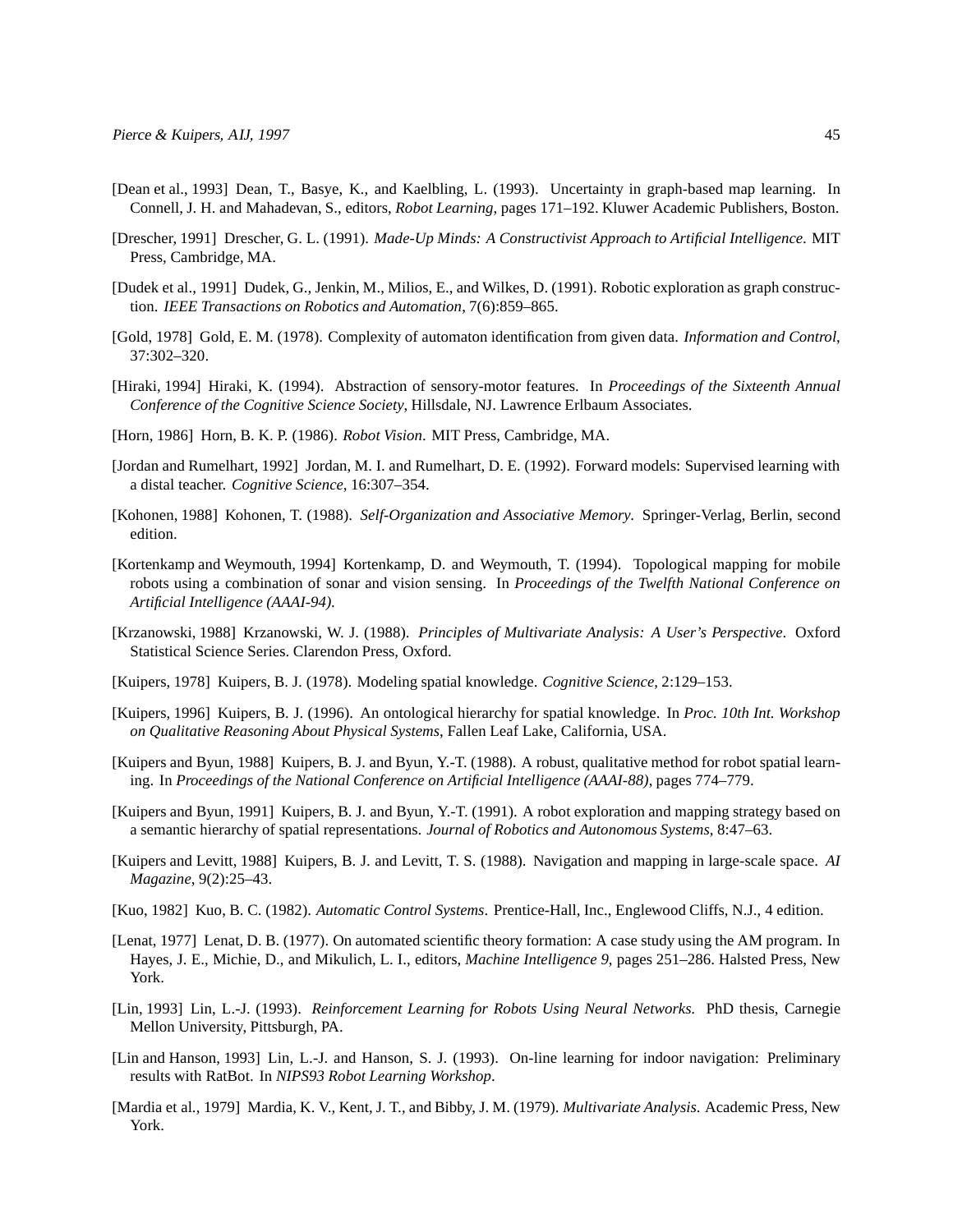- [Mataric, 1991] Mataric, M. J. (1991). Navigating with a rat brain: A neurobiologically-inspired model for robot spatial representation. In Meyer, J.-A. and Wilson, S. W., editors, *From Animals to Animats: Proceedings of The First International Conference on Simulation of Adaptive Behavior*, pages 169–175, Cambridge, MA. MIT Press/Bradford Books.
- [Mataric, 1992] Mataric, M. J. (1992). Integration of representation into goal-driven behavior-based robots. *IEEE Transactions on Robotics and Automation*, 8(3):304–312.
- [Matheus, 1991] Matheus, C. J. (1991). The need for constructive induction. In Birnbaum, L. A. and Collins, G. C., editors, *Machine Learning: Proceedings of the Eighth International Workshop (ML91)*, pages 173–177, San Mateo, CA. Morgan Kaufmann Publishers, Inc.
- [Oja, 1982] Oja, E. (1982). A simplified neuron model as a principal component analyzer. *Journal of Mathematical Biology*, 15:267–273.
- [Pierce, 1991a] Pierce, D. (1991a). Learning a set of primitive actions with an uninterpreted sensorimotor apparatus. In Birnbaum, L. A. and Collins, G. C., editors, *Machine Learning: Proceedings of the Eighth International Workshop (ML91)*, pages 338–342, San Mateo, CA. Morgan Kaufmann Publishers, Inc.
- [Pierce, 1991b] Pierce, D. (1991b). Learning turn and travel actions with an uninterpreted sensorimotor apparatus. In *Proceedings IEEE International Conference on Robotics and Automation*, pages 246–251, Los Alamitos, CA. IEEE Computer Society Press.
- [Pierce, 1995] Pierce, D. (1995). *Map Learning with Uninterpreted Sensors and Effectors*. PhD thesis, University of Texas at Austin. (http: //ftp.cs.utexas.edu /pub /qsim /papers /Pierce-PhD-95.ps.Z).
- [Pierce and Kuipers, 1991] Pierce, D. and Kuipers, B. (1991). Learning hill-climbing functions as a strategy for generating behaviors in a mobile robot. In Meyer, J.-A. and Wilson, S. W., editors, *From Animals to Animats: Proceedings of The First International Conference on Simulation of Adaptive Behavior*, pages 327–336, Cambridge, MA. MIT Press/Bradford Books. Also University of Texas at Austin, AI Laboratory TR AI91-137.
- [Pierce and Kuipers, 1994] Pierce, D. and Kuipers, B. (1994). Learning to explore and build maps. In *Proceedings of the National Conference on Artificial Intelligence (AAAI-94)*, Cambridge, MA. AAAI/MIT Press.
- [Press et al., 1988] Press, W. H., Teukolsky, S. A., Vetterling, W. T., and Flannery, B. P. (1988). *Numerical Recipes in C*. Cambridge University Press.
- [Ring, 1994] Ring, M. (1994). *Continual Learning in Reinforcement Environments*. PhD thesis, University of Texas at Austin.
- [Ritter et al., 1992] Ritter, H. J., Martinez, T., and Schulten, K. J. (1992). *Neural Computation and Self-Organizing Maps: An Introduction*. Addison-Wesley, Reading, Massachusetts.
- [Rivest and Schapire, 1993] Rivest, R. L. and Schapire, R. E. (1993). Inference of finite automata using homing sequences. *Information and Computation*, 103(2):299–347.
- [Shen, 1990] Shen, W.-M. (1990). Functional transformations in AI discovery systems. *Artificial Intelligence*, 41(3):257–272.
- [Shen, 1994] Shen, W.-M. (1994). *Autonomous Learning from the Environment*. W. H. Freeman and Company.
- [Shen and Simon, 1989] Shen, W.-M. and Simon, H. A. (1989). Rule creation and rule learning through environmental exploration. In *Proceedings IJCAI-89*, pages 675–680.
- [Sutton, 1990] Sutton, R. S. (1990). Integrated architectures for learning, planning, and reacting based on approximating dynamic programming. In Porter, B. W. and Mooney, R. J., editors, *Proceedings of the Seventh International Conference on Machine Learning*, pages 216–224. Morgan Kaufmann Publishers, Inc.